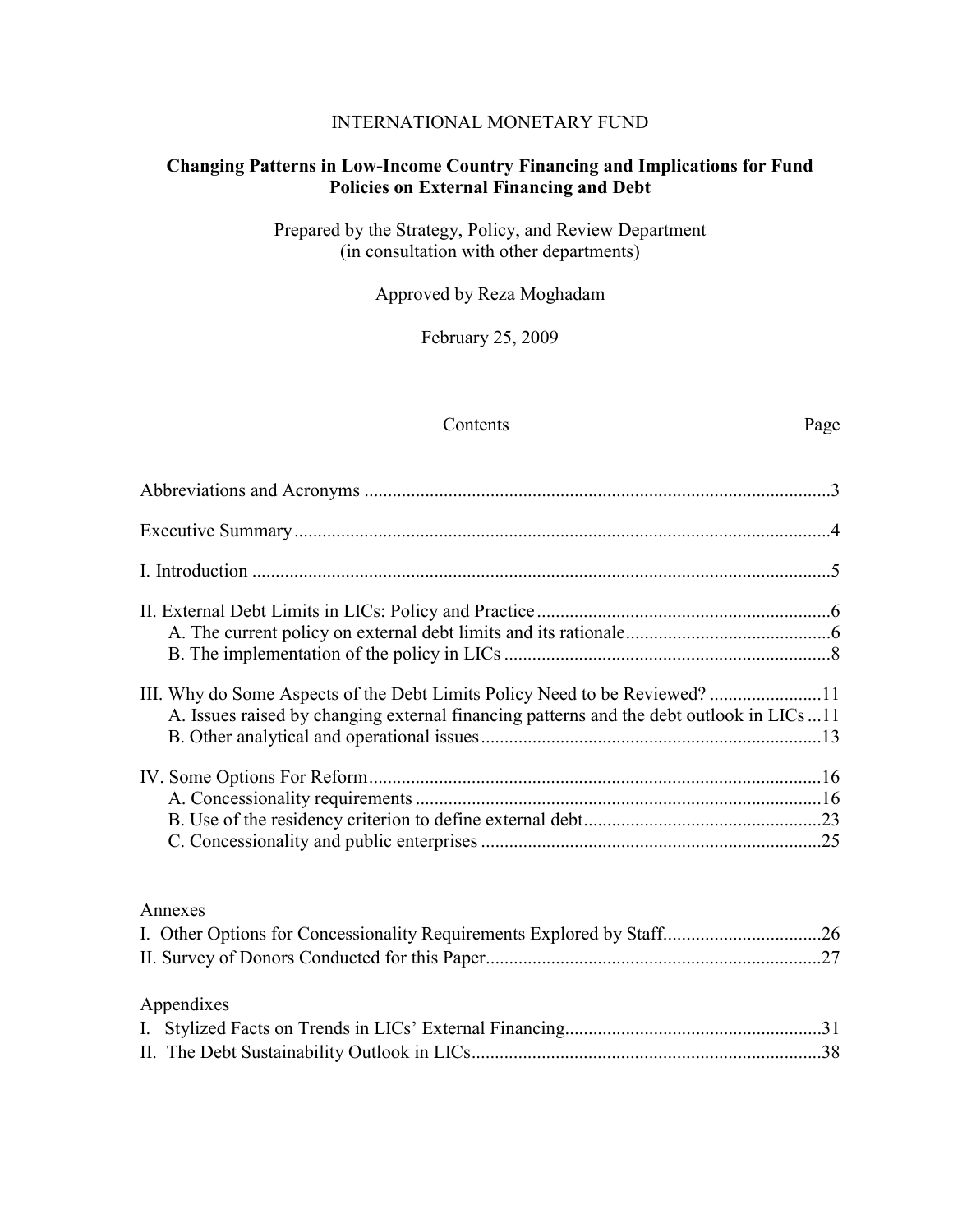# Tables

| A.II.2. Macroeconomic and Institutional Indicators by Type of LIC and<br>A.II.3. Performance of Moderate, High, and in Debt Distress Countries under<br>A.II.4. Domestic Debt Indicators by Group of Countries (in percent) 47<br>A.II.5. Domestic Debt and other Indicators for Countries with High Domestic Debt 48<br>Figures<br>A.I.1. Total Official and Private Net Flows to LICs' Public and Private Sectors 31<br>A.II.1. Breakdown of LICs' Present Value of External Debt-to-GDP 38<br>A.II.3. Average Present Value of External PPG Debt-to-Export Ratio39 | 1. Concessionality Requirement for New External Borrowing for Countries with |  |
|-----------------------------------------------------------------------------------------------------------------------------------------------------------------------------------------------------------------------------------------------------------------------------------------------------------------------------------------------------------------------------------------------------------------------------------------------------------------------------------------------------------------------------------------------------------------------|------------------------------------------------------------------------------|--|
|                                                                                                                                                                                                                                                                                                                                                                                                                                                                                                                                                                       |                                                                              |  |
|                                                                                                                                                                                                                                                                                                                                                                                                                                                                                                                                                                       |                                                                              |  |
|                                                                                                                                                                                                                                                                                                                                                                                                                                                                                                                                                                       |                                                                              |  |
|                                                                                                                                                                                                                                                                                                                                                                                                                                                                                                                                                                       |                                                                              |  |
|                                                                                                                                                                                                                                                                                                                                                                                                                                                                                                                                                                       |                                                                              |  |
|                                                                                                                                                                                                                                                                                                                                                                                                                                                                                                                                                                       |                                                                              |  |
|                                                                                                                                                                                                                                                                                                                                                                                                                                                                                                                                                                       |                                                                              |  |
|                                                                                                                                                                                                                                                                                                                                                                                                                                                                                                                                                                       |                                                                              |  |
|                                                                                                                                                                                                                                                                                                                                                                                                                                                                                                                                                                       |                                                                              |  |
|                                                                                                                                                                                                                                                                                                                                                                                                                                                                                                                                                                       |                                                                              |  |
|                                                                                                                                                                                                                                                                                                                                                                                                                                                                                                                                                                       |                                                                              |  |
|                                                                                                                                                                                                                                                                                                                                                                                                                                                                                                                                                                       |                                                                              |  |
|                                                                                                                                                                                                                                                                                                                                                                                                                                                                                                                                                                       |                                                                              |  |
|                                                                                                                                                                                                                                                                                                                                                                                                                                                                                                                                                                       |                                                                              |  |
|                                                                                                                                                                                                                                                                                                                                                                                                                                                                                                                                                                       |                                                                              |  |
|                                                                                                                                                                                                                                                                                                                                                                                                                                                                                                                                                                       |                                                                              |  |
|                                                                                                                                                                                                                                                                                                                                                                                                                                                                                                                                                                       |                                                                              |  |
|                                                                                                                                                                                                                                                                                                                                                                                                                                                                                                                                                                       |                                                                              |  |
|                                                                                                                                                                                                                                                                                                                                                                                                                                                                                                                                                                       |                                                                              |  |
|                                                                                                                                                                                                                                                                                                                                                                                                                                                                                                                                                                       |                                                                              |  |
|                                                                                                                                                                                                                                                                                                                                                                                                                                                                                                                                                                       |                                                                              |  |
|                                                                                                                                                                                                                                                                                                                                                                                                                                                                                                                                                                       |                                                                              |  |
|                                                                                                                                                                                                                                                                                                                                                                                                                                                                                                                                                                       |                                                                              |  |
|                                                                                                                                                                                                                                                                                                                                                                                                                                                                                                                                                                       |                                                                              |  |
|                                                                                                                                                                                                                                                                                                                                                                                                                                                                                                                                                                       |                                                                              |  |
|                                                                                                                                                                                                                                                                                                                                                                                                                                                                                                                                                                       |                                                                              |  |
|                                                                                                                                                                                                                                                                                                                                                                                                                                                                                                                                                                       |                                                                              |  |
|                                                                                                                                                                                                                                                                                                                                                                                                                                                                                                                                                                       |                                                                              |  |
|                                                                                                                                                                                                                                                                                                                                                                                                                                                                                                                                                                       |                                                                              |  |

# Boxes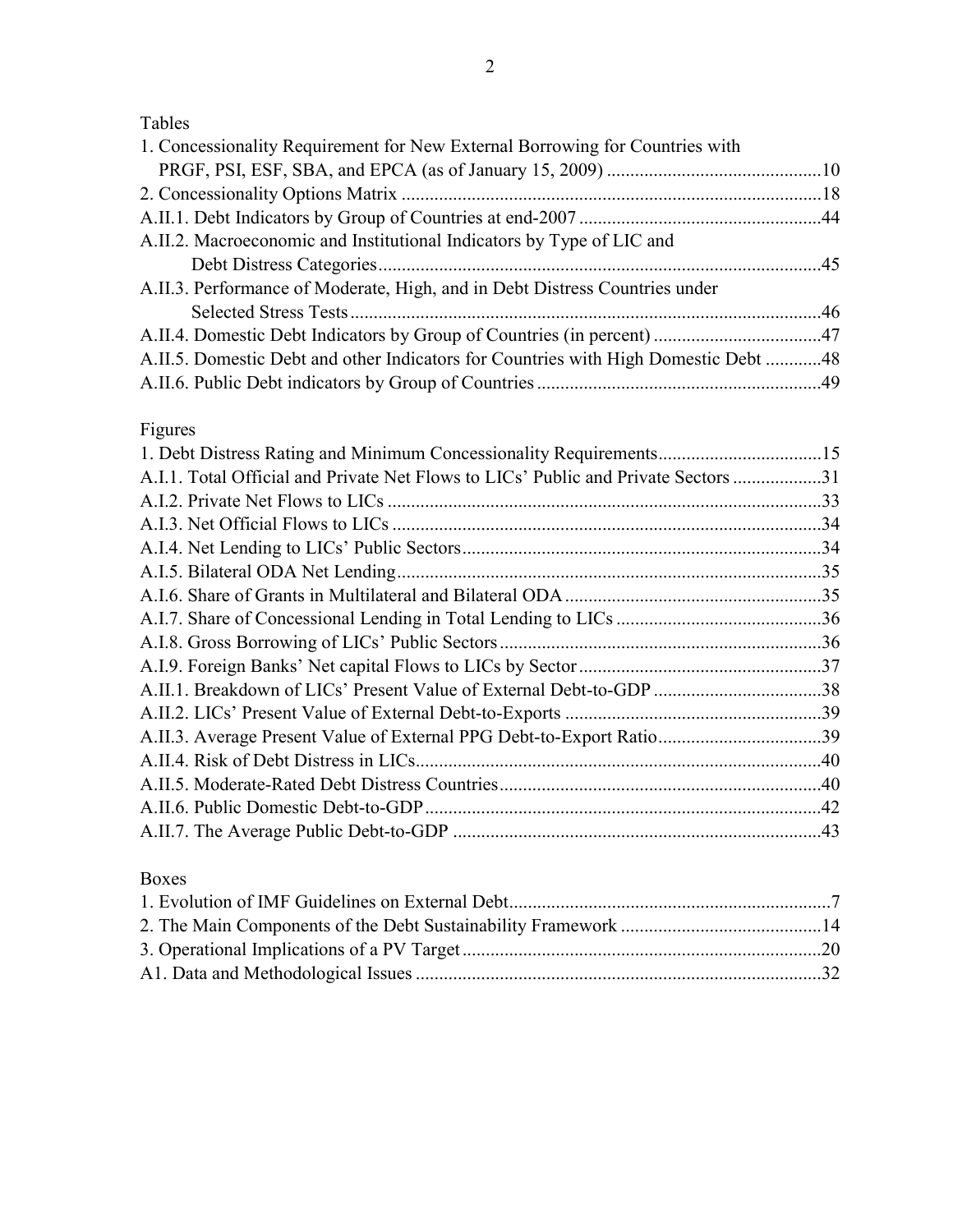#### **ABBREVIATIONS AND ACRONYMS**

| <b>BIS</b>  | <b>Bank for International Settlements</b>             |
|-------------|-------------------------------------------------------|
| <b>CIRR</b> | Commercial Interest Reference Rate                    |
| <b>CPIA</b> | Country Policy and Institutional Assessment           |
| <b>DAC</b>  | Development Assistance Committee                      |
| <b>DSA</b>  | Debt Sustainability Analysis                          |
| <b>DSF</b>  | Debt Sustainability Framework                         |
| <b>EPCA</b> | <b>Emergency Post Conflict Assistance</b>             |
| <b>ESF</b>  | <b>Exogenous Shocks Facility</b>                      |
| <b>FDI</b>  | Foreign Direct Investment                             |
| <b>GDF</b>  | Global Development Finance                            |
| <b>GNI</b>  | <b>Gross National Income</b>                          |
| <b>HIPC</b> | Heavily Indebted Poor Country                         |
| <b>IBRD</b> | International Bank for Reconstruction and Development |
| <b>IDA</b>  | <b>International Development Association</b>          |
| <b>LIC</b>  | Low-Income Country                                    |
| <b>MDRI</b> | Multilateral Debt Relief Initiative                   |
| <b>MTDS</b> | Medium-Term Debt Management Strategy                  |
| <b>ODA</b>  | <b>Official Development Assistance</b>                |
| <b>OECD</b> | Organization for Economic Cooperation and Development |
| <b>PEFA</b> | Public Expenditure and Financial Accountability       |
| <b>PPG</b>  | <b>Public and Publicly Guaranteed</b>                 |
| <b>PRGF</b> | Poverty Reduction and Growth Facility                 |
| <b>PSI</b>  | <b>Policy Support Instrument</b>                      |
| <b>PV</b>   | <b>Present Value</b>                                  |
| <b>SBA</b>  | <b>Stand-By Arrangement</b>                           |
| <b>TMU</b>  | Technical Memorandum of Understanding                 |
| <b>WEO</b>  | World Economic Outlook                                |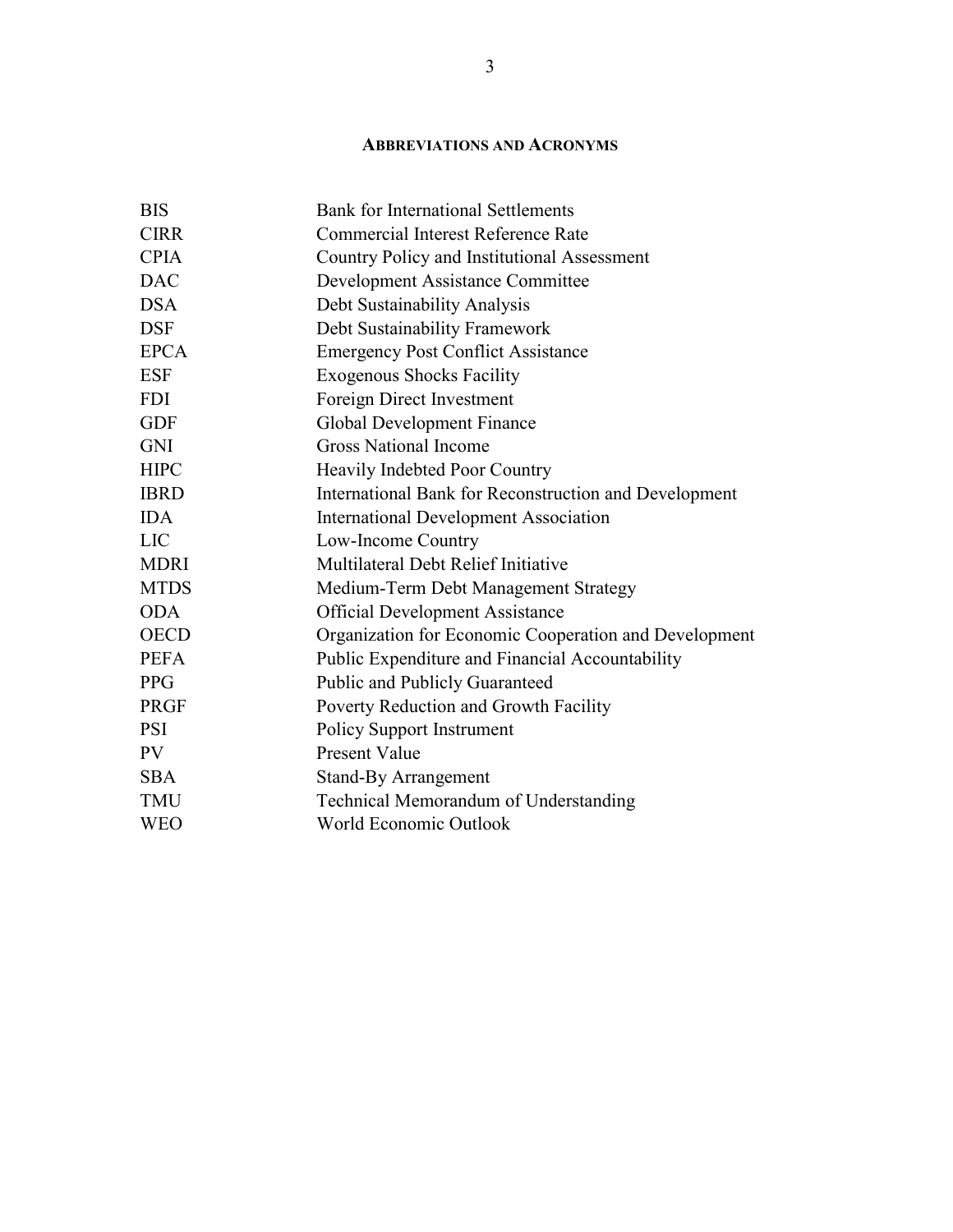#### **EXECUTIVE SUMMARY**

Low-income countries (LICs) face significant challenges in meeting their development objectives while maintaining a sustainable debt position. The international community's main answer to this dilemma has been to promote recourse to concessional external resources. The Fund's recommendations to LICs conform to this preference: the practice in Fund-supported programs in LICs has generally been to set zero limits on nonconcessional external borrowing while not restricting concessional financing, although flexibility has been applied on a case-by-case basis to allow some nonconcessional borrowing when warranted.

While the principle that programs need to address the terms as well as the amount of external borrowing remains valid, various factors warrant a review of the Fund's policy on external debt limits in LICs. First and foremost, the situation of LICs has evolved and patterns of financing of LICs have changed substantially in recent years: a number of them have made good progress in strengthening macroeconomic management; debt burdens have been relieved; official financing has become available from a broader group of creditors; and until recently external private creditors' interest in LICs was on the rise. Second, much work has been done to strengthen debt sustainability analyses (DSAs) and the joint Bank-Fund debt sustainability framework (DSF) was introduced since the last policy review of debt limits. Third, the current policy raises a number of implementation issues, such as the distinction between external and domestic debt, which require reconsideration as LICs become more integrated into the international financial system.

This paper proposes an approach that moves away from a single design for concessionality requirements towards a menu of options. Such an approach would allow to take greater account of the diversity of situations faced by LICs. Two aspects of diversity seem particularly relevant in this context: the extent of debt vulnerabilities and macroeconomic and public financial management capacity. The current practice, which is easy to implement and well known by all stakeholders, could continue to be applied to lower capacity countries, but with more flexibility for those with lower debt vulnerabilities. More flexible and sophisticated options, eschewing the debt-by-debt approach of the current policy, could be considered for higher capacity countries, including use of average concessionality requirements and targets on the present value of public external debt (or total public debt). For the most advanced LICs, consideration could be given to dropping concessionality requirements. Over time, an increasing number of LICs would be expected to move to the more flexible and sophisticated approaches as their macroeconomic and public financial management capacity improves. Consistent with the need for sound analytical underpinnings, all the options proposed in the paper would rely on DSAs.

The paper also discusses the issue of defining "external" debt (i.e., debt subject to concessionality requirements) as well as the institutional coverage of debt limits.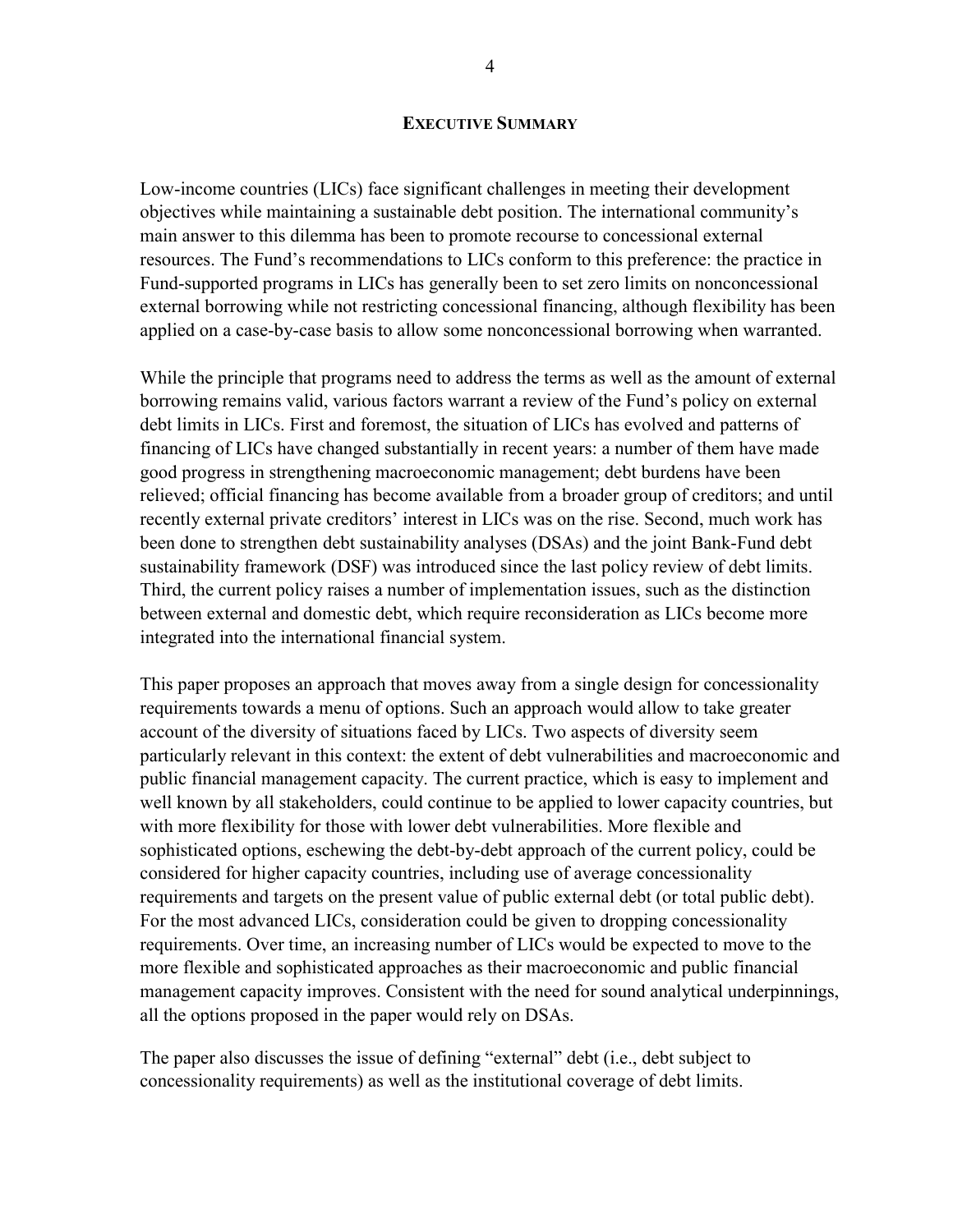#### **I. INTRODUCTION1**

1. **Low-income countries (LICs) face significant challenges in meeting their development objectives while maintaining a sustainable debt position**. 2 More external resources will be required in many of these countries to step up development spending, particularly investment in infrastructure and social areas. Yet, prudence is also required. There is a history of frustrated attempts at ramping up external borrowing to finance public investment, in the hope that the investment will yield additional income sufficient to service the additional debt. Such a strategy can work under the right conditions. But, as the many past debt crises in LICs have shown, it is risky for economies that have fragile fiscal and balance of payments positions, are vulnerable to unforeseen shocks, or have weak institutions.

2. **The international community's main answer to this dilemma has been to promote recourse to concessional external resources** (including grants), which can allow countries to complement domestic savings and run higher levels of expenditures in a sustainable fashion. The preference for concessional finance was reaffirmed strongly after the delivery of MDRI relief.<sup>3</sup> The Fund's recommendations to LICs conform to this preference. In particular, Fund-supported programs in LICs generally preclude nonconcessional external borrowing, with exceptions occasionally made on a case-by-case basis based on countryspecific circumstances.

3. **While the principle that programs need to address the terms as well as the amount of external borrowing remains valid, various factors warrant a review of the Fund's policy on external debt limits in LICs**. First and foremost, the situation of LICs has evolved and patterns of financing of LICs have changed: a number of them have made good progress in strengthening macroeconomic management; debt burdens have been relieved; official financing has become available from a broader group of creditors; and until recently external private creditors' interest in LICs was on the rise. Second, much work has been done to strengthen debt sustainability analyses (DSAs) and the joint Bank-Fund debt sustainability framework (DSF) was introduced since the last policy review of debt limits. Third, the current policy raises a number of implementation issues, such as the distinction between external and domestic debt, which require reconsideration as LICs become more integrated into the international financial system.

<sup>&</sup>lt;sup>1</sup> This paper was prepared by a team led by Hervé Joly consisting of Christian Beddies, Kenji Hosono, Eteri Kvindraze, Marie-Hélène Le Manchec, Shannon Mockler, and Perry Perone. Overall guidance was provided by Hugh Bredenkamp and Dominique Desruelle.

 $2<sup>2</sup>$  In the remainder of this paper, LICs are defined as PRGF-eligible countries, unless indicated otherwise.

<sup>&</sup>lt;sup>3</sup> See "Applying the Debt Sustainability Framework for Low-Income Countries Post Debt Relief" (http://www.imf.org/external/pp/longres.aspx?id=3959).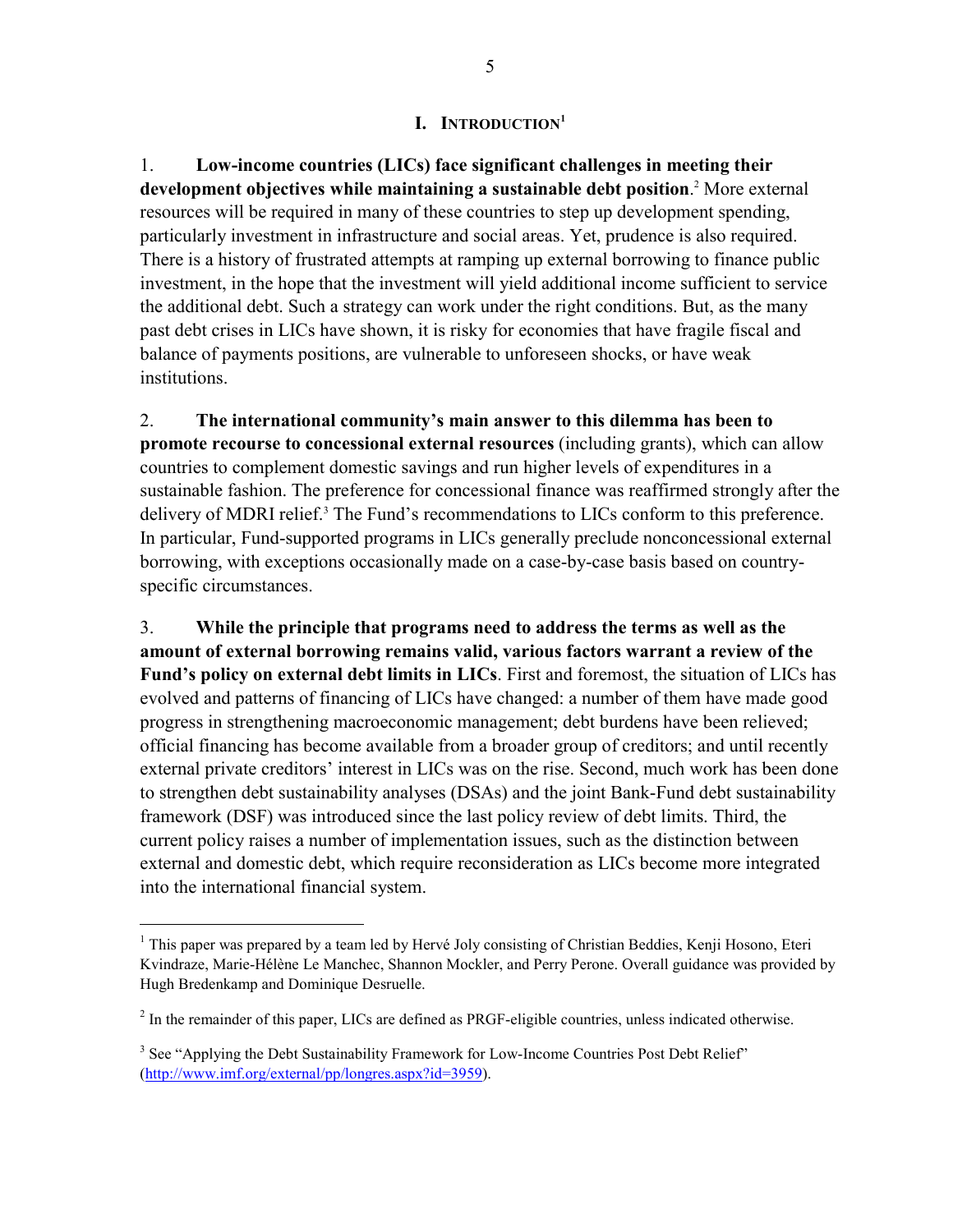4. **The paper is structured as follows:** Section II briefly reviews the Fund's current policy on external debt limits in LICs and its implementation. Section III discusses the developments that warrant a review of this policy. Section IV outlines possible reform options for the policy on debt concessionality and other aspects of debt limits with the broad aim to adapt the policy to the new financial realities. Section V raises issues for discussion. The goal of the paper is to solicit initial views from the Executive Board on these issues. Based on Directors' views, a follow-up paper will lay out a specific policy proposal for Board consideration.

## **II. EXTERNAL DEBT LIMITS IN LICS: POLICY AND PRACTICE**

## **A. The current policy on external debt limits and its rationale**

5. **The Fund's policy on external debt limits was established thirty years ago and amended three times since** (Box 1). The guidelines on external debt limits (IMF Board Decision No.  $6230-(79/140)$ ,<sup>4</sup> as amended subsequently) apply to all members, not only LICs, with a Fund-supported program.<sup>5</sup> Therefore, they were drafted in relatively general terms and stress the need for a flexible implementation, consistent with uniformity of treatment. They stipulate that "when the size and the rate of growth of external indebtedness is a relevant factor in the design of an adjustment program, a performance criterion relating to official and officially guaranteed foreign borrowing will be included in upper credit tranche arrangements."

6. **The debt limits policy has tried to meet a variety of objectives.** Board discussions on this issue in the past show that the main objectives have been to: (i) prevent the accumulation of external debt during the arrangement period that could lead to unsustainable debt service obligations in the future, while allowing for adequate external financing; (ii) reduce other external vulnerabilities (e.g., related to the maturity structure of external debt); and (iii) ensure the overall consistency of financial programs so that domestic demand restraint is not threatened by unanticipated external borrowing. Other motivations for such ceilings have been advanced at times, such as encouraging member countries to monitor and control the accumulation of external debt obligations; and providing assurance to potential international creditors that sound external debt policies are being pursued, thereby facilitating access to appropriate external financing.

7. **Concessional debt is not expected to be covered by external debt limits**. The guidelines state that "flexibility will be exercised to ensure that the use of the performance

1

<sup>&</sup>lt;sup>4</sup> Selected Decisions and Selected Documents of the IMF (http://www.imf.org/external/pubs/ft/sd/index.asp).

<sup>&</sup>lt;sup>5</sup> There are no equivalent guidelines on *domestic* debt limits. Accumulation of domestic debt is generally addressed through the monetary and fiscal programs, based on macroeconomic stability and crowding out considerations.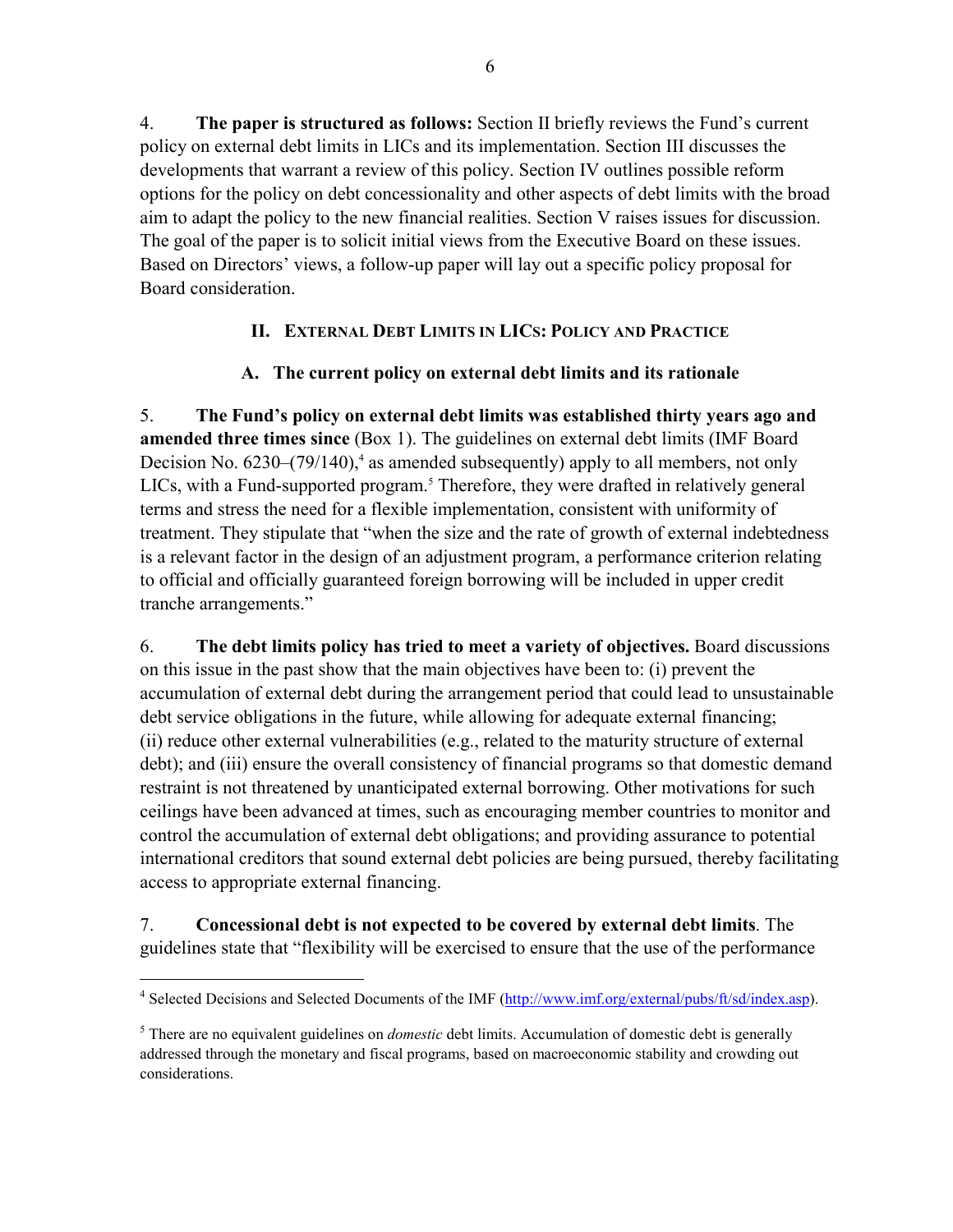criterion will not discourage capital flows of a concessional nature by excluding from the coverage of performance criteria debts defined as concessional". This exclusion reflects the need to allow for adequate financing volumes while limiting the impact on debt ratios and external vulnerabilities. Concessionality is assessed from a creditor's perspective, i.e., using as a reference the cost of funds to the creditor. The guidelines indeed define a debt as concessional "on the basis of currency-specific discount rates based on the OECD commercial interest reference rates (CIRRs), and including a grant element of at least 35 percent, provided that a higher grant element may be required in exceptional cases."

#### **Box 1. Evolution of IMF Guidelines on External Debt**

The Guidelines on Performance Criteria With Respect to External Debt in Fund Arrangements ("guidelines on external debt") were established in 1979 with the adoption of Decision No. 6230-(79/140).<sup>1</sup> At the time, the limit applied to debt with maturities greater than one year and less than 10-12 years. Loans that were assessed as concessional using the OECD DAC's definition (with a flat 10 percent discount rate, and a minimum grant element of 25 percent) were excluded from the performance criterion.

In 1983 amendments were made to encourage staff to include short-term external debt with a maturity of less than one year and, in some cases, to extend the limit to debt with maturities of as much as 15 years. In 1995 the method of calculating the level of concessionality was refined to use currency-specific discount rates derived from the OECD's commercial interest reference rates. Also, the suggested minimum required grant element was increased from 25 percent to 35 percent. Moreover, the limits on the maturities of debt that fell within the performance criterion were abolished.

The last refinement of the guidelines was introduced in 2000, when the definition of debt was expanded and clarified in response to the rapid evolution of financial markets and instruments that had taken place since the mid-1990s. For the purpose of the guidelines, the term "debt" was defined to mean a current liability created under a contractual arrangement through the provision of value in the form of assets (including currency) or services, and which requires the obligor to make one or more payments in the form of assets (including currency) or services at some future point(s) in time. Such a clarification had the effect of separating the definition from any particular type of debt instrument.

 $\frac{1}{1}$  Selected Decisions and Selected Documents of the IMF (http://www.imf.org/external/pubs/ft/sd/index.asp).

#### 8. **The institutional coverage of external debt limits is expected to be broad.**

 $\overline{\phantom{a}}$  , where  $\overline{\phantom{a}}$ 

According to the guidelines, "normally the performance criterion will relate to official and officially guaranteed foreign debt. The coverage will include official entities for which the government is financially responsible as well as private debt for which official guarantees have been extended and which, therefore, constitute a contingent liability of the government." The purpose of this provision has been to ensure a broader coverage of the public sector than that generally allowed by the fiscal accounts**,** which often cover only the central government, thereby potentially missing public sector sources of external vulnerabilities and domestic demand.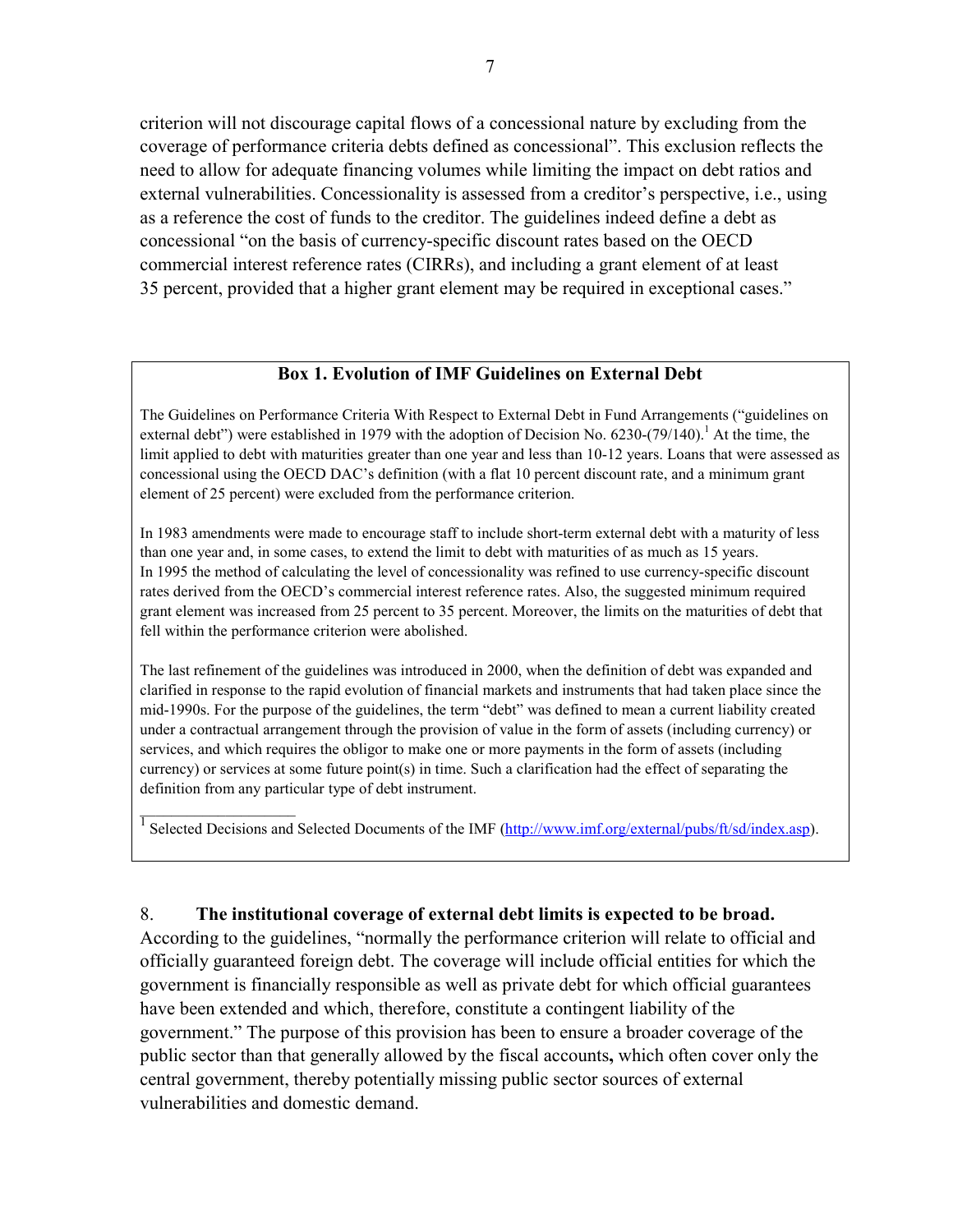8

9. **Consistent with long-standing statistical principles, the definition of external debt has been based on the residency of the creditor**. The guidelines are silent on this issue. When the 1979 guidelines on debt limits were adopted, there was probably little doubt that, in practice, external debt was simultaneously debt issued in foreign currency, under foreign law, and to a nonresident.

#### **B.** The implementation of the policy in LICs<sup>6</sup>

10. **Most Fund-supported programs in LICs share the same overall design for external debt limits.** Despite the flexibility allowed under the current guidelines on external debt, the general practice in PRGF arrangements, PSIs, EPCA-supported programs, and more recently under the high-access component of the ESF, has been to prohibit nonconcessional external borrowing and not to restrict concessional borrowing.<sup>7,8</sup> Fiscal programs include targets that are consistent with the design of these external debt limits. About half of the programs in the past two years targeted a fiscal balance—measured, for data availability and reliability reasons, from "below the line", i.e., the financing side—that either excluded foreign-financed capital expenditures, or could be adjusted in the event of additional concessional financing. The other half included targets on components of domestic budget financing, such as credit to the government.<sup>9</sup>

<sup>&</sup>lt;sup>6</sup> The remainder of this paper will focus on debt limits in LICs, because this is where there is a particular need to review policy and practice. Practice in non-LICs will be discussed only when relevant to issues faced in LICs. The reform proposals made in Section IV could have implications for the policy and/or practice in non-LICs. Some of these implications are discussed in Section IV. Others could be addressed in the follow-up paper.

 $<sup>7</sup>$  A minimum concessionality requirement of 35 percent was included in recent Stand-by arrangements (SBAs)</sup> in LICs (Georgia, Honduras and Pakistan in 2008). The SBA with Honduras did not allow any nonconcessional borrowing, while Georgia's had a limit of \$250 million for such borrowing, and Pakistan's a very high ceiling of \$9.5 billion. Recent SBAs with lower middle-income countries included a variety of debt limits. Some had a minimum concessionality requirement of 35 percent, together with a nonzero limit on nonconcessional borrowing (e.g., Iraq and Paraguay). Nonzero limits were often set quite high, like in Pakistan's case (e.g., Peru and Turkey). Other SBAs had no concessionality requirements, but limits on nominal external borrowing by the government (e.g., Gabon, and Seychelles). Finally, Ukraine's SBA had no external debt limit at all, but a ceiling on the cash deficit of the government.

<sup>&</sup>lt;sup>8</sup> In the case of PSIs, external debt limits are not performance criteria but assessment criteria. For EPCAs, external debt limits are part of the member's quantitative macroeconomic framework.

<sup>&</sup>lt;sup>9</sup> Such a design could theoretically lead to demand management issues, as there is no upper bound to the fiscal deficit. According to the 2005 review of PRGF program design in mature stabilizers fiscal deficits have, however, been smaller than envisaged, because of shortfalls in foreign project implementation. In addition, the import content of such projects is generally high, posing limited risks to macroeconomic stability. See "Monetary and Fiscal Policy Design Issues in Low-Income Countries" (http://www.imf.org/external/np/pp/eng/2005/080805m.pdf).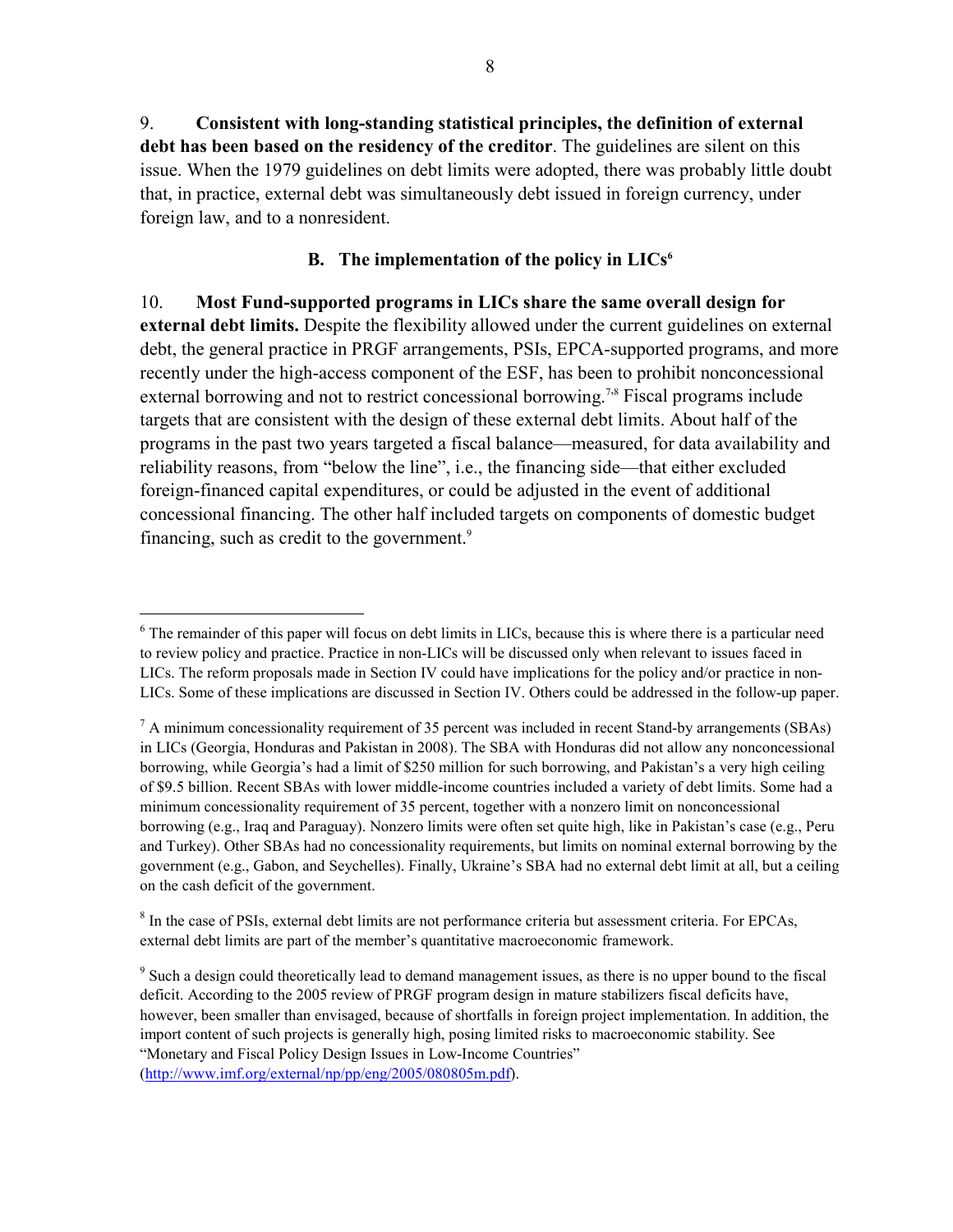11. **This "standard" practice applied to slightly less than half of Fund-supported programs in LICs as of mid-January, 2009**. 17 programs (out of 37) used the standard minimum concessionality requirement of 35 percent and had no allowance for nonconcessional borrowing (Table 1).<sup>10</sup>

## 12. **Debt limits have tended to be tighter in countries with higher debt vulnerabilities**:

- About one fourth of Fund-supported programs in LICs as of mid-January, 2009 had concessionality requirements above 35 percent, ranging from 45 to 100 percent. These higher requirements have applied in countries—although not all of them, see Section III.B—where DSAs concluded that there is a high risk of external debt distress (or a situation of debt distress) and where debt management capacity was limited.
- In a few cases where debt sustainability was an issue, more comprehensive limits have been used. In recent years, a few programs have employed debt limits based on the present value (PV) of public and publicly guaranteed (PPG) external debt.<sup>11</sup> Such (indicative) targets were used as a complement to the usual debt limits. PV limits encompass *all* external debt regardless of the level of concessionality.

### 13. **Debt limits have also been looser than usual when the situation warranted it**:

• About a third of the Fund-supported programs in LICs in place as of mid-January, 2009 had a nonzero limit on nonconcessional borrowing. Including cases where waivers were granted for exceeding the limit, some nonconcessional borrowing has been permitted in close to 40 percent of programs.12 Nonzero ceilings have been included for two main reasons: (i) to finance critical large-scale projects, mostly infrastructure, for which

<sup>&</sup>lt;sup>10</sup> The grant element embedded in PRGF loans has decreased since the introduction of the PRGF, due to the decline in interest rates on currencies comprising the SDR basket. It should be noted, however, that PRGF resources are provided to address balance of payments needs, not to finance development.

 $11$  The Guyana program in 2004 was the first to employ an indicative limit on the PV of PPG external debt.

 $12$  The discussion on "Applying the Debt Sustainability Framework for Low-Income Countries Post Debt Relief" (http://www.imf.org/external/pp/longres.aspx?id=3959) indicated that "consideration should continue to be given—on a case-by-case basis—to nonconcessional finance depending on the impact on debt sustainability and the overall strength of a debtor country's policies and institutions, as well as of the quality of the investment to be financed and of the overall public expenditure program. While the availability of concessional financing will clearly be a consideration in this assessment, many Directors emphasized the need for prudence, implying that the lack of such financing should not be the only justification for supporting recourse to nonconcessional resources." Since then, the proportion of programs with nonzero limits has remained broadly stable (at about one-third), indicating both the flexible treatment of concessionality limits as endorsed by the Board, as well as prudence in cases where such flexibility was not warranted. The size of nonzero debt limits has varied from very small (e.g., Mozambique) to several percentage points of GDP (e.g., Pakistan).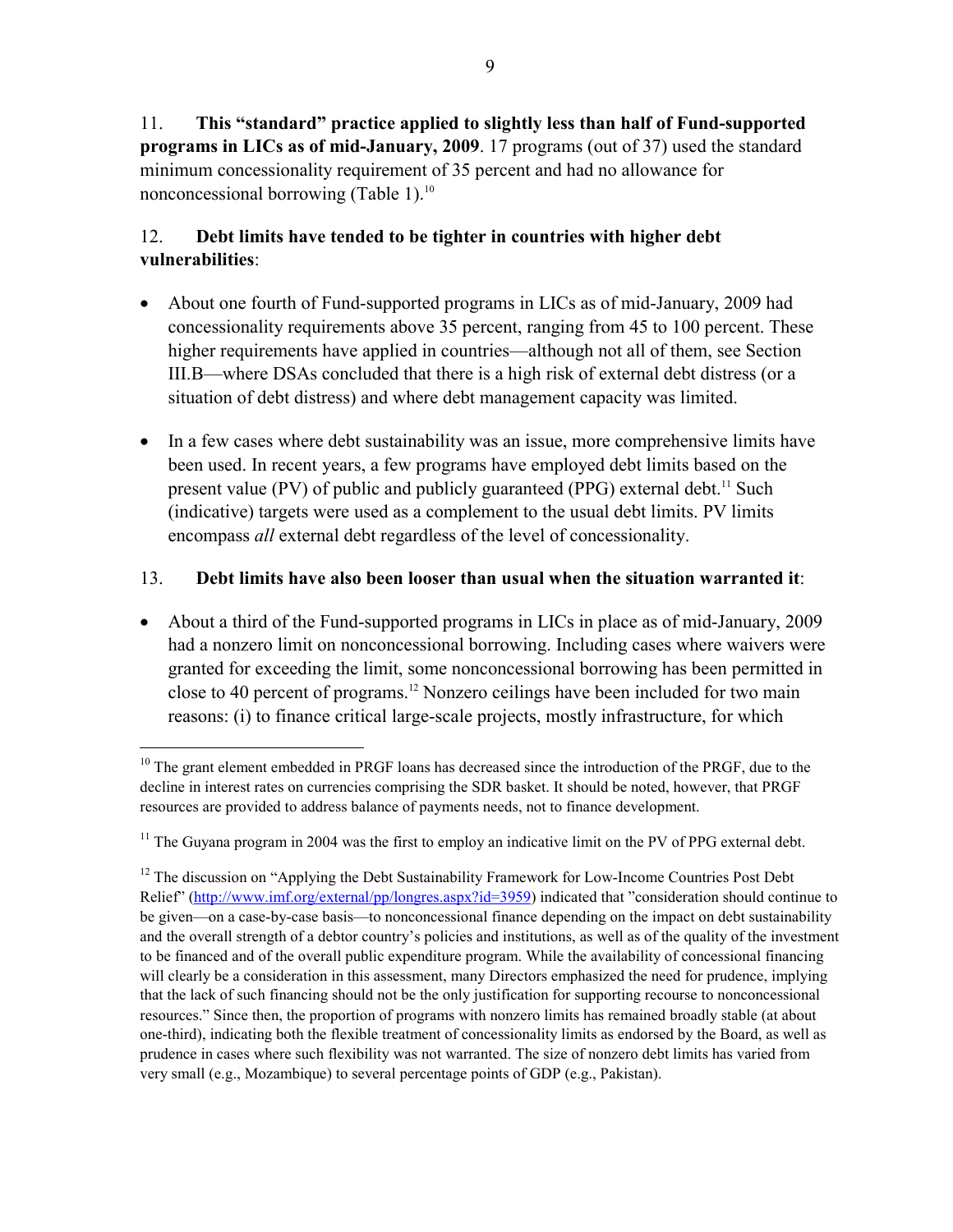concessional resources were not available; and (ii) to support, in a few cases, a gradual shift from concessional to market-based finance (Table 1).

| Country                  | <b>Risk of Debt</b><br>Distress (as of<br>mid January,<br>2009) | Concessionality<br>requirement | Non-zero limit on non-<br>concessional<br>borrowing (X) or<br>Waiver (*) 1/ | Use of and rationale for nonconcessional<br>financing or waiver                                                                                                                                     |
|--------------------------|-----------------------------------------------------------------|--------------------------------|-----------------------------------------------------------------------------|-----------------------------------------------------------------------------------------------------------------------------------------------------------------------------------------------------|
| Armenia                  | Low                                                             | 35                             | Χ                                                                           | General budget financing and cofinancing of foreign<br>financed projects                                                                                                                            |
| Cape Verde 3/            | Low                                                             | 35                             | X                                                                           | Infrastructure projects agreed to as part of a plan to<br>develop medium-term investment program,<br>including for state enterprises                                                                |
| Georgia 4/               | Low                                                             | 35                             | X                                                                           | General budget financing for developing access to<br>international capital markets                                                                                                                  |
| Honduras 4/7/            | Low                                                             | 35                             |                                                                             |                                                                                                                                                                                                     |
| Madagascar               | Low                                                             | 35                             |                                                                             |                                                                                                                                                                                                     |
| Mali                     | Low                                                             | 35                             |                                                                             |                                                                                                                                                                                                     |
|                          | Low                                                             | 35                             |                                                                             |                                                                                                                                                                                                     |
| Moldova                  |                                                                 |                                |                                                                             |                                                                                                                                                                                                     |
| Mozambique 3/            | Low                                                             | 35                             | X                                                                           | General budget financing to align the program with<br>authorities' own procedures and support<br>independent oversight of government borrowing;<br>very small amount                                |
| Senegal 3/5/             | Low                                                             | 35                             | x, *                                                                        | Exception for infrastructure projects which are<br>considered to be financially viable; waiver due to a<br>one-off French loan whose terms are comparable to<br>those of the WAEMU financial market |
| Tanzania 3/              | Low                                                             | 35                             |                                                                             |                                                                                                                                                                                                     |
| Uganda 3/                | Low                                                             | 35                             | X                                                                           | Infrastructure projects critical to economic growth (to<br>address power shortages)                                                                                                                 |
| Zambia                   | Low                                                             | 35                             | X                                                                           | Infrastructure projects critical to economic growth (to<br>address power shortages)                                                                                                                 |
| Benin                    | Moderate                                                        | 35                             | $\star$                                                                     | Government guaranteed debt to Benin Telecoms<br>carried over from the previous government                                                                                                           |
| Kyrgyz Republic 5/       | Moderate                                                        | 35                             |                                                                             |                                                                                                                                                                                                     |
| Malawi 3/                | Moderate                                                        | 35                             |                                                                             |                                                                                                                                                                                                     |
| Mauritania               | Moderate                                                        | 35                             |                                                                             | Infrastructure projects considered crucial for<br>economic development and authorities agreed to<br>negotiate for more concessional terms                                                           |
| Nicaragua                | Moderate                                                        | 35                             |                                                                             |                                                                                                                                                                                                     |
| Niger                    | Moderate                                                        | 35                             |                                                                             |                                                                                                                                                                                                     |
| Rwanda                   | Moderate                                                        | 50                             | X                                                                           | Infrastructure projects important for economic<br>growth and financially viable projects                                                                                                            |
| Sierra Leone             | Moderate                                                        | 35                             |                                                                             |                                                                                                                                                                                                     |
| Afghanistan              | High                                                            | 60                             |                                                                             |                                                                                                                                                                                                     |
|                          |                                                                 |                                |                                                                             |                                                                                                                                                                                                     |
| Burkina Faso             | High                                                            | 35                             |                                                                             |                                                                                                                                                                                                     |
| Burundi                  | High                                                            | 50                             |                                                                             |                                                                                                                                                                                                     |
| Central African Republic | High                                                            | 35                             |                                                                             |                                                                                                                                                                                                     |
| Congo, Republic of       | High                                                            | 50                             |                                                                             |                                                                                                                                                                                                     |
| Djibouti                 | High                                                            | n.a.                           |                                                                             |                                                                                                                                                                                                     |
| Gambia, The              | High                                                            | 45                             |                                                                             |                                                                                                                                                                                                     |
| Grenada                  | High                                                            | 35                             | X                                                                           | Infrastructure projects for which plans were already<br>well advanced at the time of the program and to<br>accommodate bilateral loans slightly below<br>minimum concessionality                    |
| Haiti                    | High                                                            | 35                             |                                                                             |                                                                                                                                                                                                     |
| Comoros 5/6/             | In debt distress                                                | 50                             |                                                                             |                                                                                                                                                                                                     |
| Cote d'Ivoire 6/         | In debt distress                                                | 35                             |                                                                             |                                                                                                                                                                                                     |
|                          |                                                                 |                                |                                                                             |                                                                                                                                                                                                     |
| Guinea                   | In debt distress                                                | 35                             |                                                                             |                                                                                                                                                                                                     |
| Guinea Bissau 6/         | In debt distress                                                | 50                             |                                                                             |                                                                                                                                                                                                     |
| Liberia                  | In debt distress                                                | 100                            |                                                                             |                                                                                                                                                                                                     |
| Togo                     | In debt distress                                                | 35                             |                                                                             |                                                                                                                                                                                                     |
| Pakistan 4/              | n.a.                                                            | 35                             | X                                                                           | General budget financing; Pakistan tapped<br>international canital markets in the nast                                                                                                              |

 Table 1. Concessionality Requirement for New External Borrowing for Countries with PRGF, PSI, ESF, SBA, and EPCA (as of January 15, 2009)

international capital markets in the past 1/ Indicates the occurrence of a non-zero limit or granting of a waiver at any test date during the period of the current program. 2/ PRGF and EFF

3/ PSI

4/ SBA

5/ ESF<br>6/ EPCA<br>7/ Risk of debt distress not listed explicitly in the DSA, but derived from the text of the latest Fund update (EBS/08/39).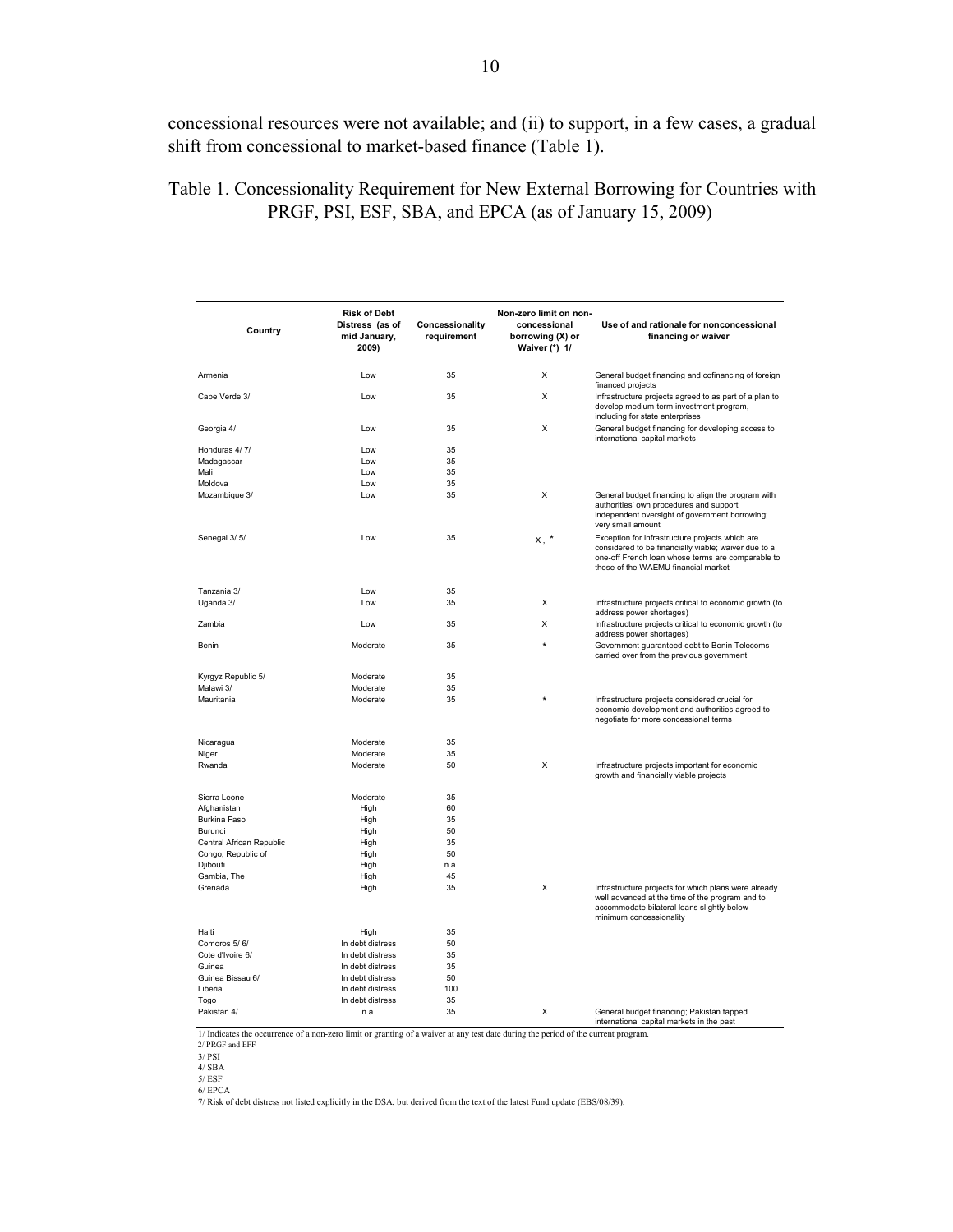• In a few cases, concessionality was assessed using a "financing package" approach rather than debt by debt. A key requirement for this approach is that the various parts of a financing package (e.g., a nonconcessional loan and a grant) be sufficiently integrated so as to be considered one single debt for the purpose of assessing concessionality.13

14. **The sectoral coverage of debt limits has varied significantly across countries,**  particularly for official entities other than the central government. In many countries, only the central government was included, reflecting various considerations: data availability; a desire to keep the same institutional coverage as for the fiscal accounts; and the fact that external borrowing by other official entities generally requires a central government guarantee, and therefore is covered indirectly by the performance criterion. In some countries, certain public enterprises are either explicitly part of the official sector or excluded from it. The latter case generally corresponds to entities (such as public enterprises) which are commercially viable and can borrow externally on nonconcessional terms without a guarantee from the central government.14 Other practical country-specific considerations have also affected coverage. For instance, in the West African Economic and Monetary Union (WAEMU) where the market for government securities is regional, market borrowing from residents of another WAEMU country is not considered as falling under the external debt limit.

### **III. WHY DO SOME ASPECTS OF THE DEBT LIMITS POLICY NEED TO BE REVIEWED?**

**A. Issues raised by changing external financing patterns and the debt outlook in LICs** 

15. **This section presents some stylized facts on changing external financing patterns and the debt outlook in LICs, which have implications for the Fund's debt policy.** The main findings of Appendix I on external financing trends in LICs through 2007 and Appendix II on the debt outlook are summarized below. These findings should be interpreted cautiously given serious data limitations.15 There is no single, comprehensive, and fully reliable database that covers all aspects of external financing flows to LICs. Several databases have been used for this purpose. These are not necessarily consistent and suffer

<sup>&</sup>lt;sup>13</sup> Integration is assessed by staff, taking into account a number of considerations (e.g., the various parts of the financing package have the same intended use and purpose, are provided to the same borrower, and have interrelated disbursement schedules and other relevant cross-conditions). The overall concessionality of an integrated package of debt is then calculated using the weighted average of the grant elements of its various components.

 $<sup>14</sup>$  A concrete illustration of many of these issues can be found in the Republic of Congo's Technical</sup> Memorandum of Understanding (TMU). (http://www.imf.org/external/pubs/cat/longres.cfm?sk=22747.0).

<sup>&</sup>lt;sup>15</sup> These issues are discussed in detail in Dorsey, Thomas William, Tadesse, Helaway, Singh, Sukhwinder and Brixiova, Zuzana (2008), "The Landscape of Capital Flows to Low-Income Countries" IMF Working Paper No. 08/51( http://www.imf.org/external/pubs/ft/wp/2008/wp0851.pdf ).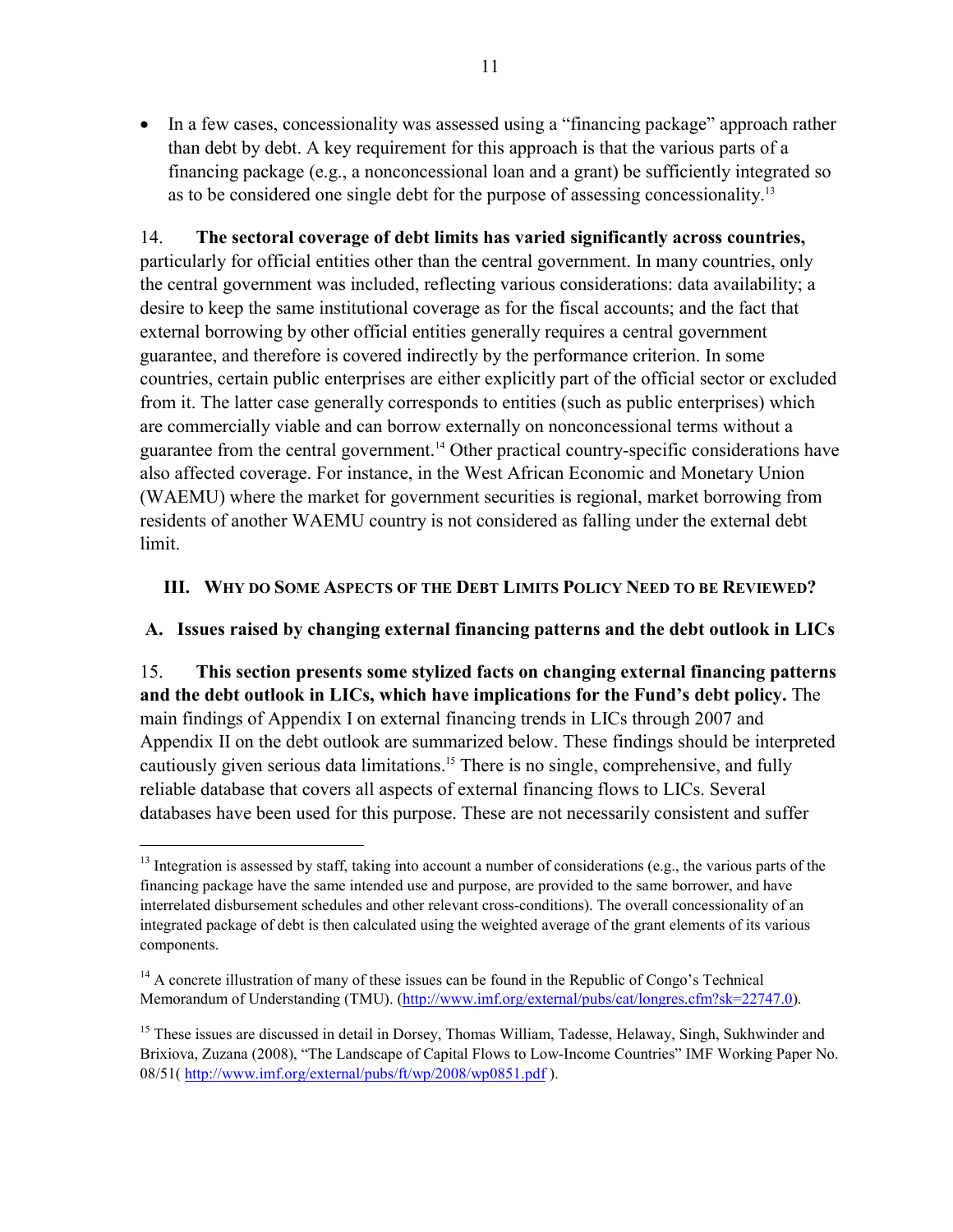from a number of shortcomings. The findings are therefore stylized facts, rather than precise estimates.

## 16. **The main stylized facts relevant for this paper are**:

- Total external financing flows to LICs have increased significantly (as a share of recipients' GDP) in the last two decades. This is attributable to private sector-to-private sector flows—mostly foreign direct investment (FDI) and private transfers. Official flows remain, however, the main source of LIC government financing by far. Private external financing of the public sector is on average still limited, but was (at least through 2007) significant in some LICs.
- The structure of official flows has changed considerably. Traditional (DAC) bilateral donors now provide mostly grants. The shift to grant financing is less marked for multilateral institutions, which remain a significant source of debt financing for LIC governments. There is ample anecdotal evidence that the share of nontraditional (non-DAC) bilateral donors/creditors in new debt financing is on the rise though hard data on this trend are scarce.
- Debt vulnerabilities are still significant in many LICs, including in some post-MDRI countries. The latest available DSAs indicate that 40 percent of LICs are at a high risk of external debt distress or already in debt distress, and this share rises to 70 percent if countries at a moderate risk of debt distress are added.
- Beyond these averages, LICs face very diverse situations, both in terms of the composition of external financing and in terms of debt vulnerabilities.

17. **Some of these findings confirm that the focus of the debt limits policy on preventing the build up of unsustainable debts while allowing for adequate external financing remains appropriate.** Many LICs continue to be in fragile debt situations, while their development and financing needs remain huge. In addition, many development expenses, particularly those in the health and education areas, may have a substantial impact on the population's welfare in the long term, but do not contribute significantly in the short and medium term to the country's repayment capacity. For these reasons, recourse to external concessional resources (including grants) remains highly desirable for many LICs, as it allows them to increase the amount of expenditures they can finance in a sustainable way. The focus on concessional resources, which come mostly from official donors, is also justified by the fact that official financing of LIC governments remains predominant.

## 18. **However, the recent trends also suggest a need to review some aspects of the debt limits policy**:

• The LIC universe comprises countries with very different characteristics with regard to external financing and debt, ranging from the very poor, heavily indebted, and highly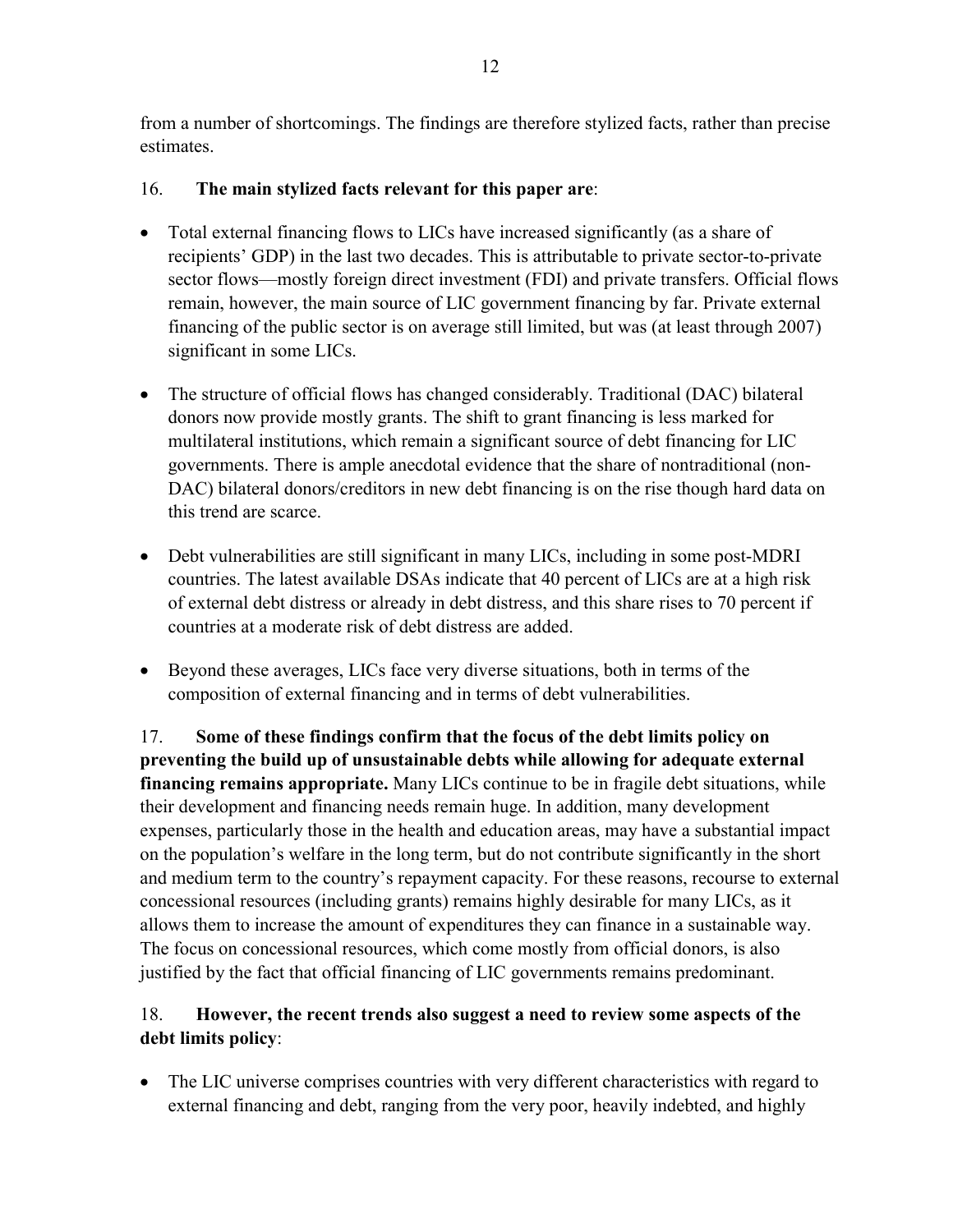aid-dependent countries to countries that have established a strong track record of macroeconomic performance and have had market access. The debt situation of about 30 percent of LICs is favorable from a debt sustainability perspective—they have been assessed at a low risk of debt distress. For these countries, consideration of more accommodating debt limits is warranted.

- The range of donors and creditors engaged and interested in LICs has expanded in the past few years, at a time when the scaling up of aid promised by traditional donors has not yet fully materialized. Many of these donors/creditors have less concessional lending policies or practices than traditional donors, but they are willing to finance potentially high-return, cash-generating infrastructure projects for which concessional resources from traditional donors may not be available.<sup>16</sup> LICs are often keen to work with these creditors/donors, which constitute an additional source of financing and are viewed as fast-delivering and less administratively onerous than traditional donors.<sup>17</sup>
- With sometimes sizable external private financing of the government, particularly in the form of nonresident purchases of domestically-issued bonds, the distinction between external and domestic debt (as traditionally understood) is blurring. One reason for applying concessionality requirements to external debt was to reduce the exchange rate risk associated with market financing in foreign currency. However, the increasing amount of domestic currency debt held by nonresidents (in the context of fully convertible currencies) has weakened this rationale and raises the question of whether the use of the residency criterion remains appropriate for determining the scope of debt concessionality requirements.
- The ongoing financial crisis will likely affect significantly the size and composition of financing flows to LICs in the near future. For instance, private capital inflows to LICs are expected to decrease sharply in 2009. However, these short-term developments do not weaken the case for reviewing aspects of the debt limits policy.

## **B. Other analytical and operational issues**

19. **The current debt limits policy does not incorporate recent advances in the Fund's analytical approach to assessing debt sustainability.** The concessionality policy was designed before the introduction of the DSF, and more generally the debt limits policy was designed before the introduction of formal DSAs (see Box 2 for a description of the DSF). The DSF provides a comprehensive approach to assessing debt sustainability and

<u>.</u>

<sup>&</sup>lt;sup>16</sup> This issue has been raised forcefully in the past  $2-3$  years by LIC authorities, especially in post-MDRI countries, but also by creditors in the case of highly-profitable (and possibly cash-generating) infrastructure investments.

<sup>&</sup>lt;sup>17</sup> Some of these donors, however, sometimes offer financing deals which may challenge LICs' assessment capacity and raise transparency issues.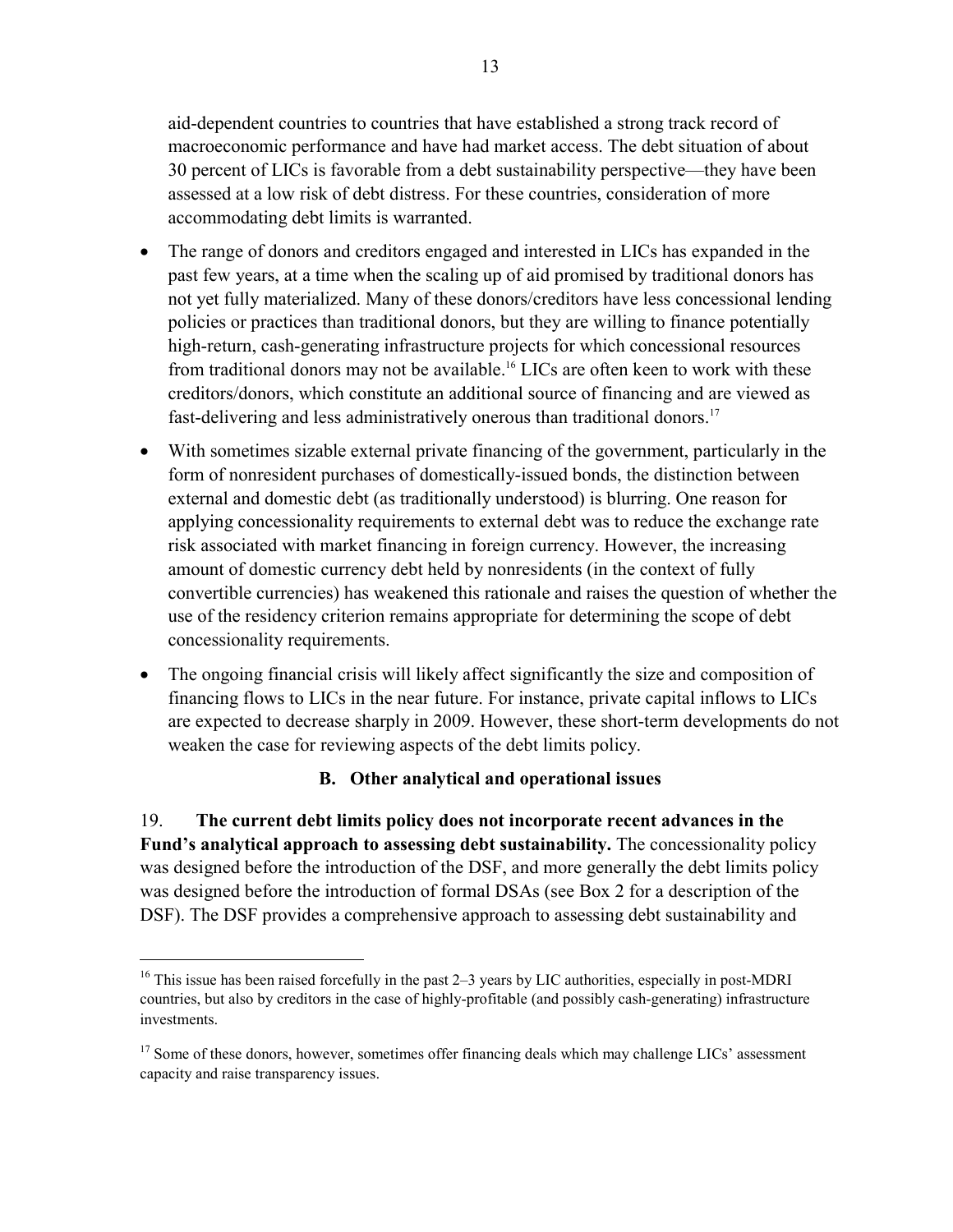therefore for guiding choices about the type and amount of debt that could be contracted in a prudent manner. However, DSA results do not yet seem to inform systematically the design of debt limits (Figure 1 shows limited correlation between the risk ratings and the level of minimum concessionality requirements).

#### **Box 2. The Main Components of the Debt Sustainability Framework**

Under the DSF, DSAs consist of:

 $\overline{a}$ 

- An analysis of a country's projected external and public sector debt burden and its vulnerability to external and policy shocks—baseline and shock scenarios are calculated; and
- An assessment of the risk of debt distress based on indicative external debt burden thresholds that depend on the quality of the country's policies and institutions. The assessment is made by comparing external debt burden indicators in the various scenarios against their thresholds. Breaches of thresholds, present or projected, play an important role in the assessment.

There are four possible ratings of external debt distress: Low, moderate, high, and in debt distress. Risk ratings are determined as follows:

- Low risk, when all the debt burden indicators are well below the thresholds;
- **Moderate risk**, when debt burden indicators are below the thresholds in the baseline scenario, but stress tests indicate that the thresholds are breached if there are external shocks or abrupt changes in macroeconomic policies;
- **High risk**, when one or more debt burden indicators breach the thresholds under the baseline scenario; or
- In debt distress, when the country is already having repayment difficulties.

The quality of policies and institutions is measured by the CPIA index, compiled annually by the World Bank. The DSF divides countries into three performance categories: strong (CPIA at or above 3.75), medium (CPIA between 3.25 and 3.75), and poor (CPIA at or below 3.25). To reduce undesirable volatility in the debt distress ratings from annual fluctuations in the CPIA, a three-year moving average CPIA score is used to determine a country's policy performance under the DSF.

20. **Related to this, the minimum concessionality requirement of 35 percent has sometimes been criticized as arbitrary**. The Fund has used this threshold since 1995, as well as the methodology based on currency-specific discount rates, mostly with a view to harmonizing its requirements with those of the OECD's agreement on officially-supported export credits and reducing compliance costs for creditors.<sup>18</sup>

<sup>&</sup>lt;sup>18</sup> Another possible critique of this approach is that the concessionality of a loan is measured based on the opportunity cost to the creditor, not the borrower. While a borrower perspective would in principle be more relevant for debt sustainability, it would raise significant issues in practice. The latter include the definition of appropriate benchmarks in countries with shallow domestic markets; how to address the exchange rate risk; and potentially unintended outcomes (e.g., for countries with high interest rates reflecting bad policies, meeting (continued)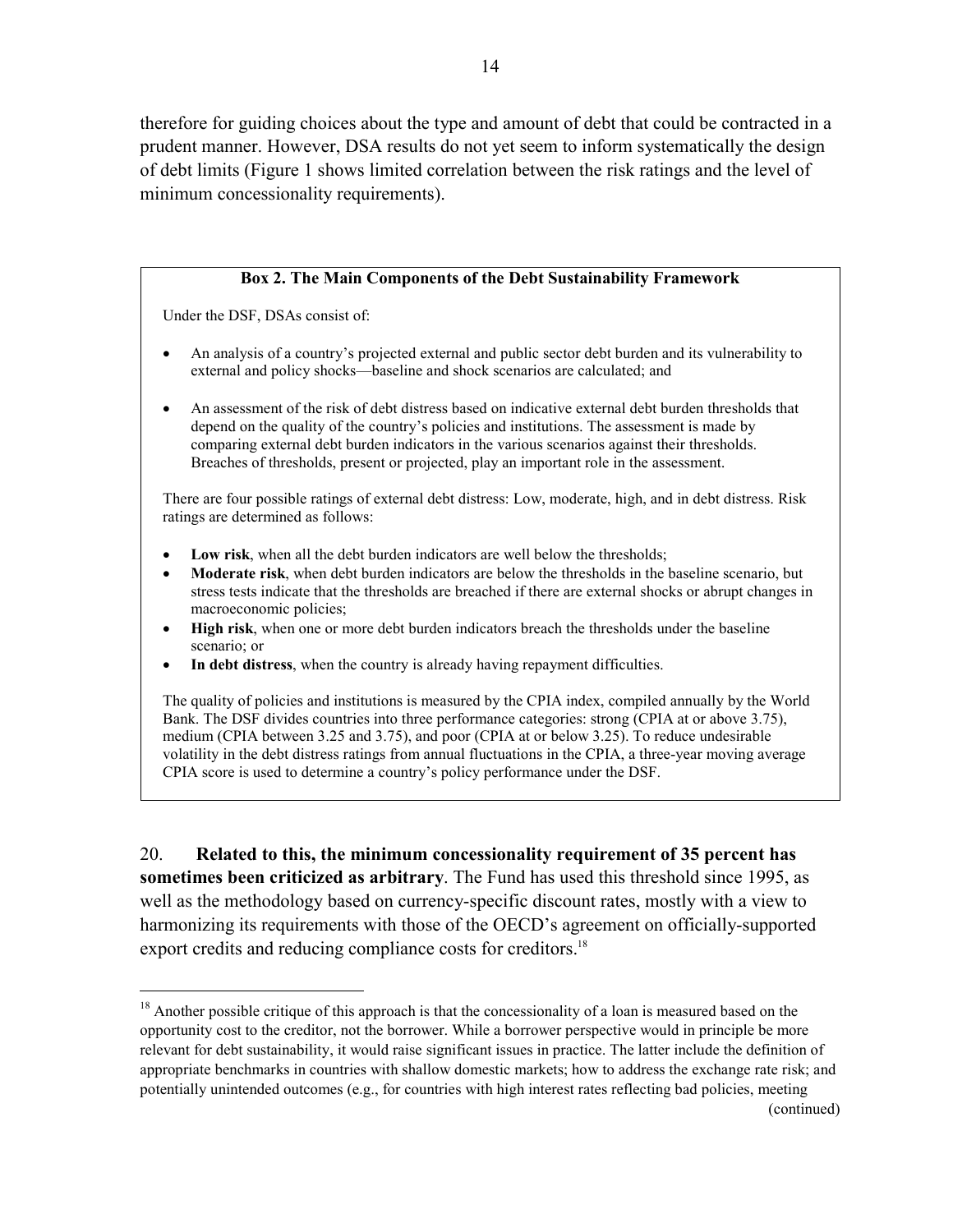

Figure 1. Debt Distress Rating and Minimum Concessionality Requirements (as of January 15, 2009)

21. **It can also be argued that current practice may constrain excessively debt management operations and capacity development.** The prohibition of nonconcessional external financing in countries that could afford it may lead them to enter into operations which are not necessarily optimal from a debt management perspective. For instance, it is not always preferable to borrow from the domestic market than to borrow (nonconcessionally) from international markets. Similarly, successful LICs can aspire to reduce their dependence on aid and to rely increasingly on market financing over time, as they acquire characteristics of emerging market economies. This requires early development of debt management capacity and opportunities to hone these skills through more diverse financing schemes than permitted under the debt limits policy.

<u>.</u>

concessionality requirements would be easier for donors than in countries with prudent policies and hence low interest rates).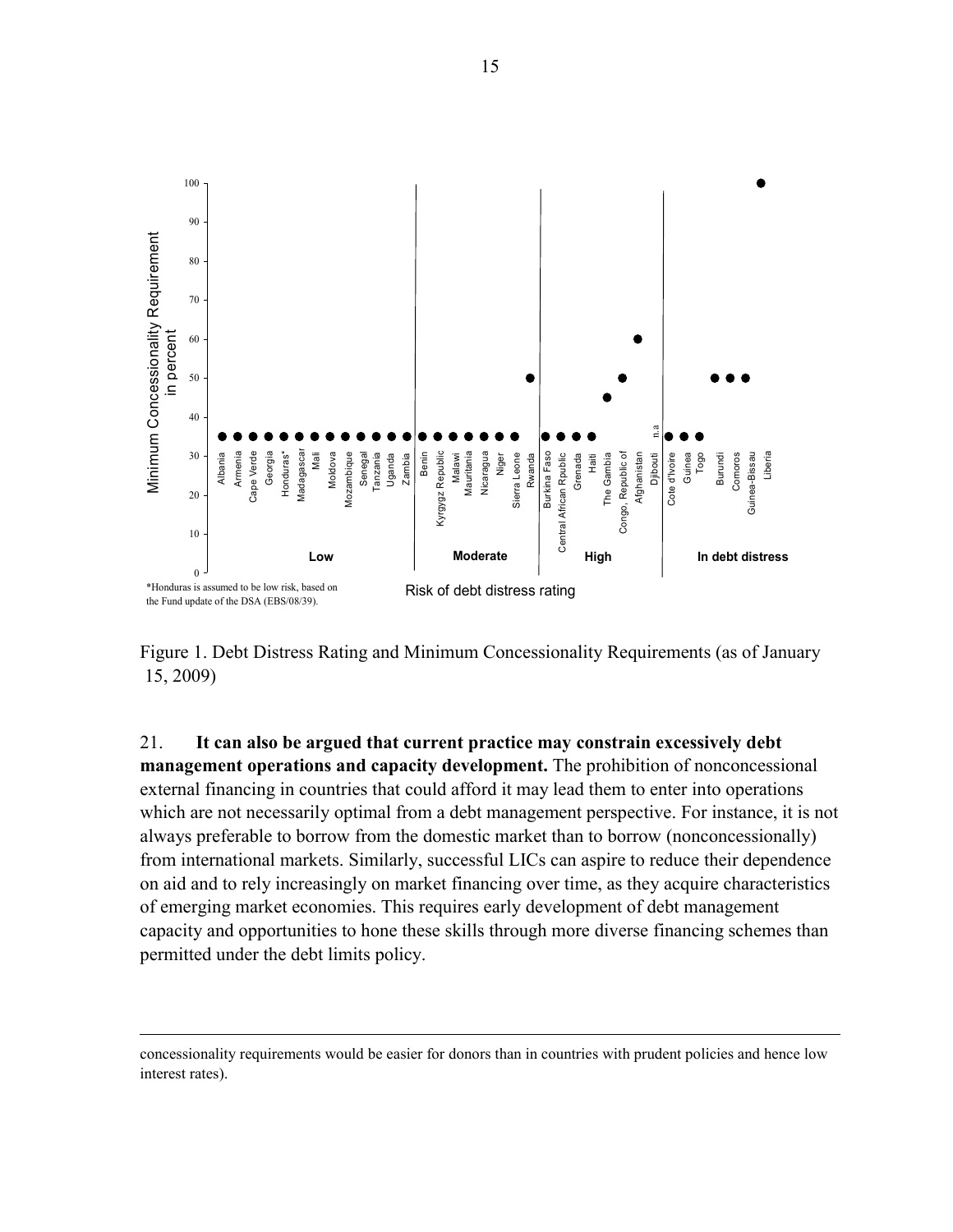22. **The blurring of the distinction between domestic and external debt raises practical and analytical problems.** For program monitoring purposes, nonresident purchases of domestically-issued debt create new external debt, which falls under the related ceiling on nonconcessional external borrowing. This raises implementation issues, as the authorities are held accountable for transactions over which they have only limited control and monitoring is often difficult given the limited availability of information on secondary market transactions. This practice is also hard to defend from an economic perspective. It builds into programs a bias against nonresident purchases of domestically-issued localcurrency public debt, while such purchases do not, by themselves, change the level or currency composition of public debt. Furthermore, within a well-designed reform strategy, nonresident involvement in public debt markets may be desirable insofar as it fosters the development of domestic financial systems.

## **IV. SOME OPTIONS FOR REFORM**

23. The previous section illustrates the need to review some aspects of debt limits in LICs. This section will focus first and foremost on concessionality requirements. It will then discuss more briefly the issue of defining external debt as well as the institutional coverage of debt limits.

#### **A. Concessionality requirements**

24. **Concessionality requirements would be more effective in achieving their intended objectives, and would be perceived as such by all stakeholders, if they were based on a clearer analytical foundation.** Linking concessionality requirements, whose main goal is to ensure debt sustainability, more closely to DSAs would be a natural step in this regard, particularly at a time when the DSF is becoming a tool of reference both for LICs and their donors.

25. **A primary goal of any new approach should be to take greater account of the diversity of situations faced by LICs**. Two aspects of diversity seem particularly relevant in this context:

• *The extent of debt vulnerabilities*. A country where debt sustainability concerns are high should adopt tighter debt limits more systematically, possibly involving limits on total debt (not only nonconcessional debt) and/or a higher minimum concessionality requirement.19 Conversely, if debt vulnerabilities are low, looser limits should be

1

<sup>&</sup>lt;sup>19</sup> One could argue here that debt limits were too loose in the past in a number of cases. This allowed some countries to build up excessive amounts of multilateral (concessional) debt, which had subsequently to be relieved under the HIPC Initiative. As noted in "Monetary and Fiscal Policy Design Issues in Low-Income Countries," (http://www.imf.org/external/np/pp/eng/2005/080805m.pdf), insufficient attention had been paid to external viability in program design. The closer integration of debt limits with DSAs could in principle allow tailoring better debt limits to that kind of situation.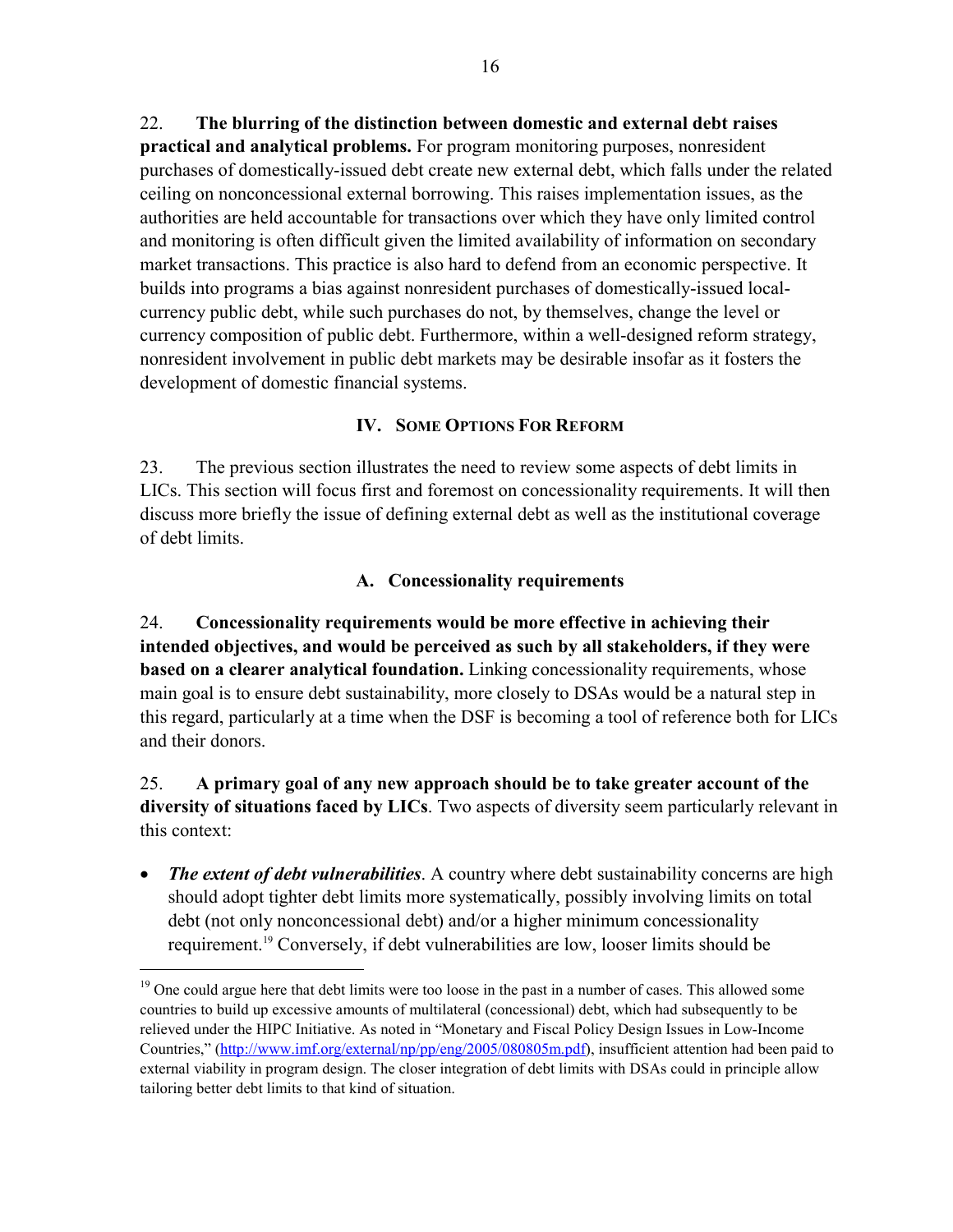considered, which could allow for some nonconcessional borrowing. DSAs would be the right instrument to assess the extent of debt vulnerabilities.

• *The country's macroeconomic and public financial management capacity*. One of the virtues of the current approach, which should not be underestimated, is that it requires limited capacity from country authorities. The methodology and information requirements are relatively simple. It is also easy to monitor—an important attribute in a program context, where the authorities need to know where they stand regarding the attainment of their objectives on a continuous basis. This approach seems broadly adequate for countries with low or moderate administrative capacity. However, countries with a strong track record of macroeconomic discipline and public financial management (including a strong capacity to identify and implement suitable projects), and where capacity is developed enough to handle directly the whole gamut of donors and creditors and their various financing instruments, could benefit from use of a more sophisticated approach.

26. **Consistent with the above principles, the reform proposal below is based on a menu of options (see Table 2).** Given the need for sound analytical underpinnings, all the options would rely on DSAs. For a given country, the choice of the appropriate option would be based on the two criteria discussed in the previous paragraph. Unless debt sustainability is a serious concern and capacity is limited, the options discussed below involve more flexibility for LICs, including those building on the current approach.<sup>20</sup>

27. **For lower capacity countries, the current approach could continue to be applied, albeit with more flexibility and a more systematic link to DSAs.** Countries with a low or moderate DSA risk rating would be in the lower vulnerability category, while those with a high risk rating (or in debt distress) would be in the higher vulnerability category.<sup>21</sup>

 $^{20}$  The authorities could choose to opt for tighter debt limits than suggested by this approach, however, if they wish to use these limits as a commitment device.

<sup>&</sup>lt;sup>21</sup> While this broad mapping of ratings and debt vulnerabilities would be expected to be applied, judgment would be used in some cases. For instance, ratings are based on ratios for external PPG debt. In cases where domestic public debt is assessed to increase the risk of debt distress, consideration could be given to shifting a country with a lower rating to the higher debt vulnerability category. Some judgment could also be used for countries in the moderate risk rating category to decide whether they have lower or higher debt vulnerabilities.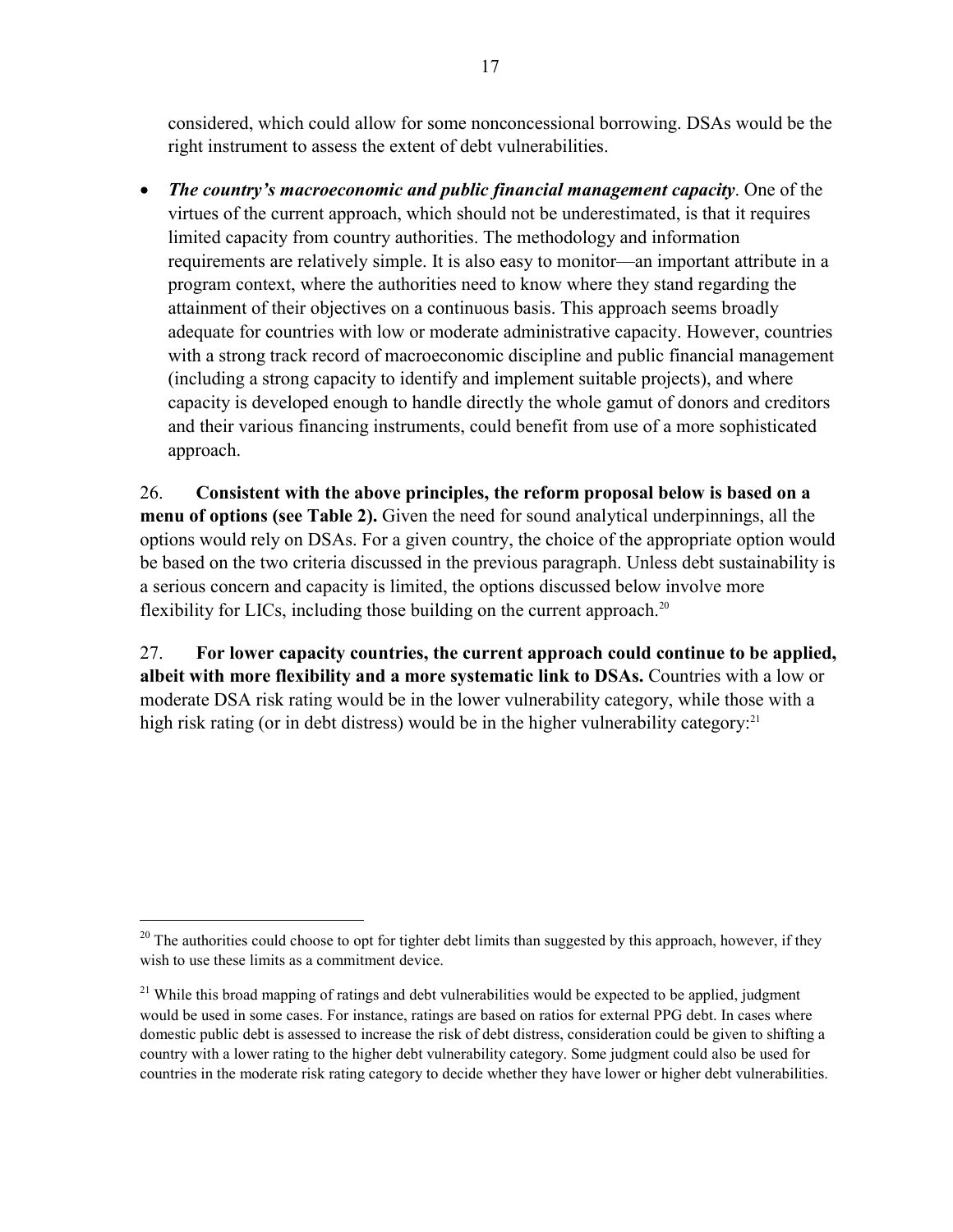- For countries with lower vulnerabilities, the concessionality level would be 35 percent and nonzero limits on nonconcessional borrowing could be considered more systematically—or set higher—than current practice and/or be more frequently untied.<sup>22, 23</sup> Higher limits would allow countries to undertake more infrastructure investment, while untied limits would give the authorities more freedom in choosing projects and financing. The size of these limits could be based on the results of DSA tests.24
- For countries with higher vulnerabilities, the concessionality requirement would generally be set at 50 percent or above. The presumption would be that there would be no nonconcessional borrowing, except in exceptional circumstances (e.g., financing with a grant element marginally below the minimum requirement, or critical and highly profitable project for which concessional financing is not available).

|                                                    |               | Extent of debt vulnerabilities (as assessed by DSAs)                                                                                                                                                                                                   |                                                                                                                                                                                                                                         |  |
|----------------------------------------------------|---------------|--------------------------------------------------------------------------------------------------------------------------------------------------------------------------------------------------------------------------------------------------------|-----------------------------------------------------------------------------------------------------------------------------------------------------------------------------------------------------------------------------------------|--|
|                                                    |               | <b>Higher</b><br>Lower                                                                                                                                                                                                                                 |                                                                                                                                                                                                                                         |  |
| capacity<br>Macroeconomic and public<br>management | Lower         | Minimum concessionality<br>requirement based on the current<br>system, but with added flexibility<br>on nonconcessional external debt<br>(e.g., higher and untied nonzero<br>limits, if consistent with<br>maintenance of low debt<br>vulnerabilities) | Maintain minimum concessionality<br>requirement based on current system,<br>likely higher than 35 percent, with<br>limited or no room for<br>nonconcessional borrowing and<br>possibly nominal limits on<br>concessional borrowing too. |  |
| financial                                          | <b>Higher</b> | Minimum average concessionality<br>requirement over six months or the<br>fiscal year applied to external or<br>total public borrowing; for most<br>advanced LICs, no concessionality<br>requirements and overall nominal<br>debt limit if needed       | Overall limit on the PV of external or<br>total public debt or average<br>concessionality at a higher level; for<br>most advanced LICs, ceilings on<br>nominal external or total public debt                                            |  |

Table 2. Concessionality Options Matrix

<sup>&</sup>lt;sup>22</sup> "Untied" means here that the nonzero limits would not correspond to any specific project discussed ex ante with Fund staff. The limits could therefore be used freely by the authorities, including for general budget financing through borrowing on international markets. Higher "tied" limits would still require project assessments, preferably by the World Bank. Countries with no experience of nonconcessional borrowing would start with relatively small amounts to gain experience and build capacity.

<sup>&</sup>lt;sup>23</sup> While the 35 percent threshold may be perceived as arbitrary, any other minimum threshold would be as arbitrary. Therefore, it is proposed here to keep the existing minimum threshold, which has the advantage of being well known and used by other creditors.

 $24$  For instance, the DSA could help determine how much annual nonconcessional borrowing would be consistent with keeping the risk rating unchanged.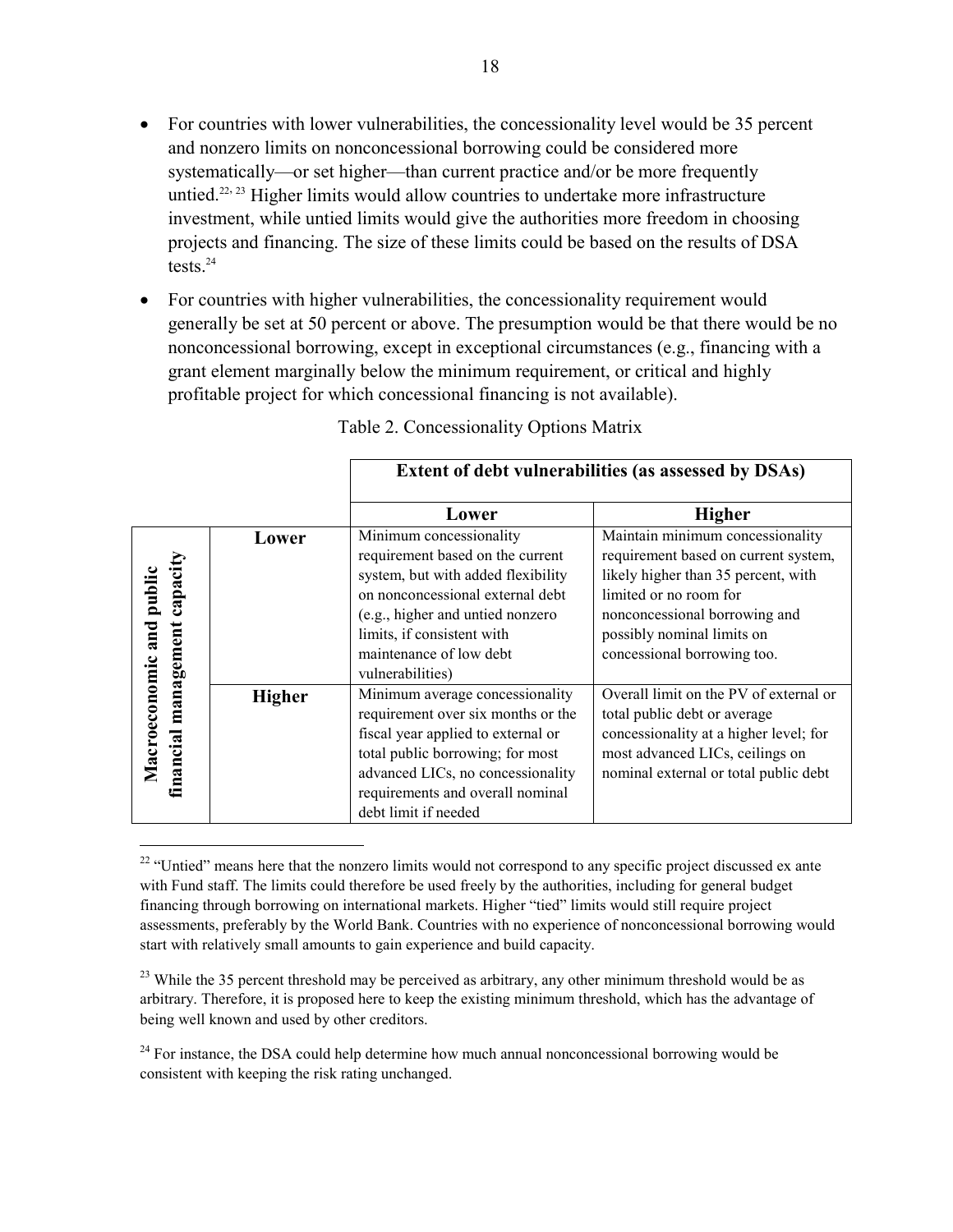### 28. **For higher capacity countries, more flexible and sophisticated options, eschewing the debt-by-debt approach of the current policy, could be considered**: 25

- For those with lower vulnerabilities, concessionality could be measured on average over six months (the period typically covered by a review in PRGF-supported programs) or the fiscal year.26 The target for the average level of concessionality would be informed by the DSA and should be consistent with an unchanged risk rating. It could therefore be met by mixing highly concessional borrowing with nonconcessional borrowing, leaving significant margin for maneuver to the authorities. This approach could also be applied to total (not only external) public debt.
- For countries with higher vulnerabilities, a debt limit in PV terms may be more appropriate, because this would limit overall debt accumulation, while still leaving some margin for maneuver to the authorities. Should a PV target be considered too difficult to implement (see Box 3 for a description of operational issues with PV targets), an average minimum concessionality requirement could be used, but with a higher threshold derived from the DSA. In both cases, the target could in principle be applied to external or total public debt.
- Finally, for the most advanced LICs, consideration could be given to dropping concessionality requirements. These countries would typically have higher per capita income, a strong track record of macroeconomic and public financial management, significant market access, and experience in dealing with nonconcessional financing.<sup>27</sup> For such countries, strict concessionality requirements would likely be counterproductive, especially in the presence of a sound fiscal framework. If debt vulnerabilities remain high, or if the coverage of the public sector in the fiscal accounts is narrow, debt ceilings on nominal external or total public debt or in some cases subceilings on specific types of debt could be contemplated, consistent with the fiscal

<u>.</u>

<sup>&</sup>lt;sup>25</sup> Other options than those presented in this paragraph have been explored as well but were deemed impractical. See Annex I.

 $^{26}$  The averaging system, although simpler than a PV target, still requires much more capacity to implement than the current approach. In particular, it requires careful recording and planning of borrowing operations if the year-end target is to be met. Also, it requires a much more active handling of creditors by the authorities, to make up for less "gate keeping" by the Fund.

<sup>&</sup>lt;sup>27</sup> These countries would likely be classified as "gap" or "blend" countries by IDA and as such would not be subject to IDA's Non-Concessional Borrowing Policy. Gap countries are IDA-eligible countries with a Gross National Income (GNI) per capita above the operational cutoff for more than two consecutive years; they are eligible for "hardened" IDA terms (less favorable than regular IDA terns). Blend countries are IDA-eligible countries that are creditworthy enough to borrow from IBRD.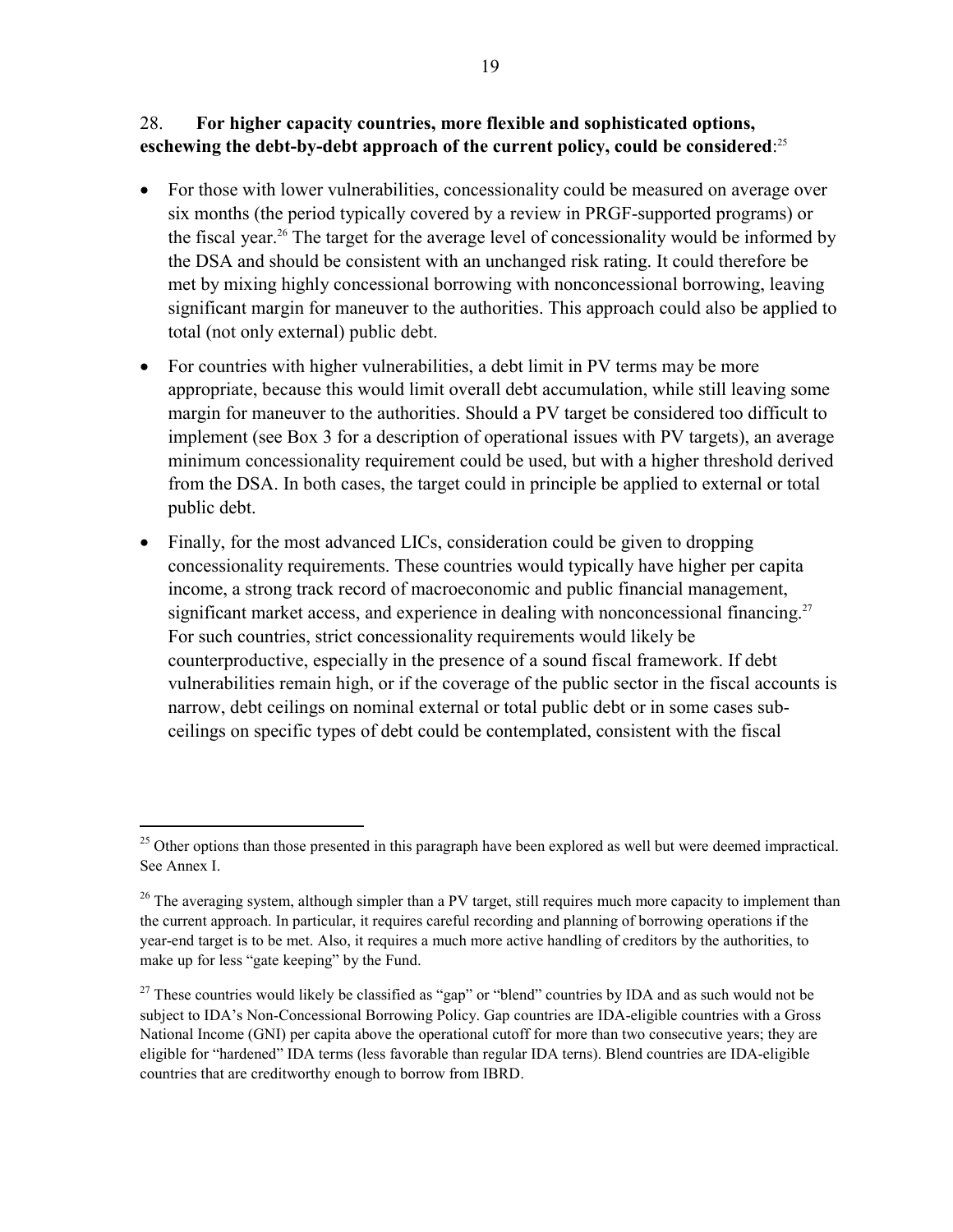framework. Such a treatment of the most advanced LICs could be applied to lower middle-income countries too, as has already been done on a case-by-case basis.<sup>28</sup>

#### **Box 3. Operational Implications of a PV Target**

**The use of PV-based targets has increased in the past few years with the introduction of the DSF, but remains limited**. This approach follows the methodology of the DSF to calculate and project the PV of debt. The appeal of this approach is that it is comprehensive and fully consistent with the DSA. A few countries have, or had, PV-based conditionality in their programs in addition to traditional fiscal targets and limits on nonconcessional external debt accumulation. Examples include Guyana, Rwanda, the Central African Republic, and The Gambia.

**At first glance, the data requirements and capacity needed to implement PV-based conditionality appear manageable.** The data required include projected disbursements, including from existing loans, on a loan-byloan basis, in the original currency of disbursement, over several years. Projected disbursements are converted into U.S. dollars using the WEO exchange rates. The debt service is generated using the terms and conditions of each loan. A uniform 5 percent discount rate is applied to calculate the PV of debt service obligations, in line with the methodology of the DSF.

**In practice, however, the implementation and monitoring of a PV target is much more challenging than the current concessionality requirements.** In the latter, a new debt is assessed once and for all at the time of contracting. In a PV target approach, a loan whose disbursements are phased must be monitored on a continuous basis. This generally requires timely sharing of information among different government agencies, which is not always the rule. For instance, it is quite common for debt management units to be informed late of disbursements on project loans. All the information on disbursements must then be aggregated on a regular basis to ascertain that the target for the period is within reach. While all these tasks can be performed by countries with high administrative capacity, experience has shown that they can raise significant challenges for countries with more limited capacity.

**PV targets may be more appropriate as indicative targets than as performance criteria** (a point endorsed by the Board in the past)**.** The PV of debt is highly sensitive to the timing of projected disbursements, which is difficult to predict and sometimes beyond the authorities' control. Disbursements on project loans can be affected by donors' internal procedures and requirements, limited domestic implementation capacities, or lack of domestic counterpart funds, while disbursement of budget support may be tied to donors' conditionality. Also, the higher information-sharing requirements of a PV target increase the risk of misreporting. Some of these considerations also apply to the average concessionality approach, which could also be used for indicative targets rather than performance criteria.

 $^{28}$  See footnote 7 for a description of debt limits in recent Fund-supported programs in lower middle-income countries.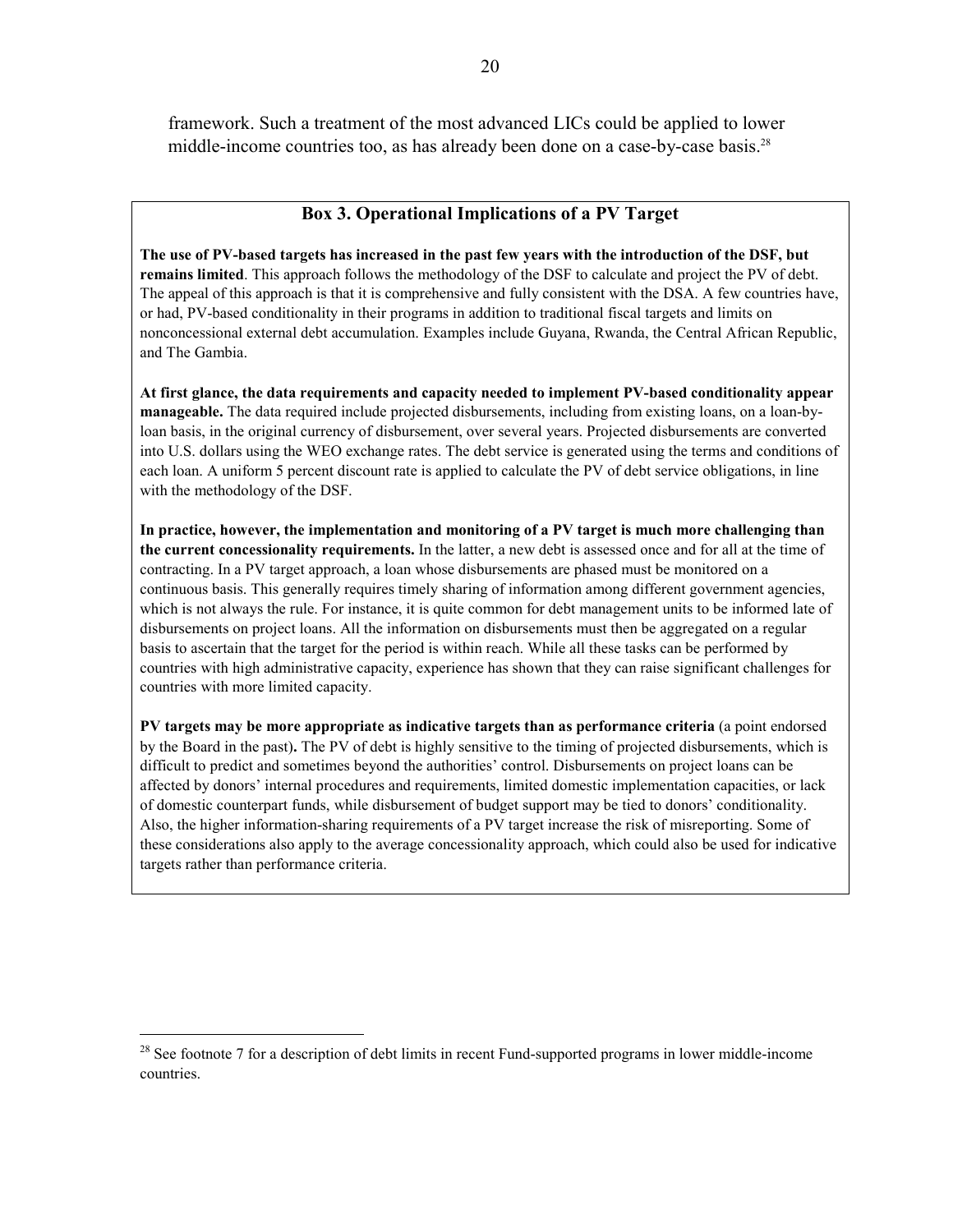29. **Over time, an increasing number of LICs would be expected to move to the more flexible and sophisticated approaches as their macroeconomic and public financial management capacity improves**. At this juncture, a majority of LICs would still be expected to be classified in the lower capacity category. They would nevertheless benefit from a more flexible application of the current approach, giving them more financing choices while limiting the risks to debt sustainability. Thanks to the substantial outreach efforts that have been made in the recent past, the current framework is well understood by donors and creditors. Keeping it in place for lower capacity countries will ensure that those donors and creditors that are committed to making their lending consistent with Fund (and Bank) concessionality requirements (e.g., OECD export credit agencies, other multilaterals, etc.) will continue to do so for a large group of LICs. As country capacity improves over time, including thanks to technical assistance efforts of the international community, LICs would move to the more flexible options for ensuring debt sustainability.<sup>29</sup>

30. **Consistency of the financial program supported by a Fund arrangement can be achieved with any of the above options for debt limits.** There may be cases where debt limits solely based on sustainability considerations would allow for too much borrowing from a demand management perspective. In such cases, any of the options could be combined with a limit on the overall fiscal deficit, which would then be the binding constraint. In cases where there are debt vulnerabilities other than long-term sustainability, nominal sub-ceilings on certain categories of debt could be considered (e.g., limits on debts with an original maturity below a certain threshold).

#### *Challenges and possible drawbacks with the suggested approach*

 $\overline{a}$ 

31. **The framework outlined above would depend heavily on assessments of macroeconomic and public financial management capacity, which would inevitably have a subjective element**. A possible starting point would be to look at the CPIA (or one of its sub-components). Use of the CPIA would be consistent with the role played by this index in determining the policy-dependent thresholds in the DSF. Another advantage is that the CPIA is published and available for almost all LICs. In addition to the CPIA, other indicators would be taken into account, such as the presence and successful implementation of a Medium-Term Debt Management Strategy (MTDS) and Public Expenditure and Financial Accountability (PEFA).<sup>30</sup> Overall, an assessment of macroeconomic and public financial

 $^{29}$  These efforts include the Fund's, particularly in the area of design and implementation of Medium-Term Debt Management Strategies (jointly with the World Bank).

<sup>&</sup>lt;sup>30</sup> PEFA is a partnership between the World Bank, the European Commission, the UK's Department for International Development, the Swiss State Secretariat for Economic Affairs, the French Ministry of Foreign Affairs, the Royal Norwegian Ministry of Foreign Affairs, and the International Monetary Fund. PEFA aims to support integrated and harmonized approaches to assessment and reform in the field of public expenditure, procurement and financial accountability (http://www.pefa.org).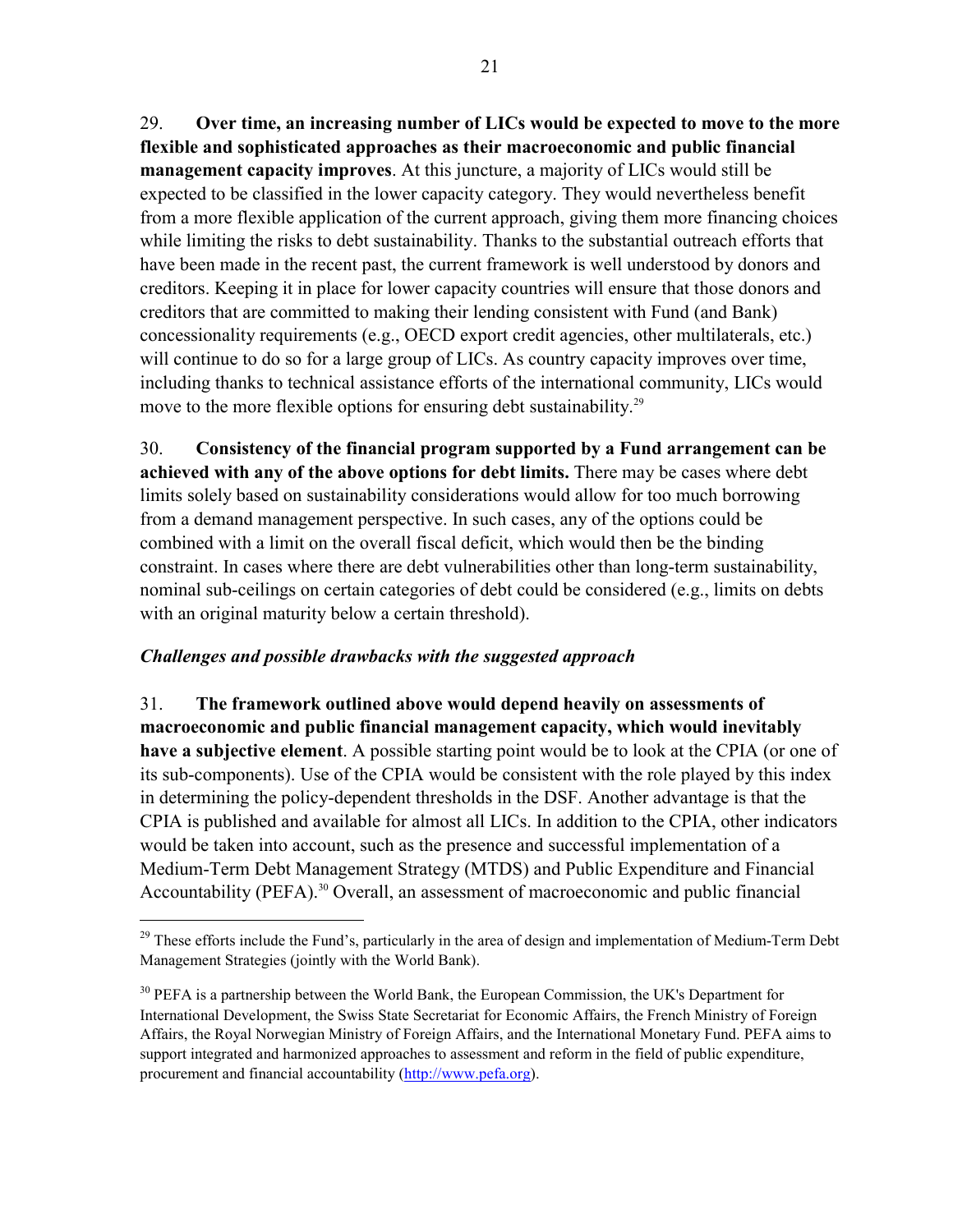management capacity would rely on these indicators as well as on relevant qualitative information and therefore would involve judgment.

32. **The proposed framework would put a greater onus on DSAs and could make them more contentious.** For lower capacity countries, the risk rating (or an overall assessment based on total public debt) would systematically influence the minimum concessionality requirement, and the DSA would be used to determine how much nonconcessional borrowing could be contracted. For higher capacity countries, the reliance on DSAs could be even more extensive, particularly for the use of PV targets. This central role given to DSAs could strengthen the criticism that DSAs are too conservative, and in particular that they do not take adequately into account the impact of additional (debtfinanced) public investment on growth and exports. While this issue goes well beyond the DSF itself—it is really about how to assess the relationship between investment and growth in LICs' macroeconomic frameworks—more work in this area would be warranted in any case. In this regard, consideration could be given to building on the work done recently by staff in the context of aid scaling-up scenarios.<sup>31</sup> However, it should be noted that DSAs already play a critical role in IDA's policy on nonconcessional borrowing, with ratings indirectly determining whether a country is subject to this policy. Also, the greater role played by DSAs could be a strong incentive for country authorities and other stakeholders to pay even more attention to the framework.

33. **Moving to targets on public debt, rather than PPG external debt, could raise new challenges.** Public debt is a more comprehensive concept, and therefore a more relevant variable from the perspective of debt management and fiscal sustainability. Setting limits on public debt would also address the issue of the blurring distinction between external and domestic debt in some LICs. But such a move would also raise a number of operational issues, such as the definition of public debt (e.g., treatment of domestic arrears) and whether DSAs provide sufficient guidance on how to set limits on total public debt.<sup>32</sup> The move to public debt targets should also not reduce the focus on external vulnerabilities. At this

 $31$  A recent study on "The Macroeconomics of Scaling-up Aid—the Cases of Benin, Niger, and Togo (http://www.imf.org/external/np/pp/eng/2008/091908a.pdf)shows that (i) the degree of scaling-up to meet the Gleneagles commitments varies considerably across countries; and (ii) the impact on growth could be significant, depending on absorptive and administrative capacity. The magnitude of scaling-up in some of these cases illustrates the potential implications for debt sustainability. In Niger for example, the conclusion was that the risk of debt distress could increase substantially if new aid is not sufficiently concessional, despite the substantial growth impact of scaled-up investment. This study has used both a traditional macroeconomic model (Benin and Niger) and a dynamic stochastic general equilibrium model (Togo).

<sup>&</sup>lt;sup>32</sup> For instance, DSAs do not include thresholds for public debt, unlike for PPG external debt. This issue was discussed in detail in "Applying the Debt Sustainability Framework for Low-Income Countries Post Debt Relief" (http://www.imf.org/external/pp/longres.aspx?id=3959). An empirical analysis conducted at the time found that domestic debt clearly mattered for the risk of external debt distress. However, the integration of domestic debt into the DSF poses many conceptual and practical challenges.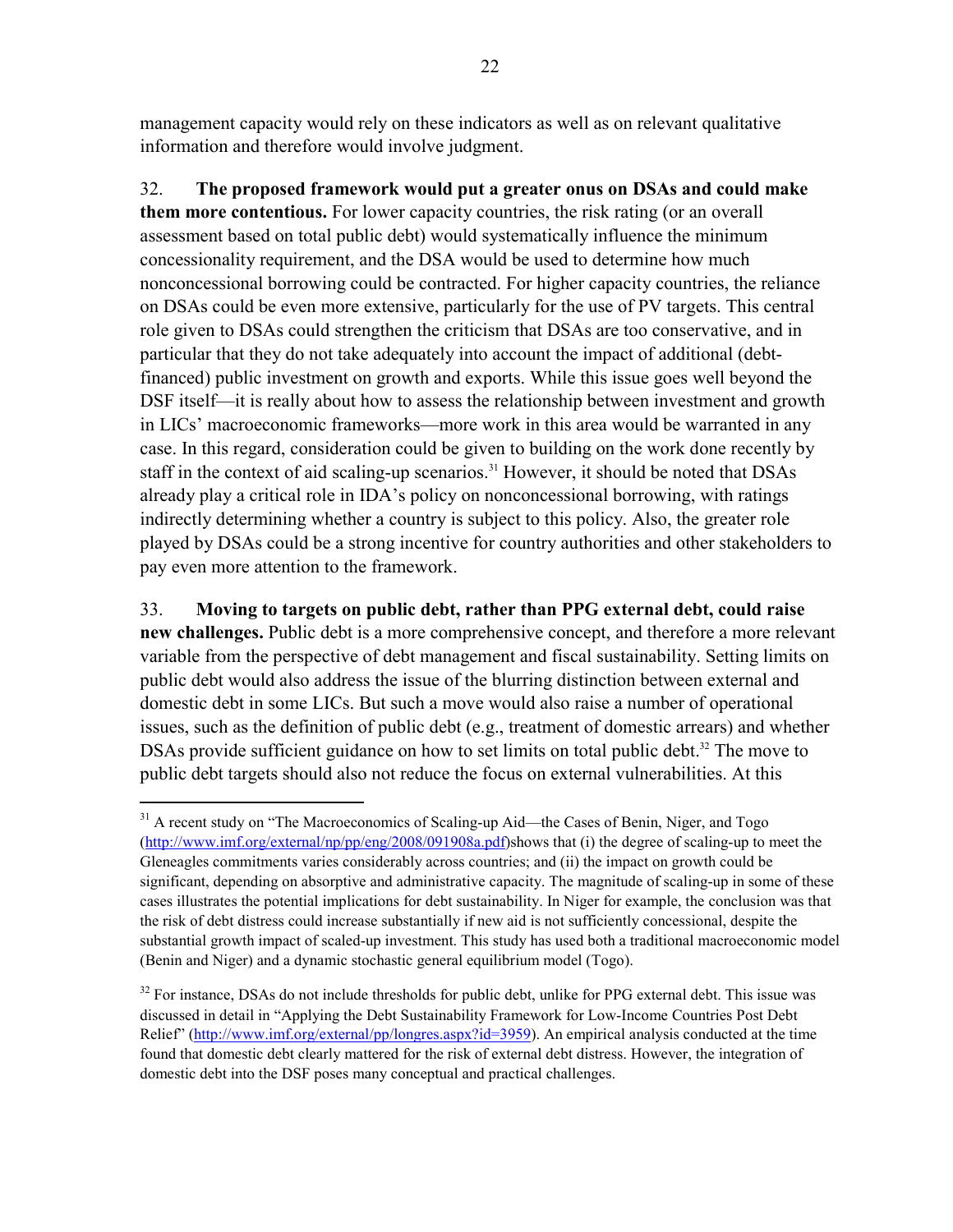juncture, staff recommends that such targets could be tried in specific cases where the potential problems are considered manageable. An assessment of experience could be conducted after a period of time.

34. **The increased flexibility under the more advanced options reduces the Fund's traditional "gate keeper" role and may weaken donors' incentives to provide concessional resources.** This gate keeping function has led to the perception that the Fund is an obstacle to financing for development. Under these options, the gate-keeping (or creditor coordinating) function would entirely be performed by country authorities. This is why it is critical that these options be used only in countries with high capacity. The issue of donors' incentives is a real one, particularly for those for which concessionality requirements have proved binding. Minimum concessionality requirements can, in some circumstances, strengthen the bargaining power of borrowing countries. However, many traditional donors provide financing (including grants) on terms much more favorable than required by concessionality requirements, suggesting that the latter is not the main factor influencing their financing terms. In addition, traditional donors' concerns about free riding should be mitigated by the increased focus of the concessionality policy on debt sustainability, which gives them stronger assurances that their efforts to provide development finance will not be jeopardized by excessive borrowing from other sources.

## **B. Use of the residency criterion to define external debt**

35. **The increasing role of nonresidents in domestic debt markets in a number of LICs warrants a reconsideration of the use of the residency criterion in the debt limits policy.** As mentioned earlier, in addition to long-standing statistical principles defining external debt by reference to the residency of the creditor, external debt in the past also normally meant debt in foreign currency and contracted under foreign law. The limits on nonconcessional external debt under the guidelines, so defined, therefore pushed donors to provide resources with a minimum grant element, but also contributed to reducing the exchange rate and rollover risk associated with market financing in foreign currency. In countries with an opening capital account, the nature of the vulnerabilities change: nonresidents can buy domestically-issued debt in local currency (classifying it as external debt), and residents can buy foreign-currency debt issued abroad (classifying it as domestic debt). It is not obvious that the latter is less risky than the former.

36. **For the more advanced LICs, the proposed debt limits would partly address this issue**. The proposed options for these countries would either drop any debt limits or rely on total public debt, eliminating the need to distinguish between external and domestic debt in this context. However, a distinction of debt based on its characteristics (e.g., currency of denomination) may still be desirable from an external vulnerability analysis standpoint, even if not for concessionality purposes.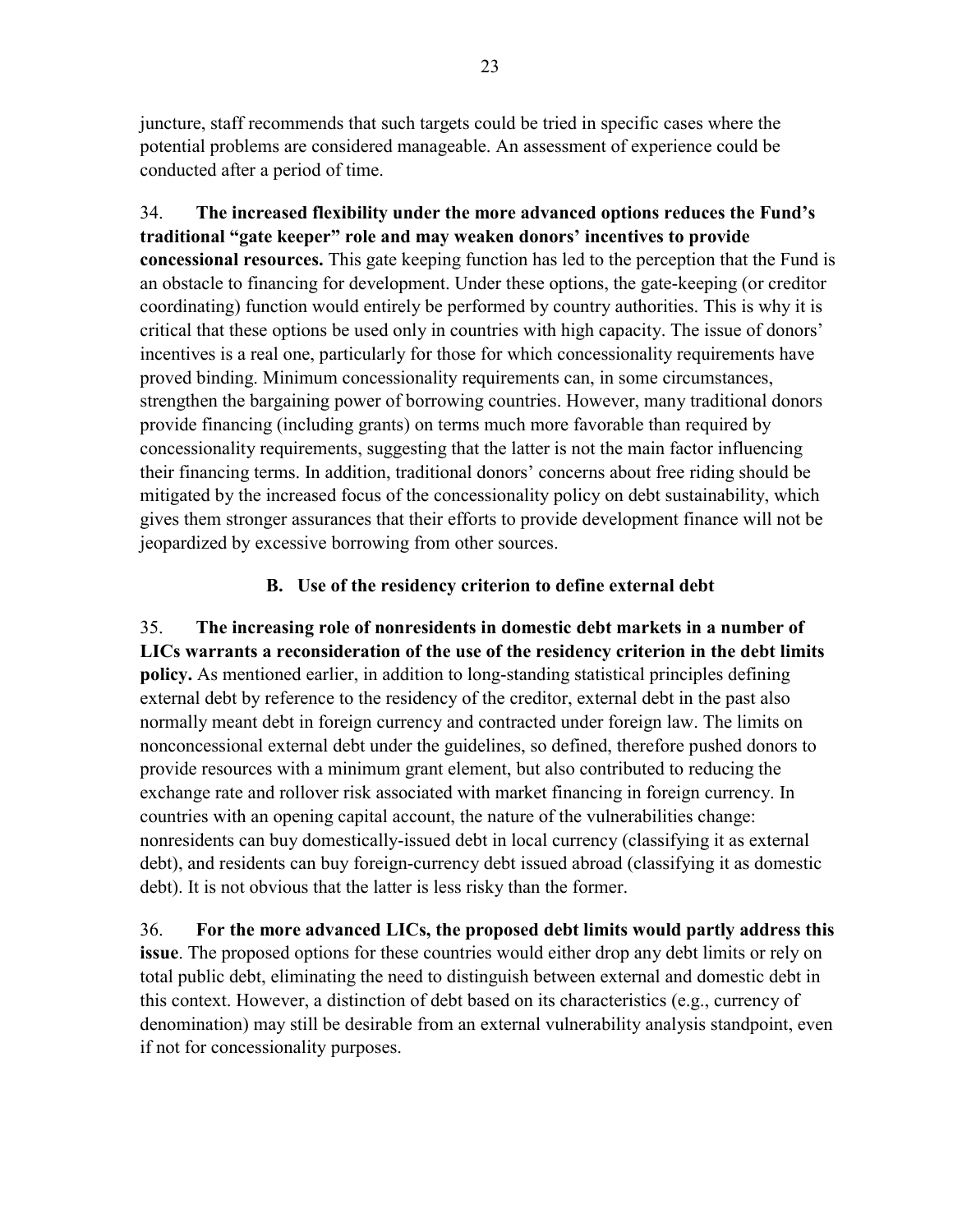37. **For LICs with still relatively closed capital accounts or very limited financial integration with the rest of the world, the use of the residency criterion would still be relevant with some amendments**. To address monitorability issues, consideration could be given to excluding systematically from the concessionality requirements nonresident acquisitions of domestically-issued debt in the secondary market, which would be expected to be very limited.33 This exclusion could be complemented with some additional safeguards, to make sure that any additional vulnerabilities stemming from transactions with nonresidents are addressed.

38. **The extent of safeguards would be determined on a case-by-case basis, taking into account country circumstances**. Safeguards could include ensuring that: (i) the program relies on an appropriately broad concept for the fiscal deficit performance criterion, to close any definitional loopholes; (ii) all new borrowing on the domestic market should normally be in local currency; (iii) relevant changes are made in the program's design (e.g., higher NIR targets), if needed to mitigate vulnerabilities associated with significant nonresident holdings of domestic debt; (iv) any such transactions are fully reflected, to the extent possible, in the external debt sustainability analysis, including with an explicit assessment of the vulnerabilities potentially associated with them (e.g., higher rollover risk in the case of short-term borrowing, a potential threat to the exchange rate and/or reserves in the event of sudden withdrawals); and (v) the authorities report to the Fund the terms of new domestic borrowing, including the currency composition, and take steps over time to improve their monitoring of secondary market transactions.

39. **The most difficult case is that of LICs in an intermediate situation**. For these countries, a system based on residency with exclusions may lose its internal coherence if the debts excluded from the application of the residency criterion become large. One option would be to use currency denomination as a criterion. Concessionality requirements could be applied only to foreign-currency denominated debt. Use of this criterion would mitigate the exchange rate risk associated with foreign-currency nonconcessional borrowing. Additional measures and safeguards to address any risk arising from large nonresident inflows into domestic-currency debt might be needed (cf. previous paragraph). Use of this criterion could however pose serious problems in dollarized economies, where debt issuance in the domestic market may be largely or entirely in foreign currency.<sup>34</sup>

<sup>&</sup>lt;sup>33</sup> Essentially, excluding systematically nonresident purchases of domestic debt implies that domestic debt, for concessionality purposes, is defined as domestically-issued debt. This approach was adopted recently in the TMU for the PSI with Senegal (http://www.imf.org/external/pubs/cat/longres.cfm?sk=22596.0).

<sup>&</sup>lt;sup>34</sup> In highly dollarized economies, consideration could be given to using the jurisdiction of issuance as a criterion.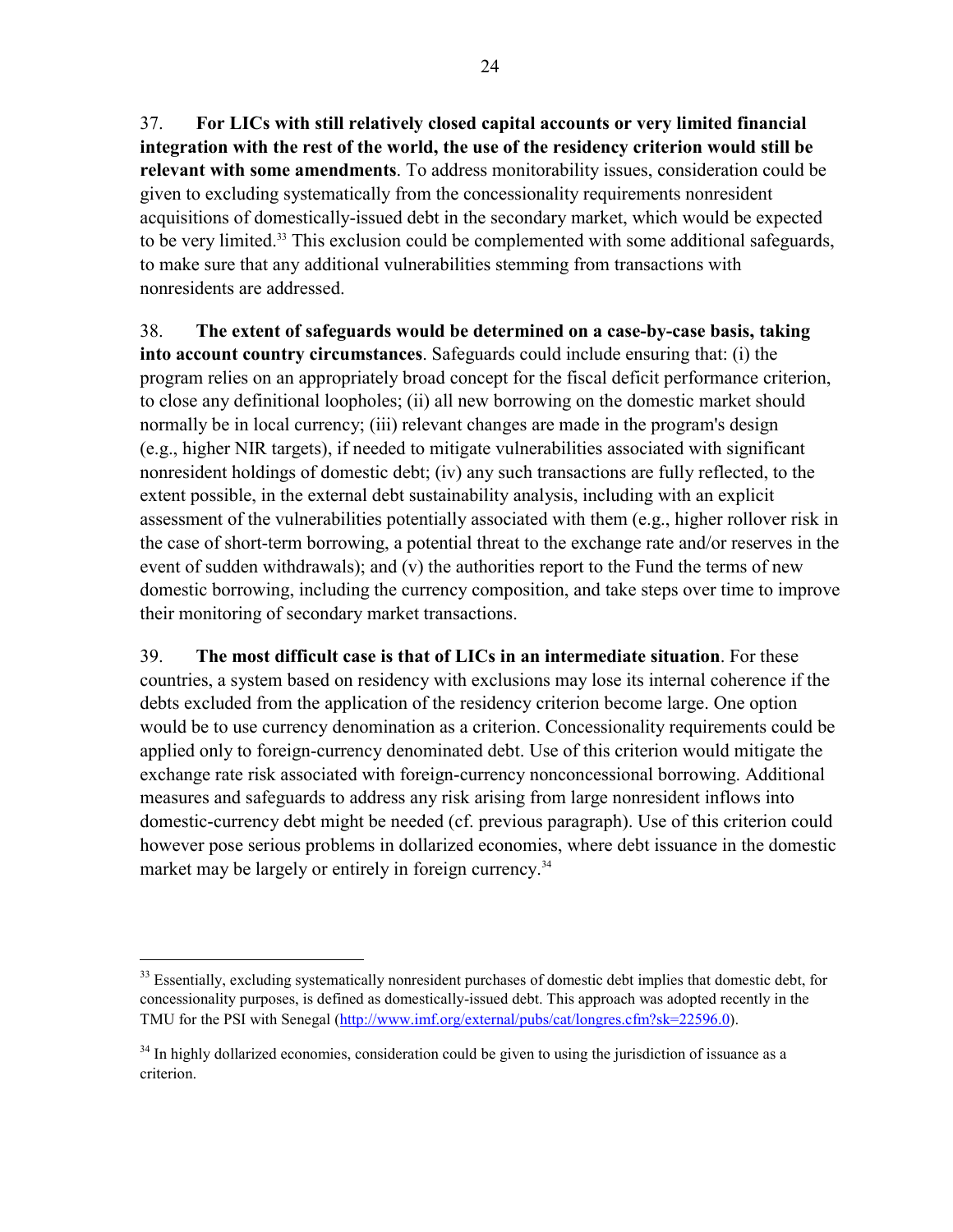#### **C. Concessionality and public enterprises**

40. **While the policy allows and has been applied with considerable flexibility, there would be benefits in clarifying the institutional coverage of debt limits.** Creditors and donors committed to observing concessionality requirements (e.g., export credit agencies in OECD countries) often query staff about the inclusion or exclusion of specific public entities, which suggests a need for clarification in this area.

41. **Public enterprises and other official sector entities should be covered by debt limits, unless an explicit selective exclusion was made**. 35 A case for selective exclusion could be made for public enterprises and other official sector entities that are in a situation to borrow without a guarantee of the government and whose operations pose limited fiscal risk to the government.<sup>36</sup> The objective would be to avoid constraining inappropriately their operations and potentially hampering investment. The following criteria could be used to decide on such exclusion: $37$  (i) managerial independence, including pricing policy and employment policy; (ii) relations with the government, including existence of subsidies and transfers, quasi-fiscal activities, and the nature of the regulatory and tax regime; (iii) governance structure, including periodic outside audits, publication of comprehensive annual reports, and shareholders' rights; (iv) financial conditions and sustainability, including market access, less than full leveraging (debt-to-asset ratio comparable to the industry average), profitability, and record of past investment; and (v) other risk factors, including vulnerabilities stemming from contingent liabilities, and the importance of the public enterprise.

42. These criteria should permit an adequate distinction between high and low fiscal risks, although experience suggests that the application of the criteria must remain a matter of judgment.

1

 $35$  The proposed approach for debt limits does not modify the approach under other Fund policies (e.g., the lending into arrears policy and exchange restrictions under Article VIII), wherein case-specific determinations are made as to whether official entities, including public enterprises, are part of the public sector.

 $36$  Obviously this would apply only to public enterprises for which information is actually available.

 $37$  These criteria were proposed in staff papers discussing the issue of the coverage of the fiscal accounts (see for example "Public Investment and Fiscal Policy—Lessons from the Pilot Country Studies," http://www.imf.org/external/np/pp/eng/2005/040105a.htm).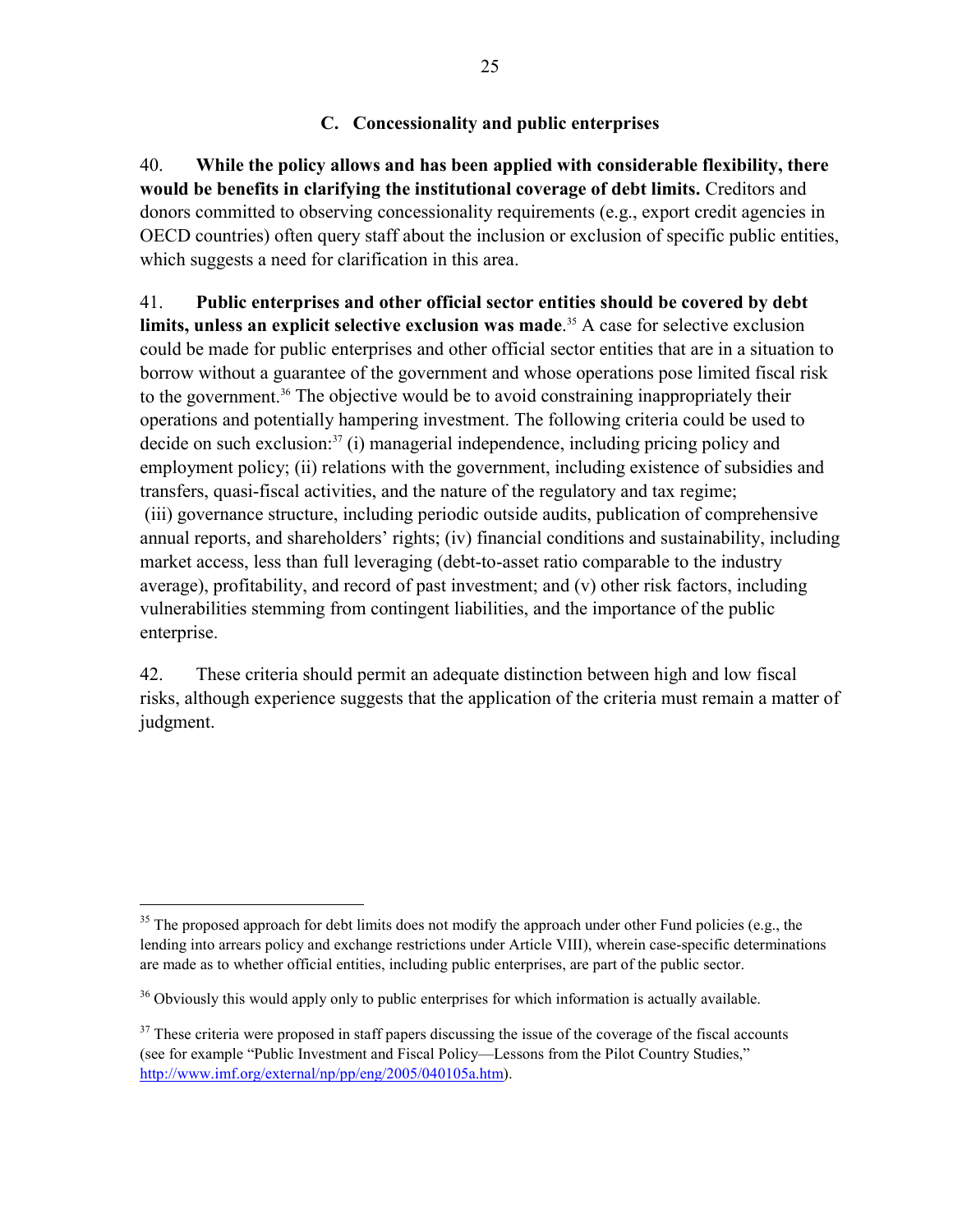### **ANNEX I. OTHER OPTIONS FOR CONCESSIONALITY REQUIREMENTS EXPLORED BY STAFF BUT NOT RECOMMENDED IN THIS PAPER**

### **Concessionality based on a lender-by-lender approach**.

43. **In a lender-by-lender approach, concessionality would be determined on average, based on the overall resource flows from a lender to a particular country over a given period (e.g., a year).** This approach would help those lenders that can meet concessionality requirements on average, but not on a debt-by-debt basis, for instance because their policies do not allow them to lend concessionally for infrastructure projects, while they can do it for social sector projects. This approach raises a number of operational challenges raised by a PV target, without providing as much flexibility from a borrower's perspective:

- The timing of the contracting of the various loans from a given lender may not be entirely under the control of the authorities. This approach also raises informational and aggregation issues, potentially making it difficult for the authorities to monitor it.
- It would require a precise definition of a lender. Bilateral donors/lenders often have several separate agencies that provide financing to the same country. These donors/lenders could argue that they represent one government, which could entail a coordination problem.
- The definition of a period for which all the loans from one lender would need to satisfy the minimum grant element requirement may be problematic. This period may not correspond to all lenders' fiscal years, raising planning and commitment issues.

## **Concessionality requirements based on type of expenditure.**

44. **A concessionality-by-expenditure approach would better reflect the growth and productivity impact of debt-financed expenditures.** In theory, any project where the social return is higher than the cost of borrowing would be beneficial and could be pursued. But this approach also raises a number of operational issues. Because staff cannot assess the profitability of each project/expenditure, such an approach would need to be based on broad expenditure categories, reflecting their nature or purpose. Higher requirements could apply to social projects (expected to have low immediate returns), while lower requirements could be contemplated for infrastructure investments. In practice, however, the classification of a given project in a pre-established expenditure category may be challenging. It is also unclear how general budget financing should be handled. This approach could also lead to severe distortions in the structure of externally-financed expenditures.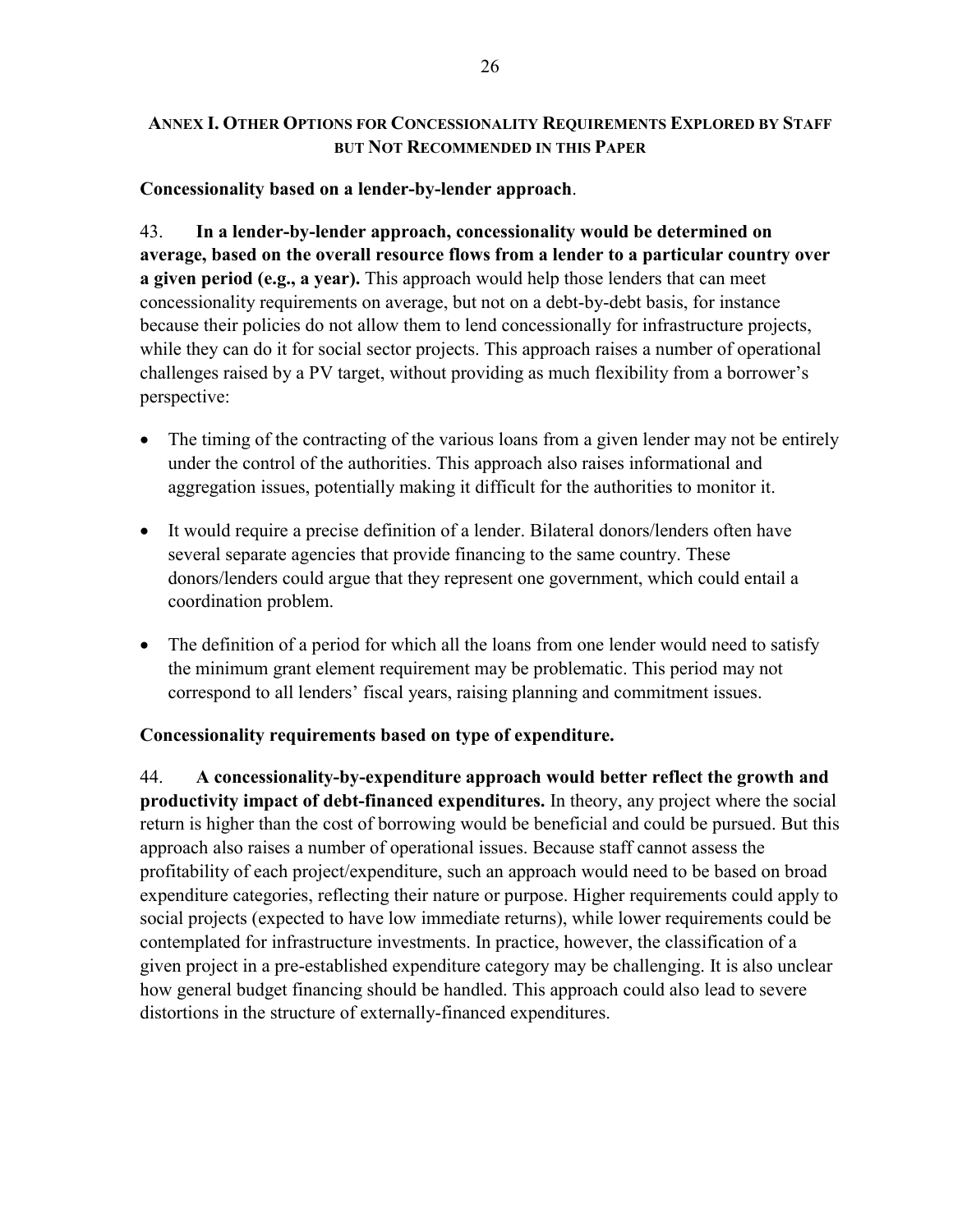#### **ANNEX II. SURVEY OF DONORS CONDUCTED FOR THIS PAPER**

45. **Staff surveyed bilateral creditors and multilateral development banks regarding their lending practices and solicited their views on current Fund policies pertaining to external debt and concessionality.** This appendix provides a brief summary of the responses to the survey. However, because the response rate was low (about 35 percent), the results should be interpreted with caution.

46. *Creditor lending practices*: 62 percent of respondents provide both loans and grants, 23 percent provide loans only, and 14 percent provide grants only. When asked which factors they take into account in deciding the level of concessionality of their loans, about one third of respondents pointed to IMF/IDA minimum concessionality requirements. The debt sustainability situation was the next most frequently cited consideration, while the type of expenditure being financed and per-capita income of the country were less frequently cited. Many creditors indicated that they consider a combination of these factors.

47. *Lenders' experience with Fund debt recommendations:* About two thirds of respondents indicated that IMF recommendations were important in determining financing terms. Of these respondents, 35 percent cited the Fund's minimum concessionality requirements. The next most frequently cited factors were: (i) the Fund's general advice (in staff reports or DSAs); and (ii) the risk rating included in the DSA. More than one quarter of all respondents noted that, on occasion, Fund recommendations have led them not to finance a project they were previously considering. A bit more than half of respondents were aware of the possibility of a financing package approach for concessionality calculation purposes but of those the majority has only employed this approach occasionally.

48. *Creditors' views on the IMF concessionality policy* About 80 percent of respondents indicated that the Fund's concessionality policy serves a useful purpose. Nonetheless, somewhat fewer than half believed that the policy should be kept as is while one fifth of respondents thought the policy should be changed. Just over one third of respondents believed that the policy should allow for more nonconcessional borrowing. Close to 40 percent of respondents thought that the requirement of a 35 percent grant element for concessional loans should be reconsidered.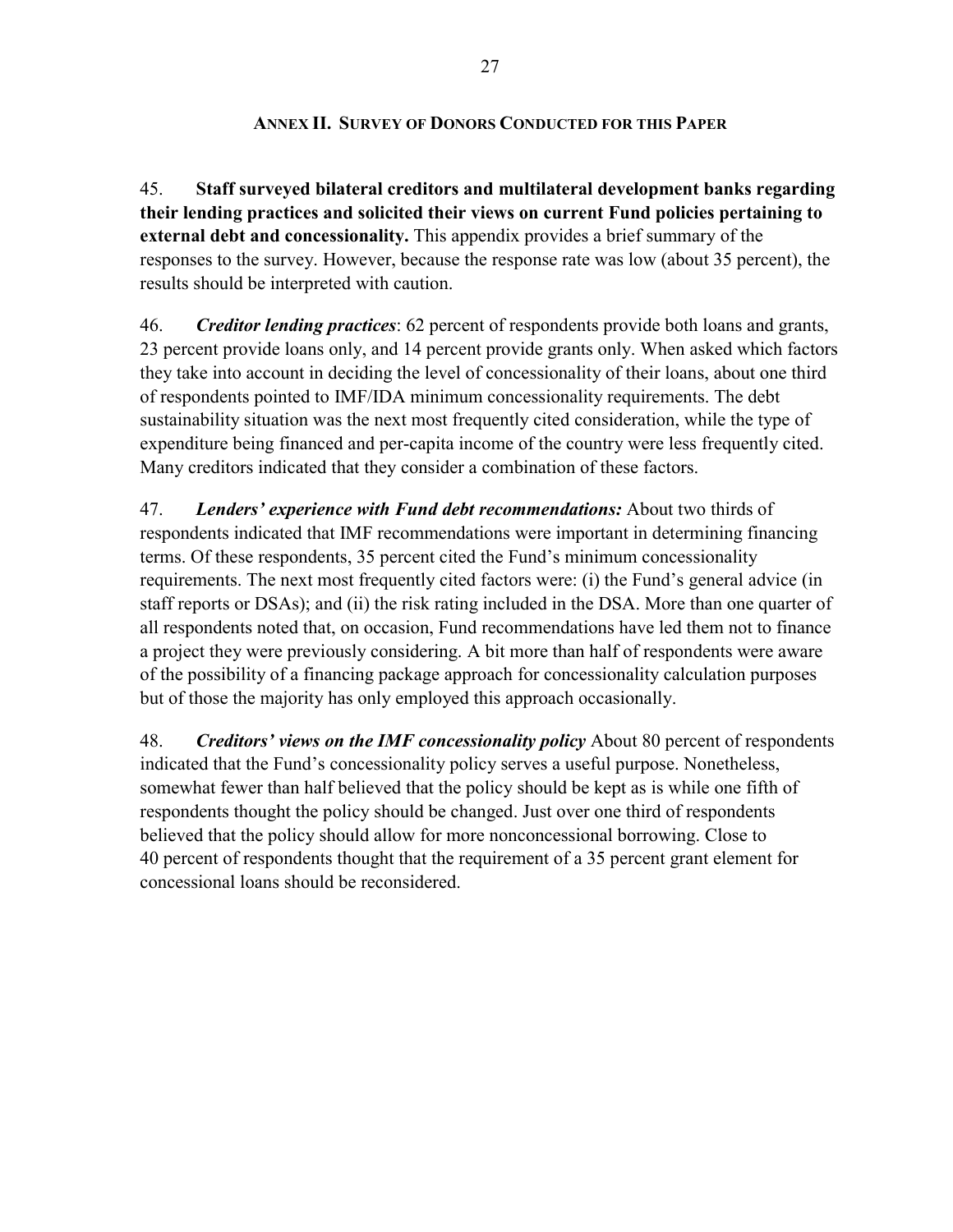## **QUESTIONNAIRE ON DEBT POLICIES**

### **Terms of your agency's financial assistance to LICs**

1. Does your agency provide:

|                  | All   | Bilateral creditors | Multilateral creditors |
|------------------|-------|---------------------|------------------------|
| Loans only       | 23%   | 8%                  | 50%                    |
| Grants only      | $4\%$ | 5%                  | $12.5\%$               |
| Loans and grants | 62%   | 77%                 | 37.5%                  |

2. If your agency can vary the financing terms it provides to LICs, what are the factors taken into account in deciding the level of concessionality:

|                        | All | <b>Bilateral creditors</b> | Multilateral creditors |
|------------------------|-----|----------------------------|------------------------|
| Per-capita income of   | 8%  | 8%                         | 8%                     |
| the country            |     |                            |                        |
| Type of expenditure    | 13% | 8%                         | 23%                    |
| which is financed      |     |                            |                        |
| Debt sustainability    | 21% | 28%                        | 8%                     |
| situation              |     |                            |                        |
| IMF or IDA             | 31% | 28%                        | 23%                    |
| minimum                |     |                            |                        |
| concessionality        |     |                            |                        |
| requirements           |     |                            |                        |
| Other reasons (please) | 18% | 20%                        | 23%                    |
| specify)               |     |                            |                        |
| N/A                    | 10% | 8%                         | 15%                    |

#### **Your agency's experience with IMF recommendations in the debt area**

1. Are IMF recommendations an important consideration in determining your financing terms?

|                | All | <b>Bilateral creditors</b> | Multilateral creditors |
|----------------|-----|----------------------------|------------------------|
| Yes            | 68% | 69%                        | $7\%$                  |
| N <sub>o</sub> | 32% | 31%                        | 33%                    |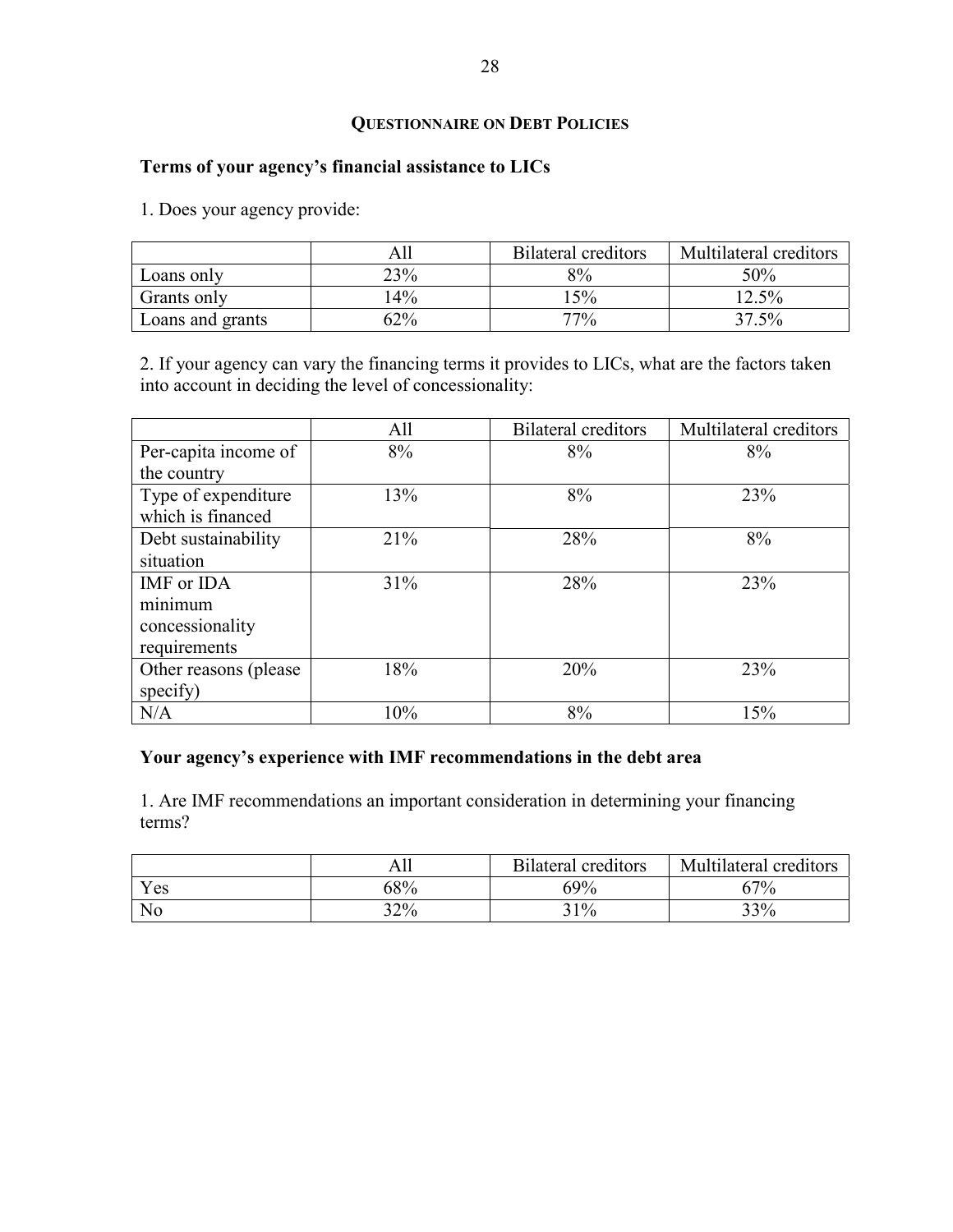|                        | All | <b>Bilateral creditors</b> | Multilateral creditors |
|------------------------|-----|----------------------------|------------------------|
| Minimum                | 35% | 29%                        | 50%                    |
| concessionality        |     |                            |                        |
| requirements (if any)  |     |                            |                        |
| General advice         | 19% | 24%                        | 10%                    |
| provided in staff      |     |                            |                        |
| reports or debt        |     |                            |                        |
| sustainability         |     |                            |                        |
| analyses               |     |                            |                        |
| Risk rating included   | 16% | 14%                        | 20%                    |
| in debt sustainability |     |                            |                        |
| analyses               |     |                            |                        |
| Other (please)         | 13% | 14%                        | 10%                    |
| specify)               |     |                            |                        |
| n/a                    | 16% | 29%                        | 10%                    |

2. If yes, please specify what specific recommendations are taken into account:

3. Have IMF recommendations led you not to finance a specific project you were earlier considering?

|                | Ali | <b>Bilateral creditors</b> | Multilateral<br>creditors <sup>'</sup> |
|----------------|-----|----------------------------|----------------------------------------|
| Yes            | 29% | 15%                        | 50%                                    |
| N <sub>o</sub> | 71% | 85%                        | 50%                                    |

4. If yes, how often has this occurred in the last three years?

|                         | All   | <b>Bilateral creditors</b> | Multilateral creditors |
|-------------------------|-------|----------------------------|------------------------|
| More than $2/3$ of      | $0\%$ | $0\%$                      | $0\%$                  |
| your projects           |       |                            |                        |
| Between $1/3$ and $2/3$ | 17%   | 50%                        | $0\%$                  |
| of your projects        |       |                            |                        |
| Less than $1/3$ of your | 83%   | 50%                        | 100%                   |
| projects                |       |                            |                        |

5. Are you aware that instruments from various donors can be assessed together for concessionality calculations purposes, provided they are sufficiently integrated into one single package?

|                | Ah  | <b>Bilateral creditors</b> | Multilateral creditors |
|----------------|-----|----------------------------|------------------------|
| Yes            | 57% | 46%                        | 75%                    |
| N <sub>o</sub> | 43% | 54%                        | 25%                    |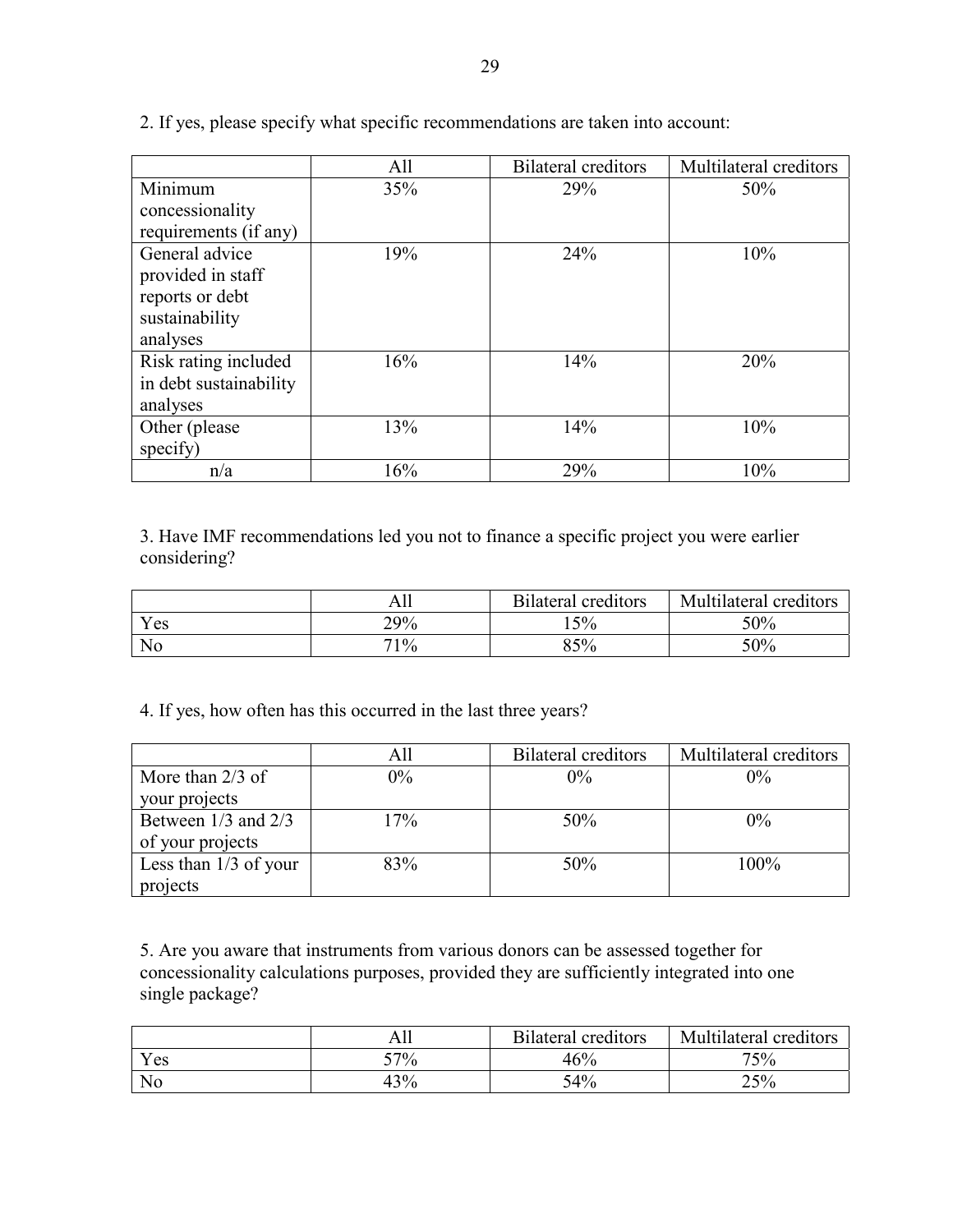6. If yes, how often have you used this option in the last three years?

|                         | All | <b>Bilateral creditors</b> | Multilateral creditors |
|-------------------------|-----|----------------------------|------------------------|
| More than $2/3$ of      | 18% | 40%                        | $0\%$                  |
| your projects           |     |                            |                        |
| Between 1/3 and 2/3     | 9%  | $0\%$                      | 20%                    |
| of your projects        |     |                            |                        |
| Less than $1/3$ of your | 73% | 60%                        | 80%                    |
| projects                |     |                            |                        |

#### **Your agency's views on the IMF concessionality policy**

1. This policy serves a useful purpose.

|          | All   | <b>Bilateral creditors</b> | Multilateral creditors |
|----------|-------|----------------------------|------------------------|
| Agree    | 81%   | 75%                        | 89%                    |
| Disagree | 5%    | $0\%$                      | $1\%$                  |
| Neutral  | $4\%$ | 25%                        | $0\%$                  |

2. This policy should be kept as is.

|          | All   | <b>Bilateral creditors</b> | Multilateral creditors |
|----------|-------|----------------------------|------------------------|
| Agree    | 48%   | 54%                        | $37.5\%$               |
| Disagree | $9\%$ | $0\%$                      | 50%                    |
| Neutral  | 33%   | 46%                        | $12.5\%$               |

3. The policy should be relaxed to allow for more nonconcessional borrowing by LICs

|          | All | Bilateral creditors | Multilateral creditors |
|----------|-----|---------------------|------------------------|
| Agree    | 33% | 23%                 | 50%                    |
| Disagree | 43% | 46%                 | 37.5%                  |
| Neutral  | 24% | 31%                 | $12.5\%$               |

4. The requirement of a 35 percent grant element for a loan to be considered concessional should be reconsidered

|          | All | Bilateral creditors | Multilateral creditors |
|----------|-----|---------------------|------------------------|
| Agree    | 38% | 31%                 | 50%                    |
| Disagree | 29% | 23%                 | 37.5%                  |
| Neutral  | 33% | 46%                 | $12.5\%$               |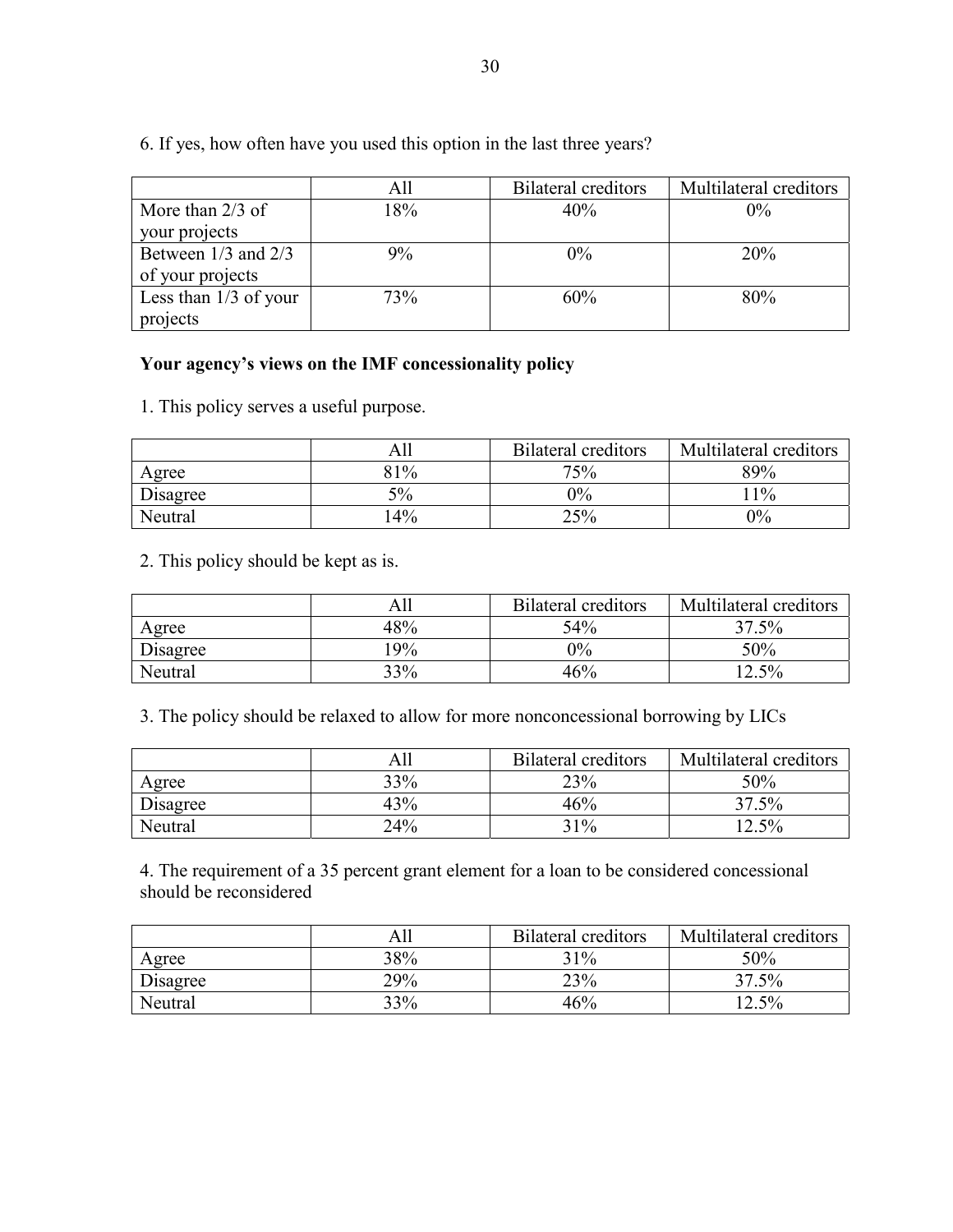#### **APPENDIX I. STYLIZED FACTS ON TRENDS IN LICS' EXTERNAL FINANCING**

49. **This appendix provides a broad picture of external financing flows to LICs through 2007.** Given significant data limitations, the approach followed here has not been to seek to produce accurate and comprehensive quantitative estimates. Rather, the objective has been to identify stylized facts, robust across data sources, which are relevant for this paper. The possible implications of the ongoing financial crisis on these flows are discussed in a separate paper.

50. **There is no single, comprehensive, and fully reliable database that covers all aspects of external financing flows to LICs.** While this appendix relies first and foremost on the database of Dorsey, Thomas William, Tadesse, Helaway, Singh, Sukhwinder and Brixiova, Zuzana (2008)"The Landscape of Capital Flows to Low-Income Countries" IMF Working Paper No. 08/51 (henceforth Dorsey and others 2008), updated for 2007, several other databases have been used to illustrate certain specific points (e.g., GDF, DAC and BIS). These databases are not necessarily consistent, in addition to suffering from a number of shortcomings (see Box A1). Nine PRGF-eligible countries were excluded from the sample, either because of data limitations (Afghanistan, Kiribati, Liberia, Somalia, Timor-Leste and Yemen) or because their large size and often atypical characteristics affected significantly the aggregate results (India, Nigeria, and Pakistan).

51. **Total external financing flows to LICs have increased substantially (as a share of recipients' GDP) in the last two decades (Figure A.I.1).** Total net flows to LICs, including official and private lending, transfers, and FDI more than doubled in the 1990s compared with their level from the previous decade. They peaked in 2007 at about 15 percent of GDP on average, almost three times their 1980s level.



**Figure A.I.1. Total Official and Private Net Flows to LICs' Public and Private Sectors** 

Source: based on Dorsey and others (2008).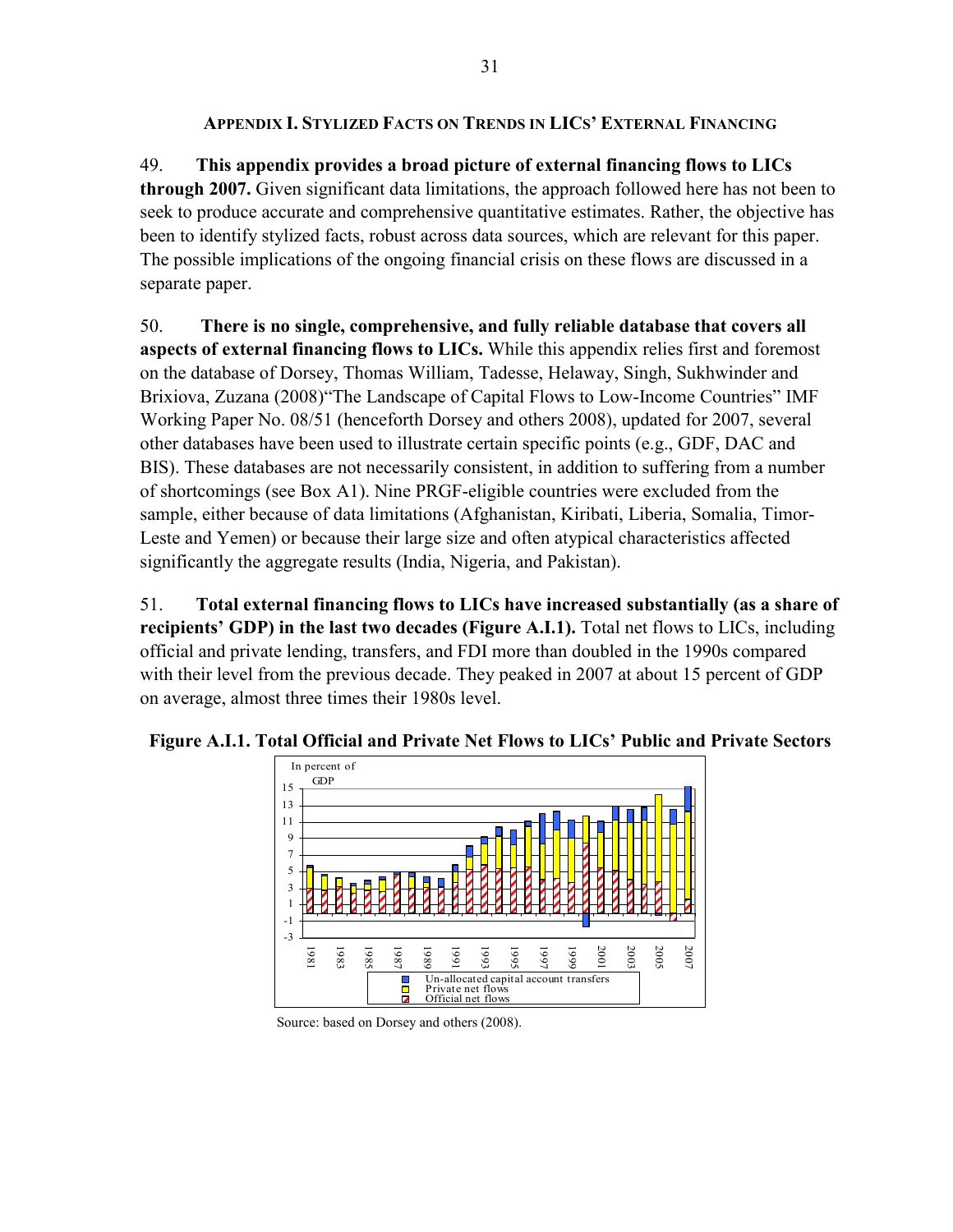#### **Box A1. Data and Methodological Issues**

There is no single and comprehensive database that covers all aspects of external financing flows to LICs. This appendix uses therefore several databases. The primary source for the overall flows is Dorsey and others (2008), which is based on the WEO and has a broad country coverage and few missing observations. The main focus here is on net financing flows, because data for gross flows are not always available, at a relatively highly aggregated level. Other sources are used to discuss trends at a more disaggregated level, such as the databases of GDF, and DAC for official lending and grants and BIS for private banks' lending (Table 1). Most of these sources present some shortcomings, either in terms of coverage, productions lags, or data accuracy and availability. In addition, as shown by Dorsey and others (2008), these sources are not always consistent.

#### **Table 1. Decomposition of External Financing Flows to LICs and Sources of Data**

|                          |                                                                                                                                                                                        |                                                                                  | <b>LICs</b>                                     | o/w Public Sector       |                                                                                                                                     |
|--------------------------|----------------------------------------------------------------------------------------------------------------------------------------------------------------------------------------|----------------------------------------------------------------------------------|-------------------------------------------------|-------------------------|-------------------------------------------------------------------------------------------------------------------------------------|
|                          | Total financing flows to LICs                                                                                                                                                          |                                                                                  | WEO/Dorsey and others                           |                         |                                                                                                                                     |
| Private                  |                                                                                                                                                                                        |                                                                                  | WEO/Dorsey and others                           | <b>BIS</b>              |                                                                                                                                     |
| Official                 |                                                                                                                                                                                        |                                                                                  | WEO/Dorsey and others                           |                         |                                                                                                                                     |
| Multilateral             |                                                                                                                                                                                        |                                                                                  | <b>DAC</b>                                      | <b>GDF</b>              |                                                                                                                                     |
| <b>Bilateral</b>         |                                                                                                                                                                                        |                                                                                  | <b>DAC</b>                                      | <b>GDF</b>              |                                                                                                                                     |
| non-OECD                 |                                                                                                                                                                                        |                                                                                  | <b>DRS</b>                                      |                         |                                                                                                                                     |
|                          | <b>Table 2. Overview of Data Sources</b>                                                                                                                                               |                                                                                  |                                                 |                         |                                                                                                                                     |
|                          |                                                                                                                                                                                        |                                                                                  |                                                 |                         |                                                                                                                                     |
|                          | <b>WEO</b>                                                                                                                                                                             | <b>GDF</b>                                                                       | <b>OECD DAC</b>                                 | <b>BIS</b>              | <b>DRS</b>                                                                                                                          |
| Capital flows<br>covered | All capital flows: Income<br>credits, private transfers,<br>official transfers, debt<br>forgiveness and other capital<br>account flows, FDI, portfolio<br>flows, other investments and | All capital flows except<br>income credits, official<br>transfers reserve assets | Only grants, concessional<br>loans, debt relief | Only private bank loans | Stocks and flows of public and<br>publicly guaranteed debt,<br>private non-guaranteed debt,<br>short-term debt, debt<br>forgiveness |

|                               | reserve movements                                            |                                                                                                                 |                                           |                                       |                                                                                                                                   |
|-------------------------------|--------------------------------------------------------------|-----------------------------------------------------------------------------------------------------------------|-------------------------------------------|---------------------------------------|-----------------------------------------------------------------------------------------------------------------------------------|
| General features              | Most comprehensive source;<br>uses staff estimates as needed | Comprehensive source on<br>stocks and flows of debt; uses<br>official statistics and estimates                  | Data from creditor and donor<br>countries | Data from private commercial<br>banks | Data reported by debtors is<br>combined with information<br>obtained from creditors and<br>estimates; extensive gaps in<br>series |
| Data availability             | Very few missing data points                                 | Very few data missing points                                                                                    | Very few data missing points              | Very few data missing points          | Few missing data points                                                                                                           |
|                               |                                                              |                                                                                                                 |                                           |                                       |                                                                                                                                   |
| Private vs. official<br>flows | Available                                                    | Available                                                                                                       | Official flows only                       | Private flows only                    | Available                                                                                                                         |
|                               |                                                              |                                                                                                                 |                                           |                                       |                                                                                                                                   |
|                               | Source: Dorsey and others (2008) and staff estimates.        | Note: Some debt components of these data sources are reported in the Quarterly External Debt Statistics (QEDS). |                                           |                                       |                                                                                                                                   |
|                               |                                                              |                                                                                                                 |                                           |                                       |                                                                                                                                   |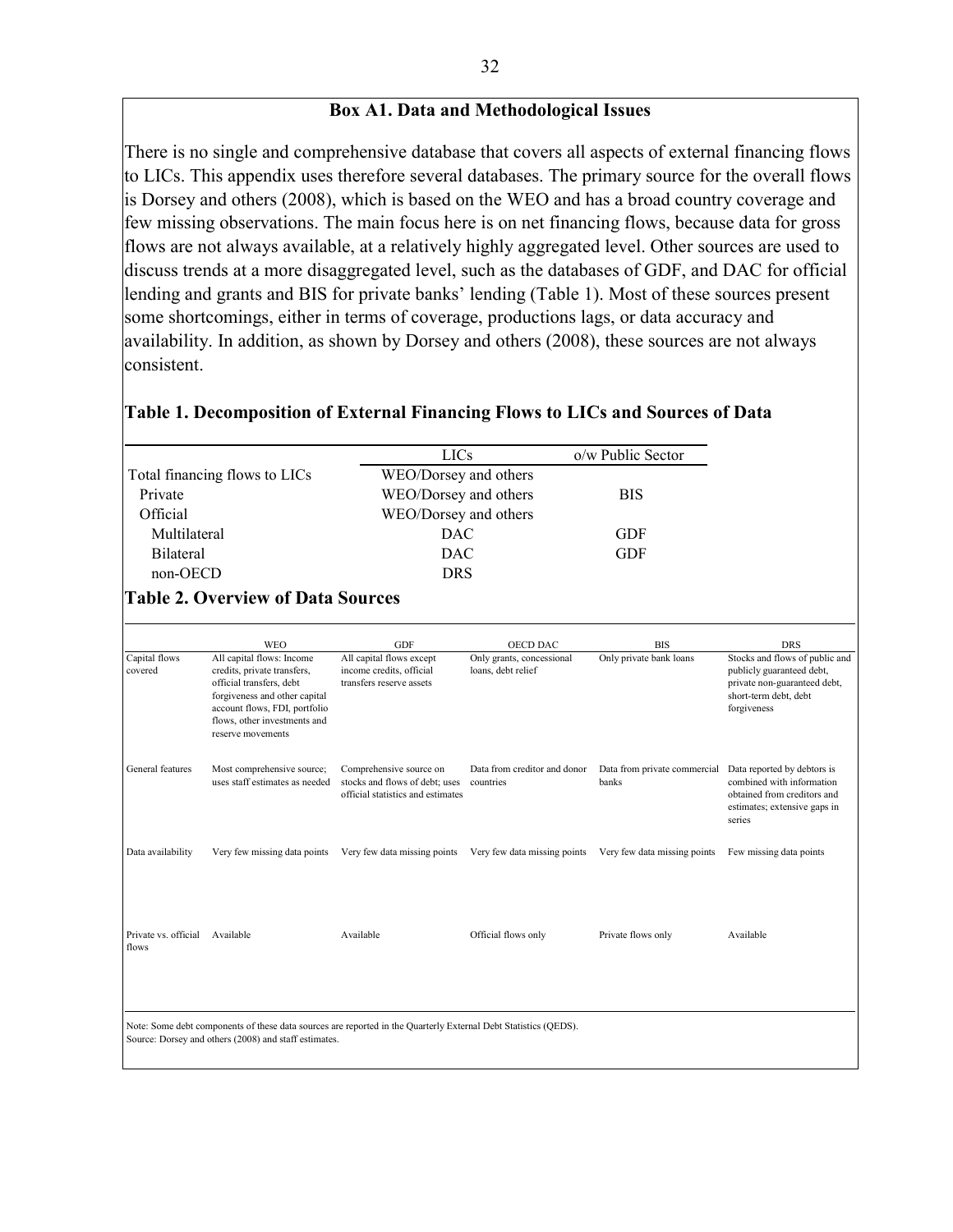52. **This massive increase is attributable to private flows, which constitute by far the**  main source of external financing.<sup>38</sup> These flows, which had fluctuated between 1 and 3 percent of GDP in the 1980s, started to increase rapidly in the early 1990s to reach 11 percent of GDP on average in LICs. Trends on official flows are more difficult to interpret over the recent period, as they are affected by the recording of major debt relief operations.<sup>39</sup> However, net official flows (as share of recipients' GDP) seem to have been on a downward trend in recent year.

53. **This strong increase in private capital flows has been driven mainly by FDI and private transfers (Figure A.I.2).** Both types of flows have increased steadily and each now accounts for over a third of total private flows on average. Portfolio investment, which was negligible in the 1980s, also increased significantly in the past few years, particularly in 2007.



**Figure A.I.2. Private Net Flows to LICs** 

Source: based on Dorsey and others (2008).

 $\overline{a}$ 

54. **The decline of official flows (as a share of recipients' GDP) reflects a decrease in bilateral net lending (Figure A.I.3).** According to GDF data, bilateral official net lending has almost disappeared (Figure A.I.4).<sup>40</sup> The survey of donors confirmed that most traditional donors do not lend any more, a trend which is also confirmed by DAC data (Figures A.I.5– 6). However, the existing data sources which provide detail on the origin of official lending—something the WEO does not do—probably do not capture the full extent of

<sup>&</sup>lt;sup>38</sup> In Dorsey and others (2008), official flows consist of liabilities to official creditors, official transfers, and debt forgiveness. Private flows are the sum of FDI, portfolio investment, liability to non-official creditors, and private transfer. "Un-allocated capital account transfers" reflects the residual in the capital account.

 $39$  Issues related to the recording of debt relief operations probably explains why Dorsey and others (2008) and WEO data show negative net official flows in 2006, the year the MDRI was implemented

<sup>40</sup> Figures 4–7 show official flows to LICs' *public sectors*, since there is no database comprehensive enough to capture the overall trends of official flows to *private sectors*.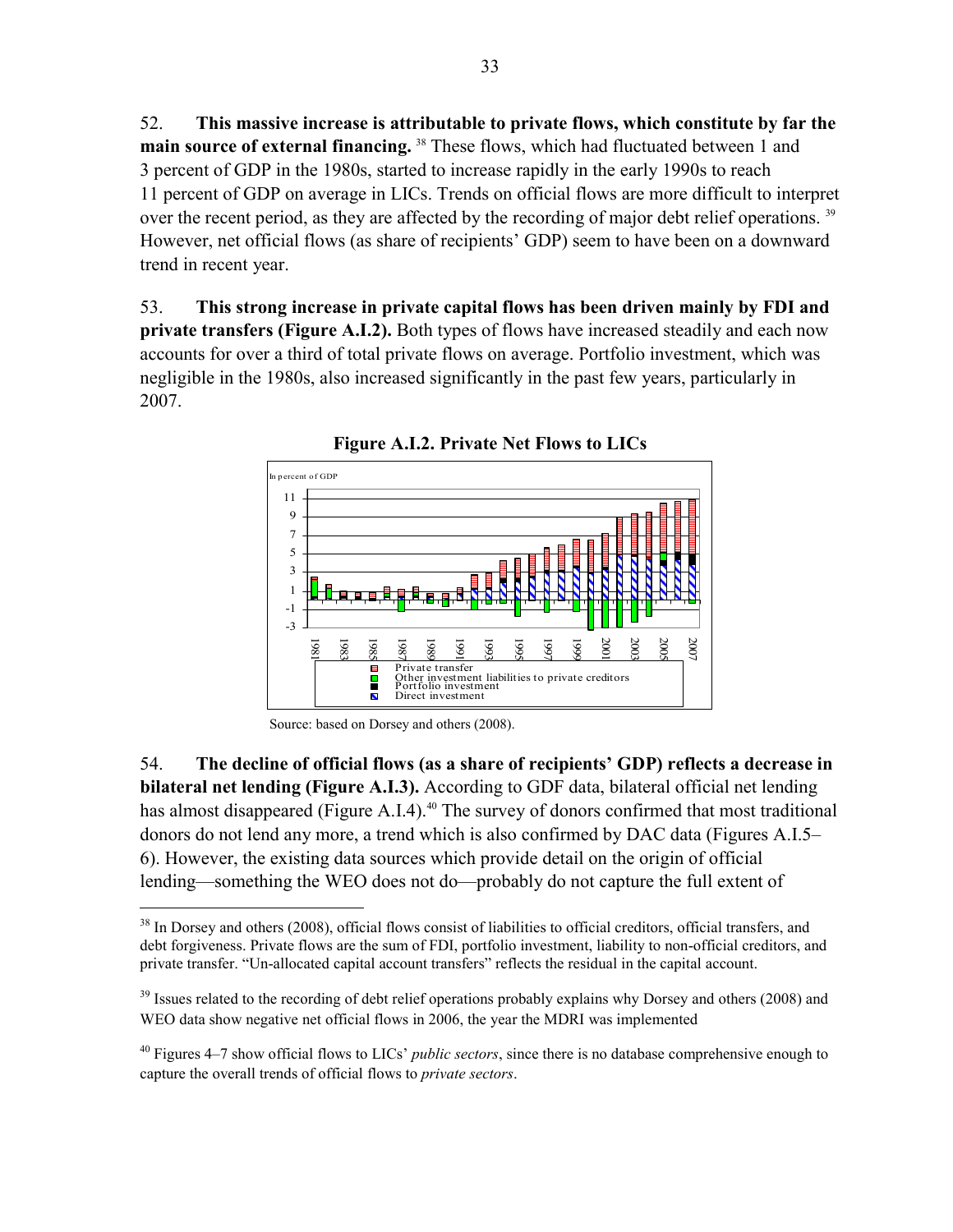lending by nontraditional donors.<sup>41</sup> As a result, the size of bilateral official lending, as well as the importance of nontraditional donors in new lending, are likely significantly underestimated.



**Figure A.I.3. Net Official Flows to LICs** 

Source: based on Dorsey and others (2008).



**Figure A.I.4. Net Lending to LICs' Public Sectors** 

Source: GDF.

 $41$  For instance, the DRS, which relies on reporting by debtors, does not include data on, or significantly underestimate, major financing operations by nontraditional donors in some African countries.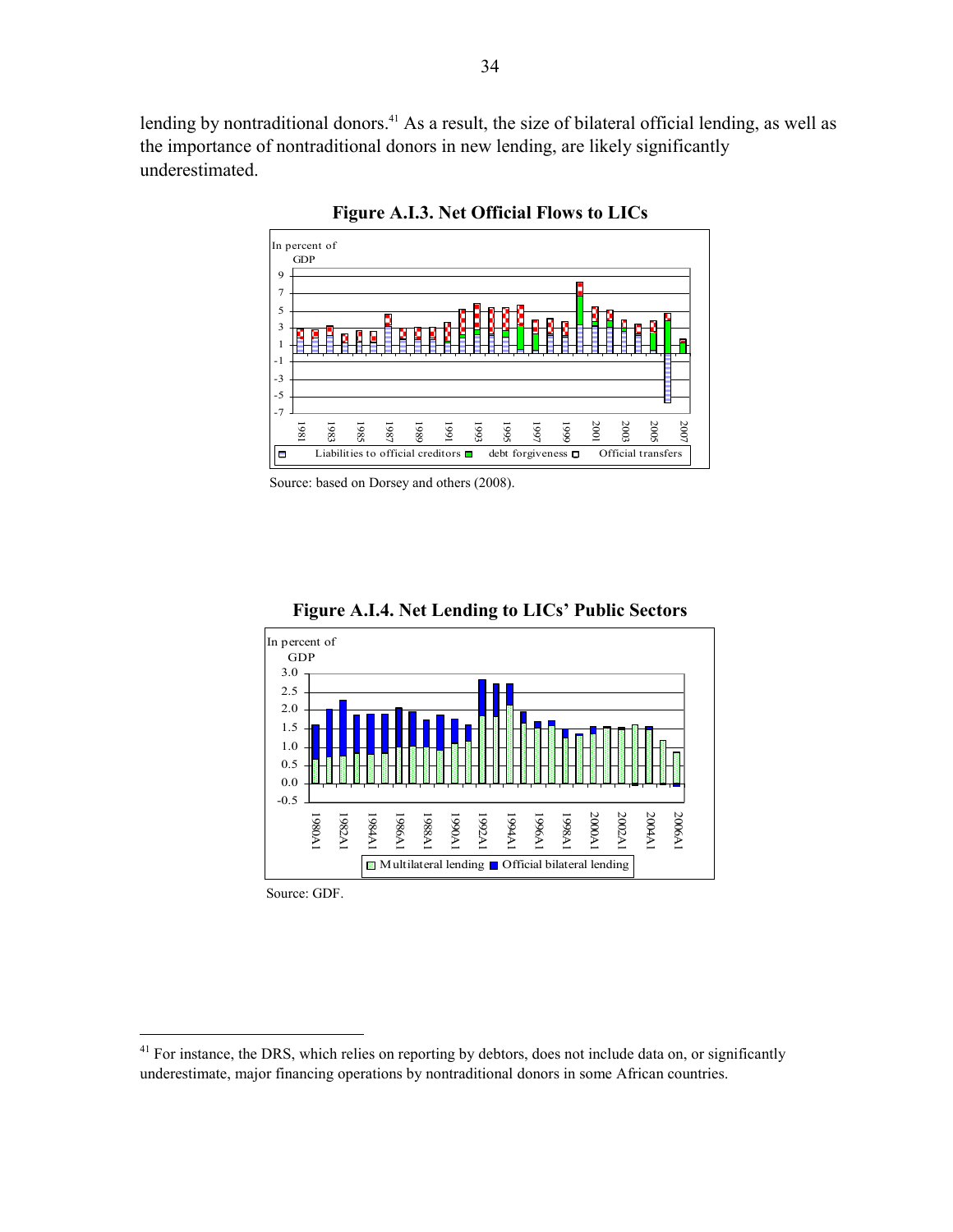

**Figure A.I.5. Bilateral ODA Net Lending**

**Figure A.I.6. Share of Grants in Multilateral and Bilateral ODA**



Source: DAC.

#### 55. **Bilateral official financing not provided in the form of lending has held up**

**(Figure A.I.6).** Such financing corresponds to grants and debt relief operations. The latter have increased significantly in the past few years, reflecting some large operations (e.g., the Paris Club's cancellation of a large part of Nigeria's external debt).

56. **Multilateral institutions remain a significant source of official lending (Figure A.I.4).** According to GDF data, such net lending to LICs' official sectors increased significantly in the early 1990s and exceeded on average 1 percent of GDP in the past few years. According to this same source, multilateral lending has become increasingly concessional in past decades (Figure A.I.7). However, it should be noted that this is according to these institutions' definition of concessionality, which may not be identical across institutions, may have changed over time, and may not be identical to the Fund's. DAC data (Figure A.I.6) indicate that the share of grants provided by multilateral institutions decreased in the 1990s and recovered in the past few years (the 2006 surge reflecting the implementation of the MDRI).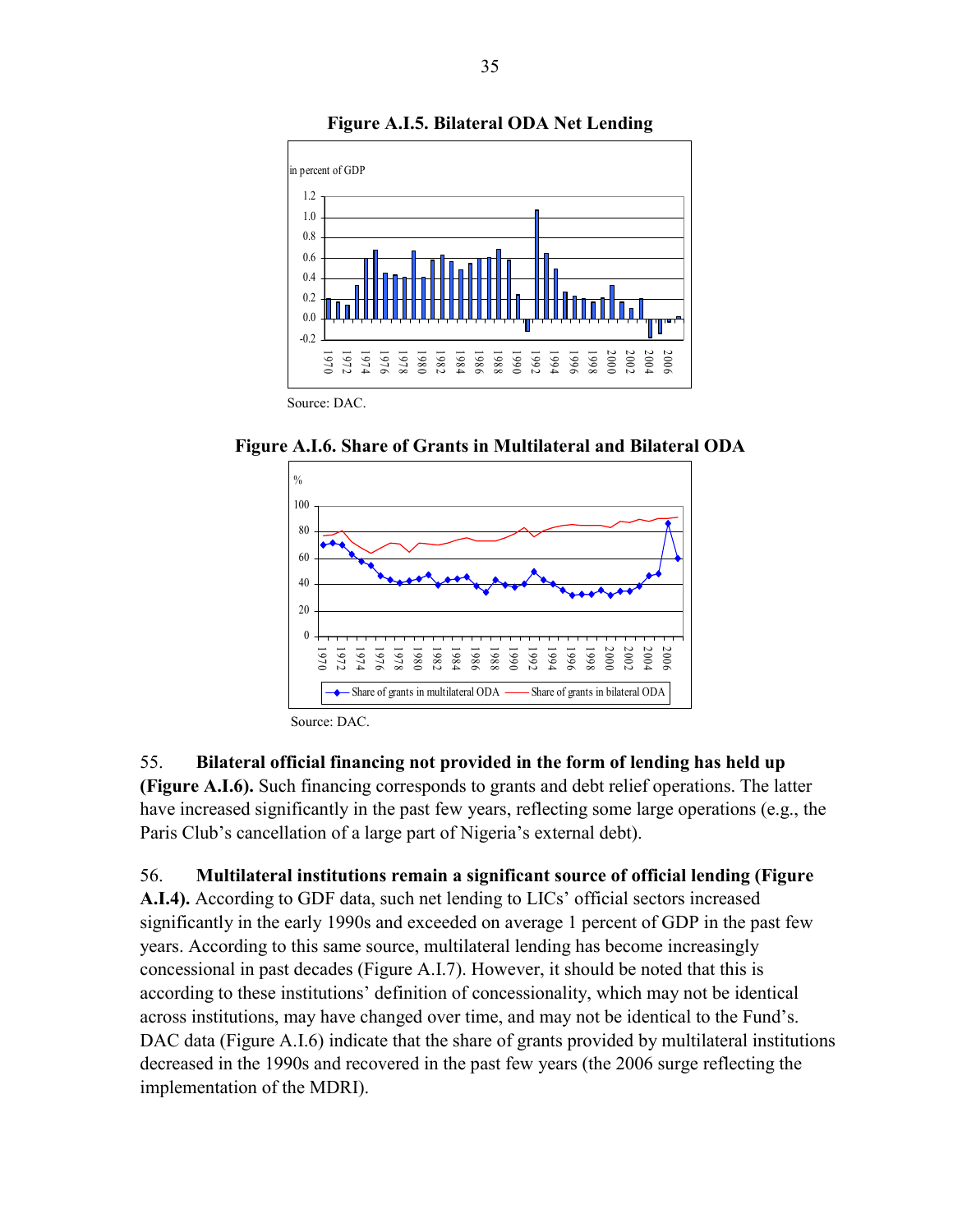

**Figure A.I.7. Share of Concessional Lending in Total Lending to LICs**

Source: GDF.

#### 57. **Official flows remain the main source of LIC government financing by far.**

Beyond the financing provided in the form of transfers (grants) and debt relief, official donors and creditors remain the main sources of LIC governments' gross borrowing (Figure A.I.8). Borrowing from private external creditors is still limited on average but was (at least through 2007) significant in some LICs.<sup>42</sup> Figure A.I.9 focuses on foreign banks' net flows to LICs and show that these flows, including to official sectors, have been quite volatile.



**Figure A.I.8. Gross Borrowing of LICs' Public Sectors** 

Source: GDF.

<sup>&</sup>lt;sup>42</sup> For example, in countries like Nigeria, Malawi, Zambia and Ghana, foreign holdings of domestic government debt are substantial, and some countries (Gabon, Ghana, and Seychelles) have recently issued international sovereign bonds (*Regional Economic Outlook: Sub-Saharan Africa*, April 2008, http://www.imf.org/external/pubs/ft/reo/2008/AFR/eng/sreo0408.htm).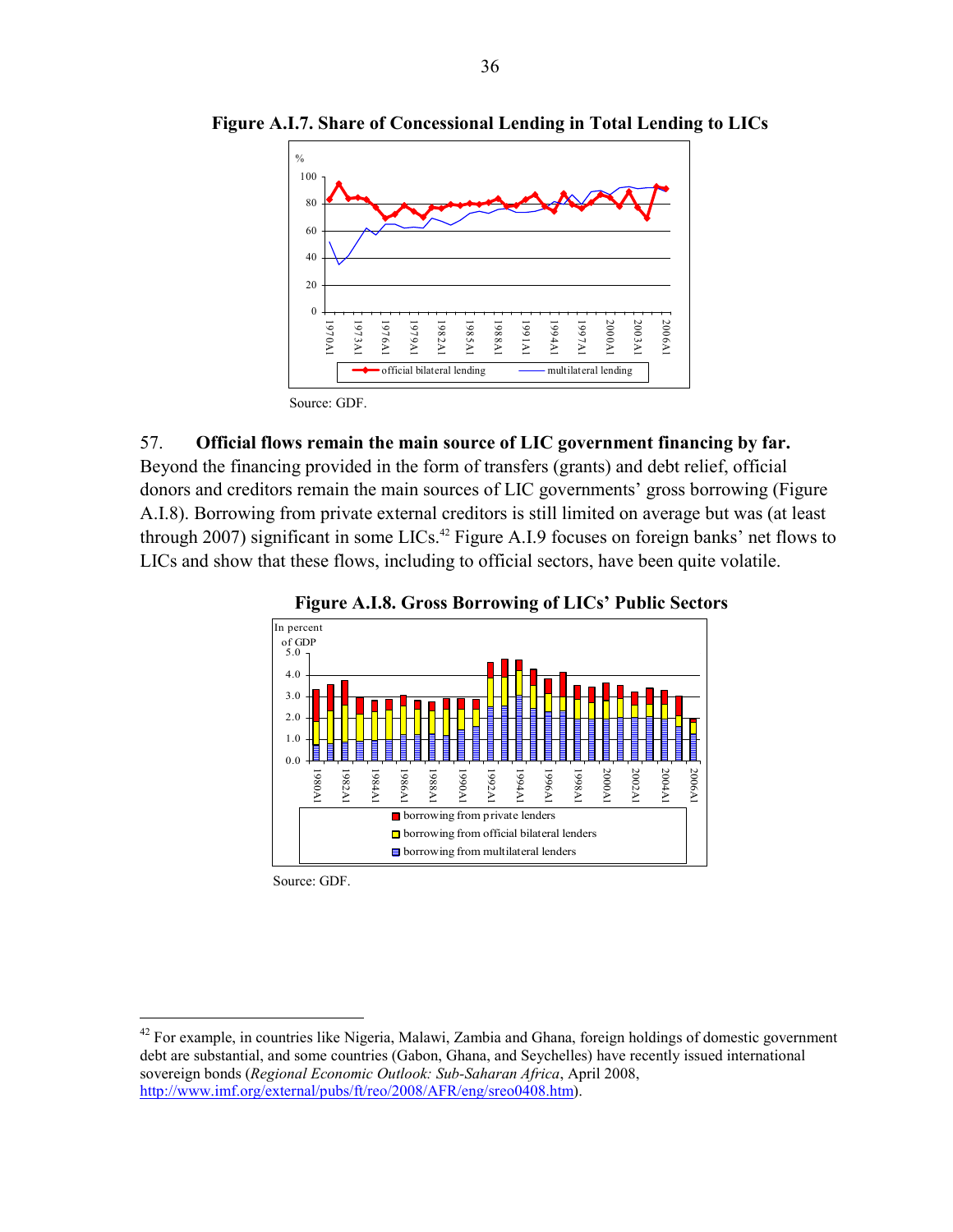

**Figure A.I.9. Foreign Banks' Net Capital Flows to LICs by Sector** 

58. **Reflecting debt relief and the composition of new financing flows, the structure of external debt has changed significantly in post-MDRI countries.** The share of debt owed to non-Paris Club creditors (official or private) has increased, while that of debt owed to Paris Club creditors is close to zero. The share of multilateral debt remains high.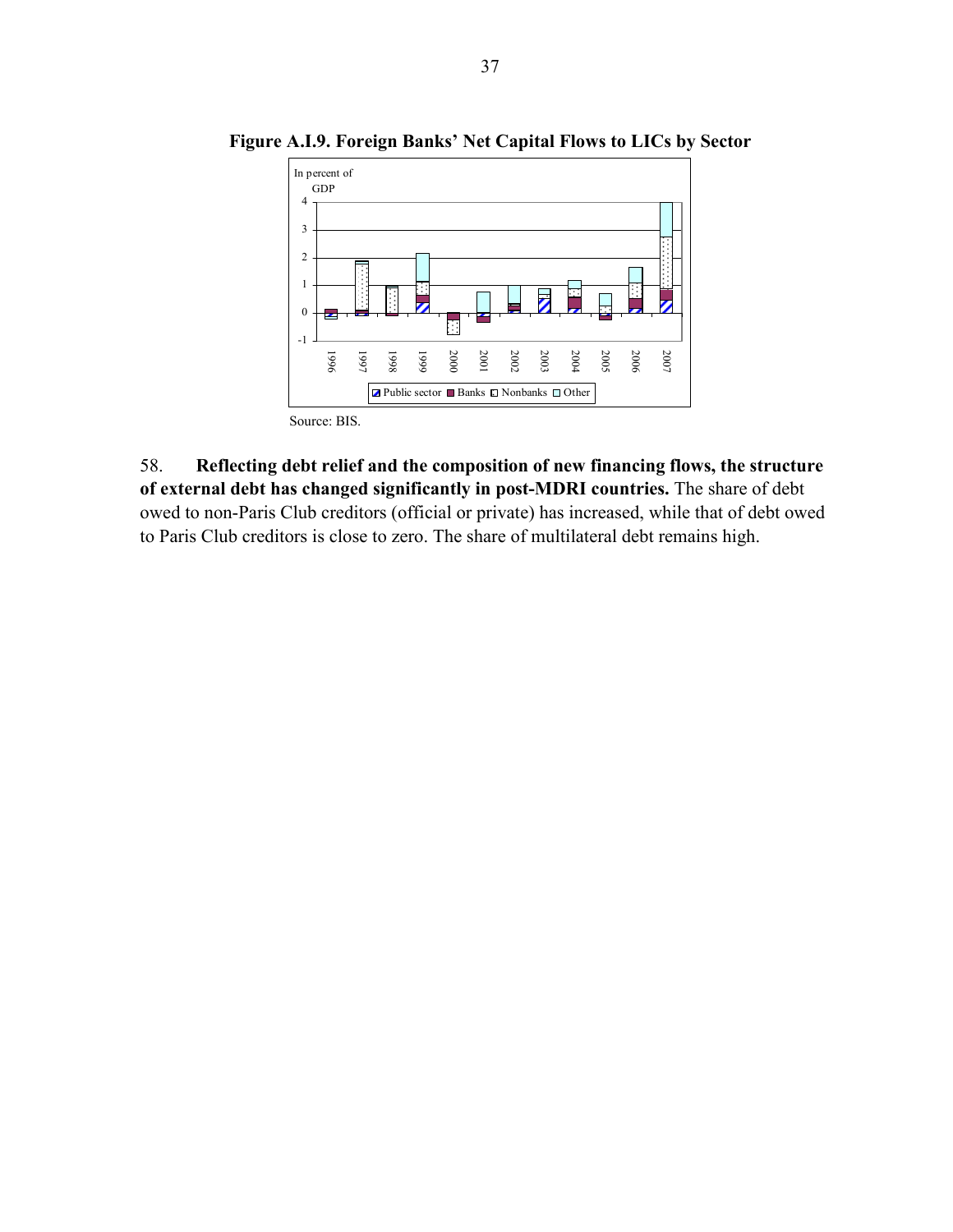#### **APPENDIX II. THE DEBT SUSTAINABILITY OUTLOOK IN LICS**

59. **Debt Sustainability Analyses (DSAs) performed under the Debt Sustainability Framework (DSF) provide a comprehensive view of the debt outlook of LICs.** 194 DSAs were completed between the introduction of the DSF in 2005 and December 2008 covering 68 LICs; 160 DSAs were published.43 All recent DSAs but three include both an external and a public debt DSA. Using data from the latest available DSAs, this appendix provides an overview of the current external debt situation of LICs, the external debt sustainability outlook, and the domestic and total public debt position.<sup>44</sup>

#### **External debt situation of LICs at end-2007**

60. **External debt ratios in LICs remain, on average, sizeable.** LICs' total external debt—the sum of public and publicly-guaranteed (PPG) external debt and private-sector external debt amounted to 60 percent of GDP on average at end-2007 (Table 1). PPG external debt is still by far the main component of total external debt. When expressed in PV terms, which capture its concessional nature, PPG external debt stood on average at about 43 percent of GDP at end-2007 (or 161 percent of exports), and total external debt



slightly below 50 percent of GDP (Figure A.II.1).<sup>45</sup> Debt service payments on PPG external debt absorbed 9 percent of export earnings and 12 percent of fiscal revenue in 2007. The remainder of this section will focus on the ratio of the PV of PPG external debt to exports

<sup>&</sup>lt;sup>43</sup> LIC DSAs are conducted for all PRGF-eligible countries, but nine (Azerbaijan, India, Kiribati, Maldives, Pakistan, St. Vincent and the Grenadines, Timor Leste, Uzbekistan, and Vanuatu). As these countries have greater access to external market financing (or in the case of Uzbekistan ample resources through commodity exports), market-access country DSAs are completed (these DSAs are more focused on liquidity considerations and key debt indicators are in nominal terms).

<sup>&</sup>lt;sup>44</sup> The latest DSAs used are those that were issued and sent to the Board by December 31, 2008. For the few LIC DSAs that did not include a rating, a rating was assigned to facilitate groupings and comparisons. This assignment was done following the principles laid out in the guidance note on the application of the DSF.

<sup>&</sup>lt;sup>45</sup> All the averages in this section are simple averages.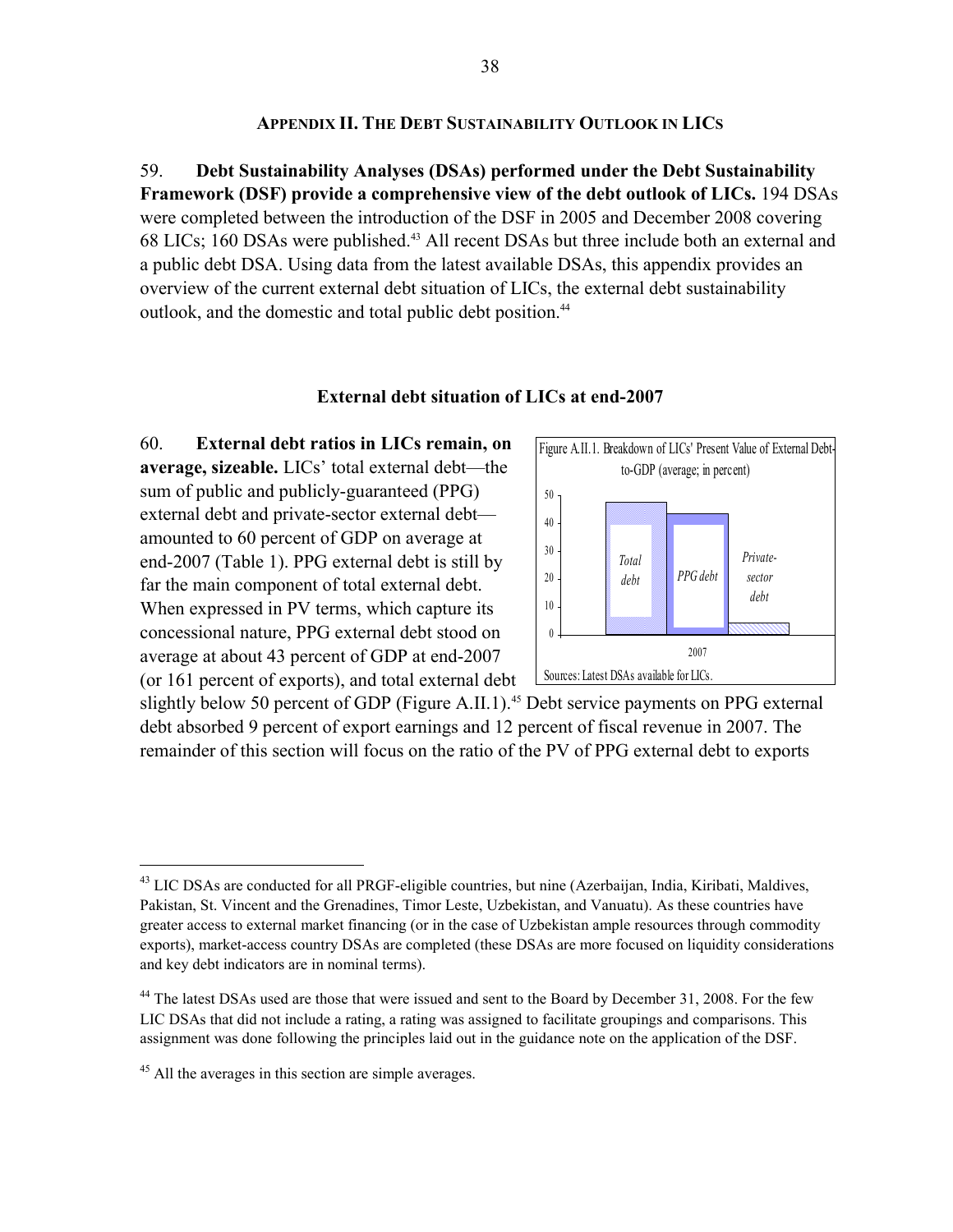(henceforth the PPG external debt ratio), which is the most critical ratio for a large majority of LICs in external DSAs.46

61. **The averages mask, however, wide disparities**. The standard deviation of the PPG external debt ratio was 327 percent on average at end-2007. This ratio ranges 8 percent for Nigeria to 2,503 percent for Liberia. $47$  Excluding precompletion point HIPCs, whose debt ratios are very high, the average debt ratio falls by more than half to 77 percent (Figure A.II.2). $48$ 

62. **Post-MDRI countries have lower debt ratios than non-HIPCs**. The PPG external debt ratio for post-MDRI countries averaged 65 percent at end-2007 against 91 percent in non-HIPCs. The distribution of ratios across countries is also narrower in post-MDRI point countries (Figure A.II.3). The higher average debt ratio in non-HIPCs does not seem to be related to weaker export performance. The latter has been stronger over the past 10 years, and their current exportsto-GDP ratios are higher, than those of post-MDRI countries (Table 2).

## 63. **The most indebted countries appear to be those facing greater economic and**

1





**institutional challenges**. Countries tend to have higher PPG external debt ratios when they have: (i) no or limited natural endowments (such as hydrocarbons and minerals); (ii) lower GNI per capita (defined as below the IDA cutoff of \$1,095); (iii) weaker quality of policies and institutions measured by the World Bank's Country Policy and Institutional Assessment (CPIA); and (iv) less friendly business environment measured by the World Bank ease of doing business indicators.

 $46$  This ratio is generally the one that drives ratings in DSAs, as it tends to be the one closest to its policydependent threshold.

<sup>&</sup>lt;sup>47</sup> Out of the 68 LICs covered in the external debt database, there are 28 non-HIPC LICs and 40 HIPC LICs.

<sup>&</sup>lt;sup>48</sup> Includes the post-decision point and the pre-decision point countries. For these countries, the debt ratios at end-2007 reflected only the impact of interim debt relief.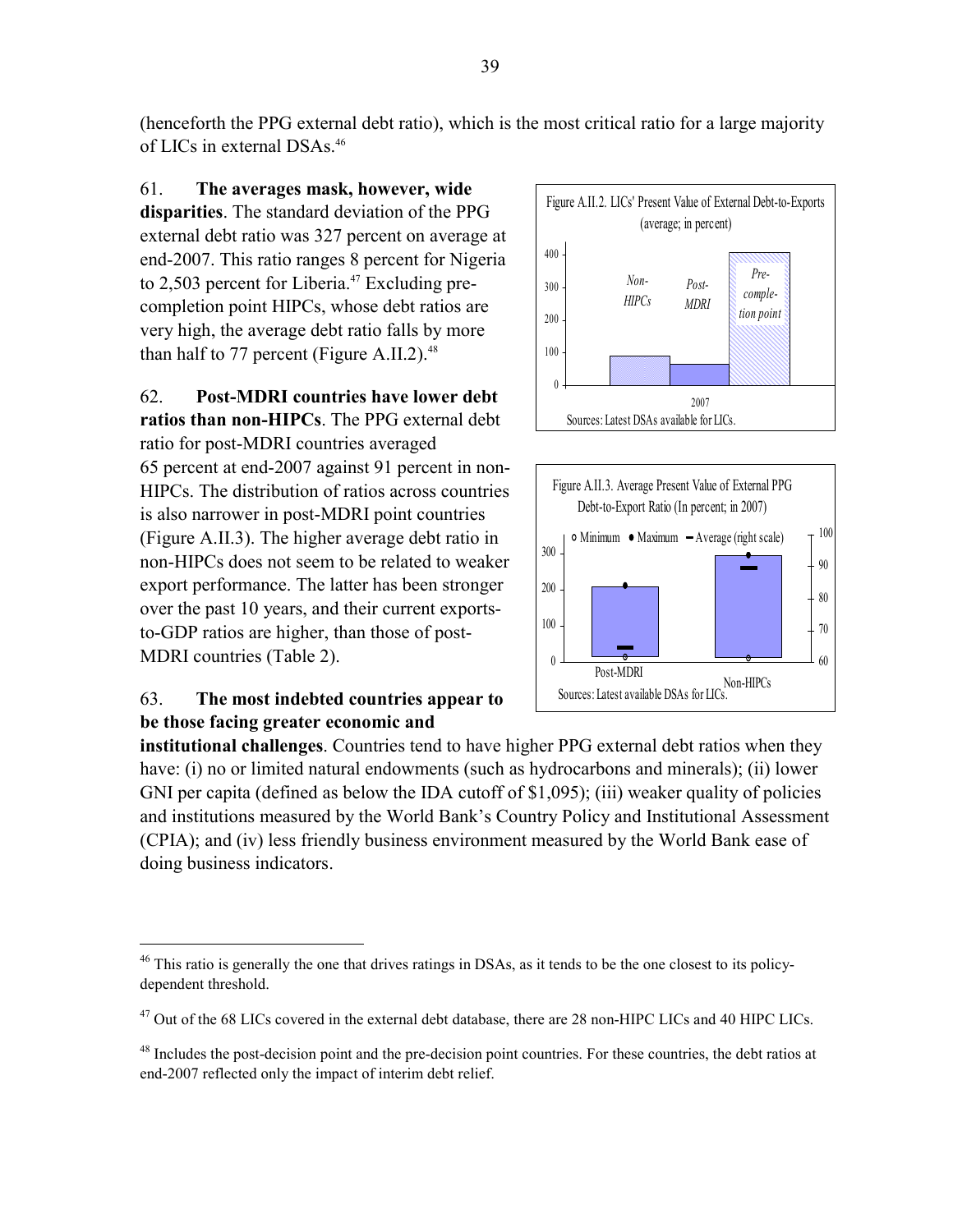#### **Debt Distress Rating and Vulnerability**

64. **According to recent DSAs and their ratings, about 30 percent of LICs have a low risk of external debt distress (Figure A.II.4).** This share is higher for non-HIPCs (39 percent, or 11 countries) and post-MDRI countries (43 percent, or 10 countries), while no pre-completion point HIPC has a low risk rating. The slightly better performance of post-MDRI countries compared with non-HIPCs reflects to a large extent the provision of debt relief, which has decreased considerably their external PPG debt ratio. The quality of policies and institutions across the two groups, however, is comparable.

65. **Another 30 percent of LICs have a moderate risk rating**. (Figure A.II.5). This share is again higher for post-MDRI countries (43 percent, or 10 countries) than for non-HIPCs (25 percent, or 7 countries) and pre-completion point HIPCs (about 12 percent, or 2 countries). In these countries debt dynamics appear particularly sensitive to shocks to exports, leading to a breach of the DSA threshold in about 40 percent of cases (Table 3).





66. **Debt sustainability is a major concern for the 40 percent of LICs rated at high risk or in debt distress**. Of these 28 countries, 15 are pre-completion point HIPCs (88 percent of this country group), 10 are non-HIPCs (36 percent), and 3 are post-MDRI countries (13 percent). Among the latter three, Burkina Faso and São Tomé and Príncipe were reclassified from moderate to high risk in the latest DSA. The downgrading reflects a decline in the CPIA for Burkina Faso and revisions to the timing and level of oil production for São Tomé and Príncipe. The Gambia has had a high risk rating since its completion point. Among the non-HIPCs, two countries are in debt distress and eight countries have a high risk of debt distress. Countries with higher risk ratings generally had debt ratios well above the DSA thresholds at end-2007. This was the case of all pre-completion-point countries (but Chad and Congo, Rep.) and nine out of 13 of the post-MDRI and non-HIPC countries.<sup>49</sup> Only four countries had debt ratios below DSA thresholds at end-2007, but expected to exceed them in the future. For these countries, high initial debt ratios make debt dynamics explosive

1

 $49$  This is the debt-to-GDP ratio which is breached in the case of Congo, Rep.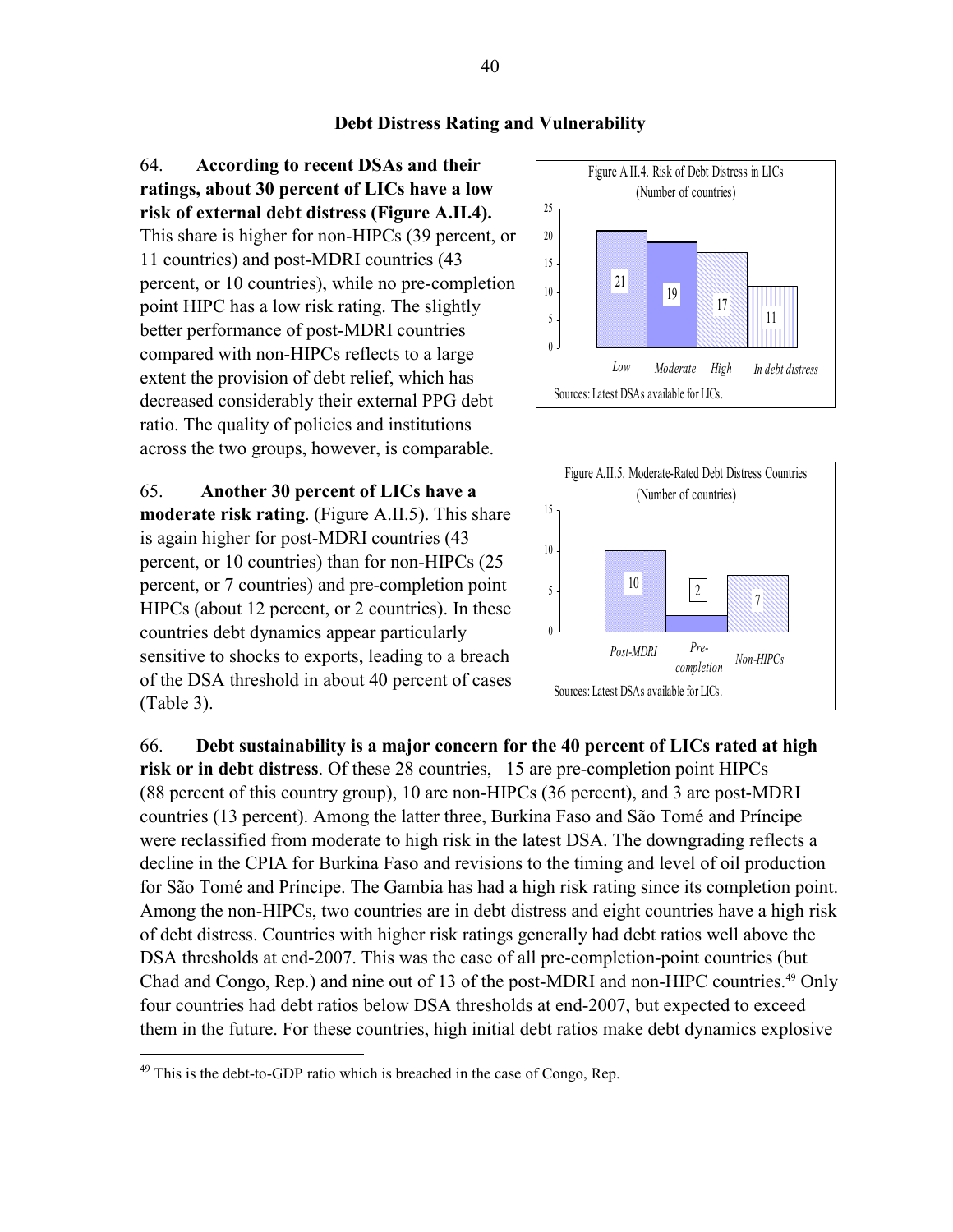when sensitivity analyses are conducted. The export shock is the most extreme stress test for all countries but two. These countries appear also quite vulnerable to changes in the volume and terms of external financing.

67. **Higher-risk countries share a number of characteristics that limit their capacity to carry debt, but are also a diverse group from an economic perspective**. Excluding the pre-completion-point countries, the countries that experienced a breach of the debt thresholds at end-2007 had lower average export performance in the past 10 years than those with low or moderate ratings. Their export base is generally narrower, mainly concentrated on commodities. Lastly, the quality of their policies and institutions is significantly lower, with an average CPIA of 3 (making them, on average, "poor performers"), against 3.6 for the other countries. However, there is also a broad diversity of economic situations. Some of these countries are very poor (pre-completion-point countries have an average GNI per capita of \$650 excluding those countries, the GNI per capita ranges from \$320 in The Gambia to \$4,670 in Grenada). Some countries benefit from large foreign direct investment (such as São Tomé and Príncipe with the current oil exploration) while others do not (e.g., Yemen). There are even large variations within this group in terms of CPIA (with Dominica being a strong performer) and business environment (Tonga ranked 43rd and Lao PDR 165<sup>th</sup> on the World Bank's doing business indicators).

#### **Public Government Debt**

68. **DSAs are used for the first time here to analyze domestic government debt across LICs.** The availability of data on public domestic debt in LICs has been so far quite limited. The most recent analysis presented to the Executive Board dates from 2006 and was based on an ad-hoc database not derived from DSAs.<sup>50</sup> The following analysis is based on gross domestic debt data.<sup>51</sup>

69. **The use of DSAs promotes cross-country comparability but aggregation of data continues to be challenging**. Due to data limitations and difficulties in record keeping, the definition and coverage of domestic debt may differ across LICs. Data limitation may limit the coverage to the central or general government in many countries. To reflect the difficulty of applying the residency criterion in many LICs, domestic debt is often defined as domestically-issued debt in DSAs.

<sup>&</sup>lt;sup>50</sup> See Appendix I of "Applying the Debt Sustainability Framework for Low-Income Countries Post Debt Relief" (http://www.imf.org/external/pp/longres.aspx?id=3959).

 $<sup>51</sup>$  Public DSAs can be presented on a gross or net basis depending on the countries' circumstances. There are</sup> two countries for which DSAs were completed on a net basis, to reflect better the government's financial assets associated with oil revenues (the Republic of Congo and Nigeria). They are therefore not covered in this section.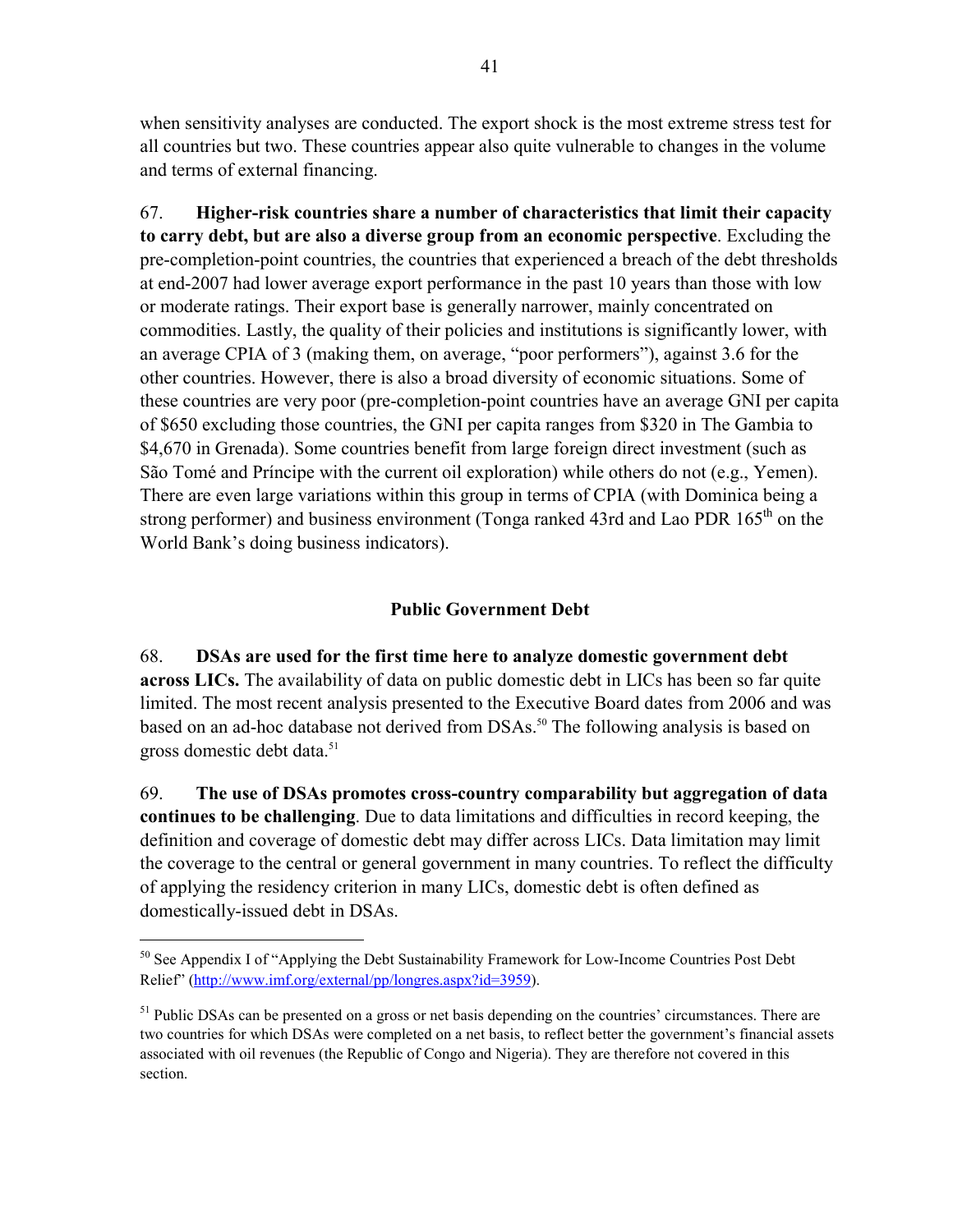70. **Domestic government debt in LICs appears, on average, moderate but the average conceals again wide disparities**. The distribution of the domestic debt-to-GDP ratio at end-2007 had a mean of 16 percent and a median of 13 percent (Table 4). The dispersion was quite wide, with the debt-to-GDP ratio ranging from zero to 92 percent. About 30 percent of LICs had domestic debt above 20 percent of GDP. Across country groups, pre-completion point countries had, on average, the largest domestic debt (Figure A.II.6).



71. **Domestic debt represented, on average, less than 30 percent of total public debt in 2007**. This share was higher in post-MDRI countries—reflecting external debt relief—than in pre-completion-point countries, which faced an external debt overhang, or in non-HIPCs (Figure A.II.6). Reflecting domestic debt's higher costs and shorter maturities, domestic debt service payments represented about 40 percent of total debt service obligations on public debt.

72. **On average, domestic debt has remained broadly stable in the past few years**. The average ratio of domestic debt to GDP marginally increased from 15 percent in 2005 to 16 percent in 2007. 19 out of 65 countries have experienced an increase in their debt ratios with a mean of 2.6 percentage points. Four countries recorded much larger increases during this period: Ghana (+8 percentage points), Sudan (+7 percentage points), St. Lucia (+5 percentage points), and Togo (+3.5 percentage points).

73. **Countries with higher level of domestic debt tend to share common attributes. These include (i) higher** debt distress risk rating; (ii) higher per-capita income; (iii) weaker policies and institutions; and (iv) more developed financial system (as measured by the ratio of broad money to GDP). However, the differences among country groups are not as striking as for external debt.

74. **The characteristics of the LICs with the highest levels of domestic debt are diverse,** reflecting that the accumulation of domestic debt may fulfill different policy objectives (financing government spending, mopping up liquidity, developing the financial market). Non-HIPCs with high domestic debt tend to be richer, the quality of their policies and institutions stronger, and their financial intermediation greater than the average of their group.<sup>52</sup> Conversely, HIPCs with high domestic debt tend to be poorest of their group with weaker quality of policies and institutions (Table 5).

1

 $52$  Also, the three countries located in Central America and the Caribbean belong to this group.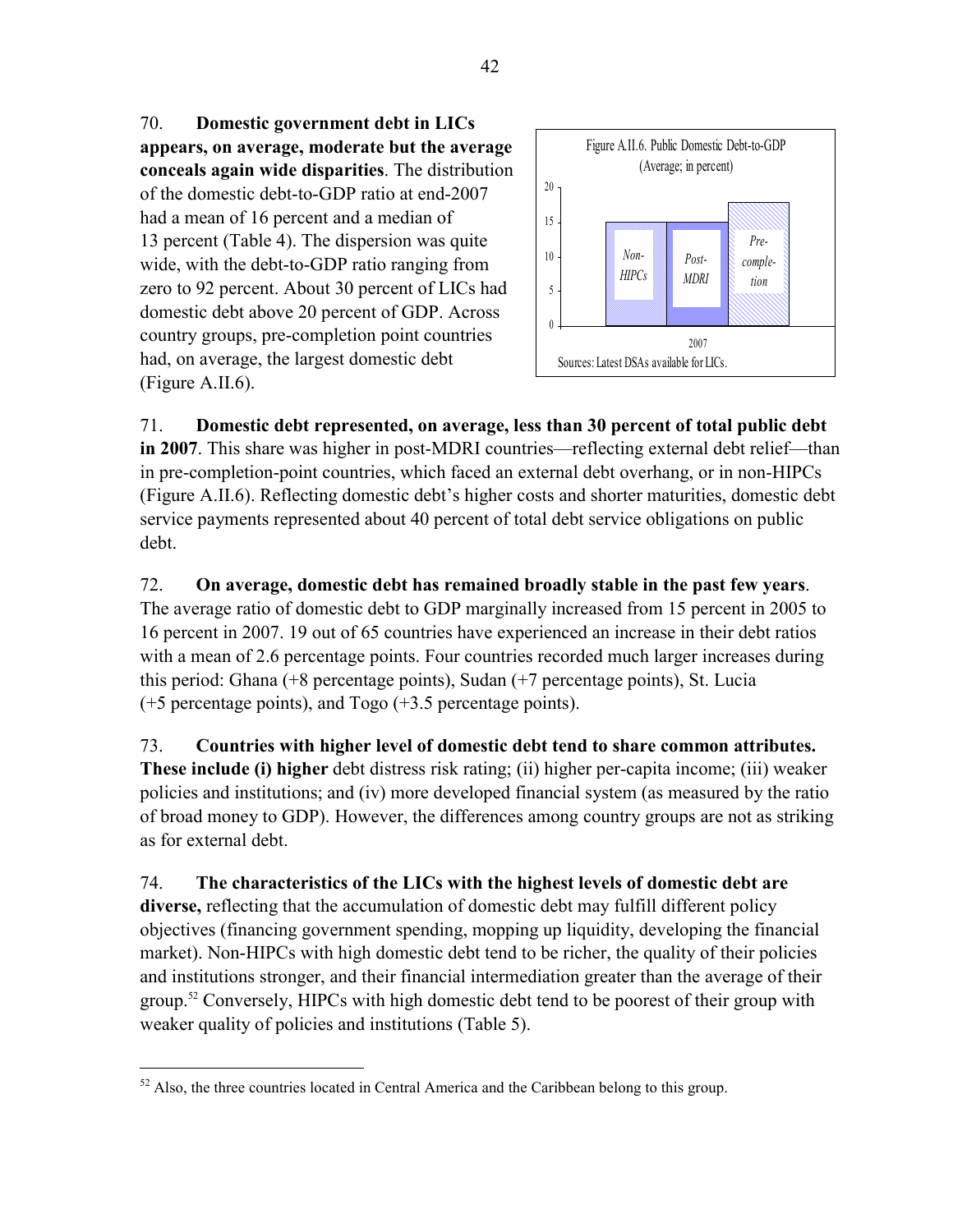75. **At 74 percent of GDP, nominal total public debt remains high on average** (Table 6). In PV terms, the ratio averaged almost 60 percent. The distribution of public debt ratios across country groups reflects largely that of external debt. Post-MDRI countries exhibited a lower ratio (32 percent) compared to non-HIPCs (47 percent). Pre-completion point countries are those with the largest public debt ratios (Figure A.II.7). Countries with low risk ratings had, on average, lower debt ratio than moderate-rated countries (by 18 percentage points) and countries with high and in debt distress ratings (by 67 percentage points).

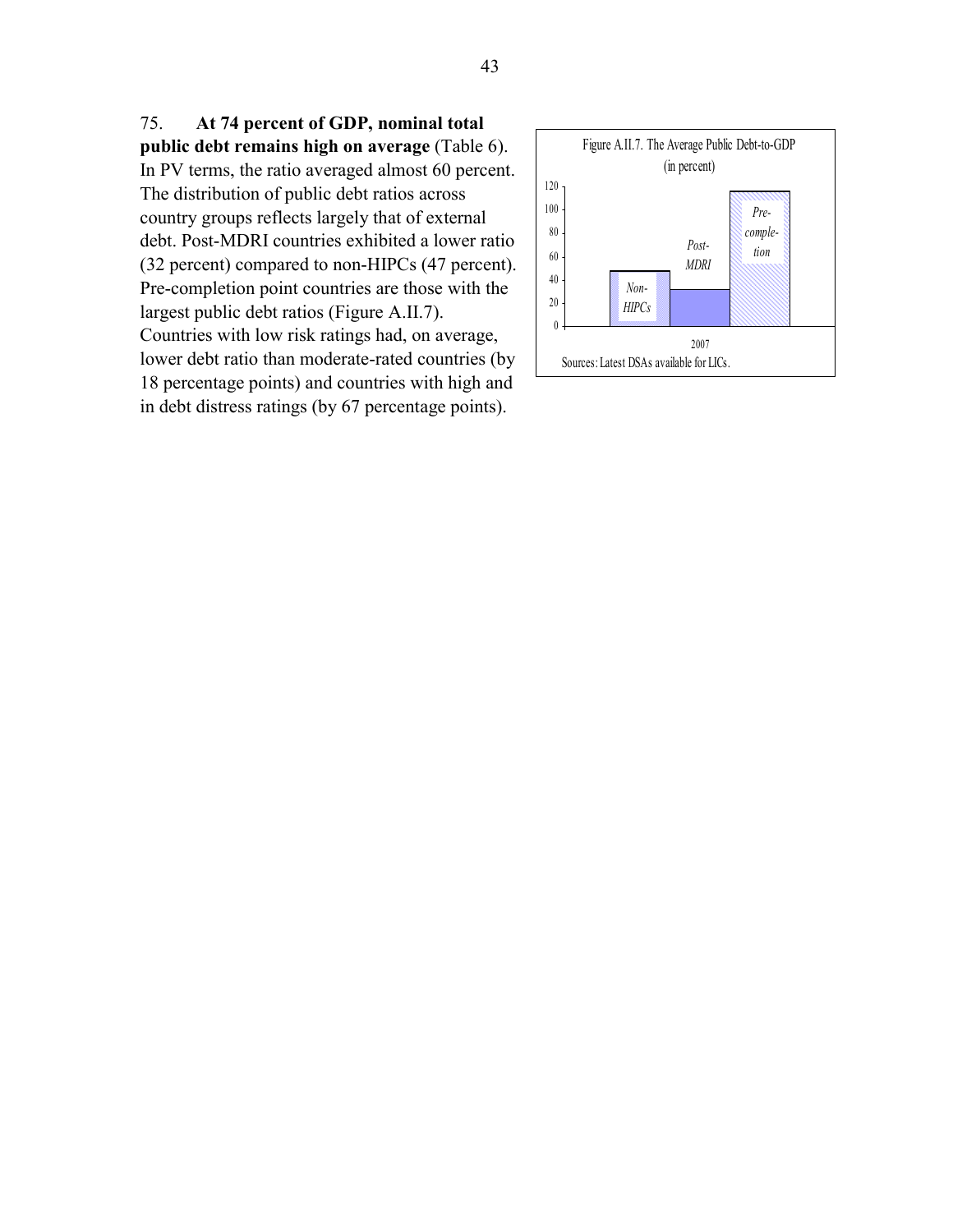|                                                          | Nominal external<br>total debt-to-GDP |          | Present value (PV)<br>of PPG debt-to-<br><b>GDP</b> |          | PV of PPG debt-to-<br>exports of goods<br>and services (G&S) |           | PV of PPG debt-to-<br>revenue $1/2/$ |          | Debt service on<br>PPG debt-to-exports<br>of G&S |          | Debt service on<br>PPG debt-to-<br>revenue $1/2/$ |          |
|----------------------------------------------------------|---------------------------------------|----------|-----------------------------------------------------|----------|--------------------------------------------------------------|-----------|--------------------------------------|----------|--------------------------------------------------|----------|---------------------------------------------------|----------|
|                                                          | Ratio                                 | Std dev. | Ratio                                               | Std dev. | Ratio                                                        | Std dev.  | Ratio                                | Std dev. | Ratio                                            | Std dev. | Ratio                                             | Std dev. |
| LICs                                                     | 59.8                                  | 91.6     | 43.2                                                | 86.5     | 161.2                                                        | 326.9     | 180.6                                | 191.4    | 9.0                                              | 11.7     | 11.8                                              | 12.1     |
|                                                          |                                       |          |                                                     |          |                                                              |           |                                      |          |                                                  |          |                                                   |          |
| $\mbox{MACs}$ $^{3\prime}$                               | 40.9                                  | 25.1     |                                                     | $\cdots$ |                                                              | $\ddotsc$ | $\cdots$                             |          |                                                  |          | $\cdots$                                          | $\ddots$ |
| HIPCs vs. Non-HIPCs                                      |                                       |          |                                                     |          |                                                              |           |                                      |          |                                                  |          |                                                   |          |
| <b>HIPC</b>                                              | 70.9                                  | 117.3    | 50.6                                                | 111.4    | 210.7                                                        | 417.6     | 204.7                                | 216.4    | 10.8                                             | 14.5     | 13.1                                              | 14.1     |
| Non-HIPC                                                 | 44.0                                  | 22.5     | 32.5                                                | 20.7     | 90.6                                                         | 66.9      | 145.5                                | 147.3    | 6.1                                              | 4.3      | 9.6                                               | 7.9      |
| <b>HIPC</b> status                                       |                                       |          |                                                     |          |                                                              |           |                                      |          |                                                  |          |                                                   |          |
| Post-MDRI                                                | 33.8                                  | 26.9     | 16.9                                                | 15.7     | 64.9                                                         | 44.6      | 90.0                                 | 68.5     | 6.1                                              | 7.2      | 8.4                                               | 11.3     |
| Pre-completion point                                     | 121.0                                 | 167.0    | 96.2                                                | 161.5    | 408.0                                                        | 591.9     | 357.7                                | 257.2    | 17.2                                             | 19.0     | 19.4                                              | 15.4     |
|                                                          |                                       |          |                                                     |          |                                                              |           |                                      |          |                                                  |          |                                                   |          |
| Debt distress category                                   |                                       |          |                                                     |          |                                                              |           |                                      |          |                                                  |          |                                                   |          |
| Low and moderate                                         | 33.3                                  | 20.4     | 20.6                                                | 16.4     | 55.8                                                         | 32.2      | 96.5                                 | 76.8     | 4.5                                              | 3.7      | 7.9                                               | 9.0      |
| Low                                                      | 29.0                                  | 16.2     | 14.6                                                | 6.7      | 45.6                                                         | 23.2      | 68.9                                 | 38.5     | 4.4                                              | 4.1      | 7.9                                               | 10.8     |
| Moderate                                                 | 38.1                                  | 23.7     | 27.3                                                | 21.0     | 67.2                                                         | 37.2      | 128.9                                | 95.8     | 4.6                                              | 3.5      | 7.9                                               | 6.4      |
| High and in debt distress                                | 97.7                                  | 133.0    | 75.3                                                | 127.9    | 311.8                                                        | 473.0     | 322.1                                | 242.9    | 15.8                                             | 16.0     | 19.0                                              | 14.1     |
| High                                                     | 53.7                                  | 26.8     | 34.9                                                | 19.1     | 171.6                                                        | 129.2     | 186.1                                | 90.0     | 11.7                                             | 8.7      | 12.1                                              | 6.1      |
| In debt distress                                         | 165.7                                 | 195.5    | 137.7                                               | 191.1    | 528.5                                                        | 701.6     | 518.5                                | 266.1    | 21.5                                             | 21.7     | 27.4                                              | 16.7     |
| Natural resources $4/$                                   |                                       |          |                                                     |          |                                                              |           |                                      |          |                                                  |          |                                                   |          |
| Rich countries                                           | 46.2                                  | 36.3     | 30.0                                                | 26.5     | 87.5                                                         | 97.7      | 166.5                                | 195.6    | 6.8                                              | 7.6      | 11.9                                              | 12.6     |
| Hydrocarbon-rich                                         | 43.3                                  | 36.4     | 29.1                                                | 25.7     | 88.7                                                         | 101.6     | 136.1                                | 136.3    | 6.9                                              | 8.7      | 8.3                                               | 8.5      |
| Mineral rich                                             | 50.1                                  | 38.4     | 31.4                                                | 29.4     | 85.8                                                         | 98.9      | 193.1                                | 242.6    | 6.7                                              | 6.3      | 15.0                                              | 15.2     |
| Non-rich countries                                       | 65.1                                  | 105.4    | 48.2                                                | 100.4    | 189.8                                                        | 377.6     | 185.4                                | 192.1    | 9.8                                              | 13.0     | 11.7                                              | 12.1     |
|                                                          |                                       |          |                                                     |          |                                                              |           |                                      |          |                                                  |          |                                                   |          |
| Income Classification <sup>5/</sup>                      |                                       |          |                                                     |          |                                                              |           |                                      |          |                                                  |          |                                                   |          |
| above \$1,095                                            | 45.8                                  | 21.6     | 33.5                                                | 22.1     | 84.0                                                         | 60.0      | 113.4                                | 87.1     | 7.6                                              | 5.0      | 13.0                                              | 12.9     |
| below \$1,095                                            | 64.6                                  | 108.0    | 46.1                                                | 102.1    | 189.2                                                        | 384.0     | 205.9                                | 216.2    | 9.3                                              | 13.5     | 11.3                                              | 12.1     |
| Experience with bond issuance on<br>international market |                                       |          |                                                     |          |                                                              |           |                                      |          |                                                  |          |                                                   |          |
| Yes                                                      | 38.1                                  | 23.8     | 28.4                                                | 21.1     | 63.3                                                         | 47.2      | 97.1                                 | 67.4     | 5.7                                              | 3.7      | 9.2                                               | 6.3      |
| No                                                       | 63.1                                  | 97.6     | 45.4                                                | 92.4     | 176.2                                                        | 348.4     | 195.7                                | 203.5    | 9.5                                              | 12.5     | 12.2                                              | 12.9     |
| Quality of Institutions and policies <sup>6/</sup>       |                                       |          |                                                     |          |                                                              |           |                                      |          |                                                  |          |                                                   |          |
| Strong                                                   | 37.5                                  | 17.9     | 27.9                                                | 22.3     | 69.0                                                         | 42.0      | 113.2                                | 95.4     | 6.8                                              | 5.2      | 13.4                                              | 14.1     |
| Medium                                                   | 36.2                                  | 23.6     | 22.3                                                | 18.3     | 72.4                                                         | 46.1      | 101.3                                | 73.4     | 4.7                                              | 3.4      | 6.1                                               | 4.7      |
| Weak                                                     | 71.1                                  | 62.1     | 47.6                                                | 46.3     | 210.9                                                        | 220.1     | 281.5                                | 242.9    | 12.3                                             | 10.4     | 16.8                                              | 14.3     |
| Ease of doing business $\frac{7}{2}$                     |                                       |          |                                                     |          |                                                              |           |                                      |          |                                                  |          |                                                   |          |
| Higher ranking (15-129)                                  | 45.1                                  | 29.1     | 29.6                                                | 22.8     | 87.8                                                         | 68.7      | 135.9                                | 148.3    | 6.5                                              | 5.9      | 10.0                                              | 8.7      |
| Weaker ranking (130-180)                                 | 72.9                                  | 122.2    | 55.2                                                | 116.4    | 226.5                                                        | 437.1     | 218.4                                | 218.1    | 11.2                                             | 14.9     | 13.3                                              | 14.4     |

### **/ Table A.II.1. Debt Indicators by Group of Countries at end-2007**

Sources: The latest DSAs; or latest data reported in country staff reports.

1/ Revenue excluding grants.

2/ Indicator was not reported in the DSA tables for 27 countries.

3/ MACs stands for Market-Access Countries. The average excluding Iraq, Lebanon, Libya, and Venezuela.

4/ According to the Guide to Resource Revenue Transparency.

5/ Reflects the IDA income threshold using the GNI per capita.

6/ Reflects the 2005-07 average of the World Banks' CPIA.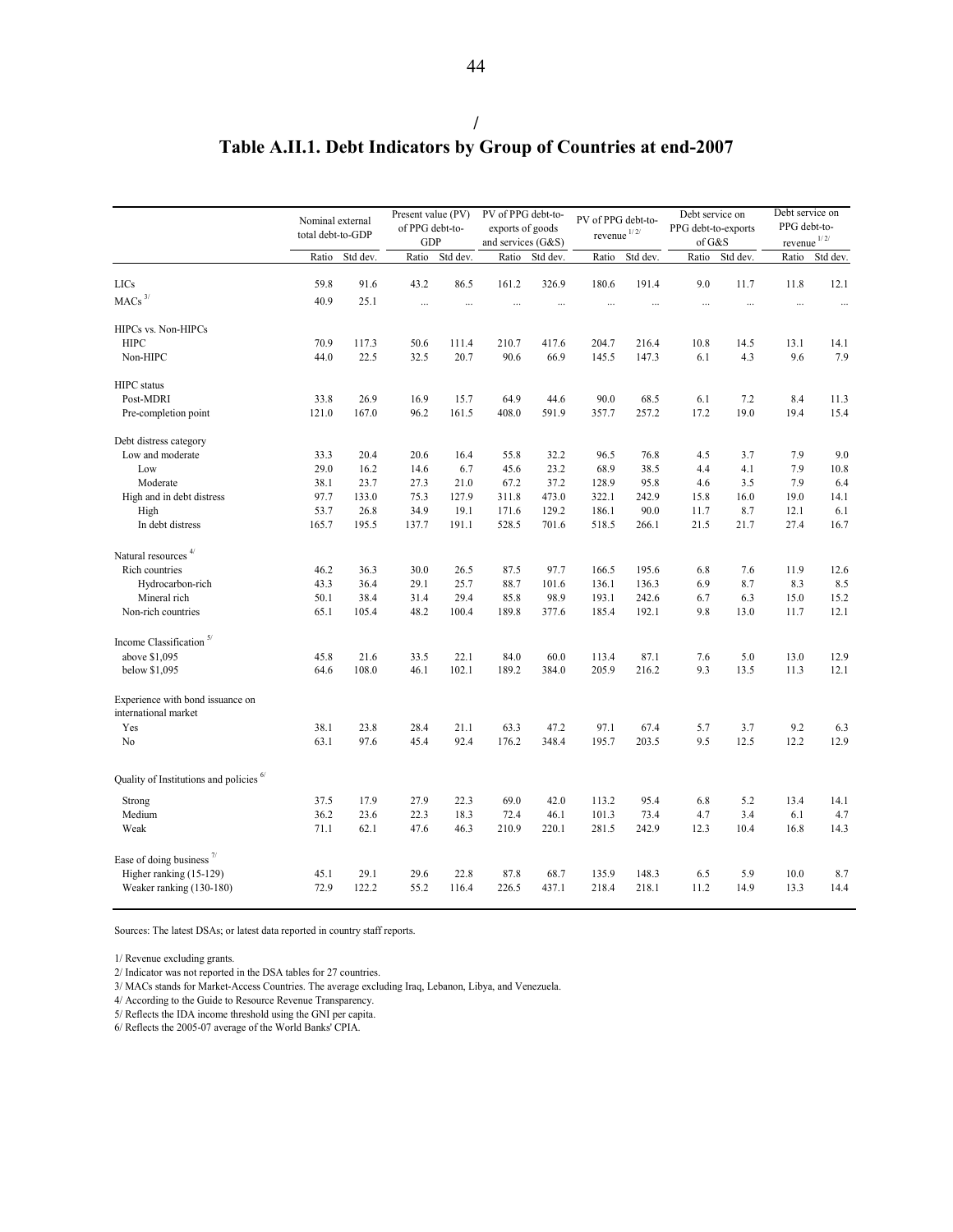| Table A.II.2. Macroeconomic and Institutional Indicators by Type of LIC and Debt Distress Categories |                        |                                                                  |                                                          |                                   |                              |                                                |                                   |  |  |
|------------------------------------------------------------------------------------------------------|------------------------|------------------------------------------------------------------|----------------------------------------------------------|-----------------------------------|------------------------------|------------------------------------------------|-----------------------------------|--|--|
|                                                                                                      | Number of<br>countries | Distribution of<br>hydrocarbon-<br>and mineral-rich<br>countries | Exports of goods and<br>services (G&S)-to-<br><b>GDP</b> | Growth rates of<br>exports of G&S | Growth rate of<br><b>GDP</b> | Foreign direct<br>investment-to-<br><b>GDP</b> | $CPIA$ <sup><math>1/</math></sup> |  |  |
|                                                                                                      |                        | in percent                                                       | 1998-2007 averages; in percent                           | 2005-07 averages;<br>index        |                              |                                                |                                   |  |  |
| Average for all LICs                                                                                 | 68                     | 100.0                                                            | 35.3                                                     | 11.5                              | 4.9                          | 4.4                                            | 3.3                               |  |  |
| Non-HIPCs                                                                                            | 28                     | 31.6                                                             | 42.7                                                     | 11.7                              | 5.2                          | 5.0                                            | 3.4                               |  |  |
| Post-MDRI                                                                                            | 23                     | 36.8                                                             | 29.7                                                     | 10.5                              | 5.4                          | 4.0                                            | 3.5                               |  |  |
| Pre-completion point                                                                                 | 17                     | 31.6                                                             | 30.7                                                     | 12.4                              | 3.7                          | 4.1                                            | 2.8                               |  |  |
| Low                                                                                                  | 21                     | 31.6                                                             | 35.0                                                     | 14.0                              | 5.8                          | 4.1                                            | 3.7                               |  |  |
| Non-HIPCs                                                                                            | 11                     | 15.8                                                             | 38.5                                                     | 15.2                              | 6.3                          | 4.4                                            | 3.8                               |  |  |
| Post-MDRI                                                                                            | 10                     | 15.8                                                             | 31.2                                                     | 12.7                              | 5.3                          | 3.8                                            | 3.7                               |  |  |
| Moderate                                                                                             | 19                     | 31.6                                                             | 42.9                                                     | 10.9                              | 5.2                          | 4.0                                            | 3.4                               |  |  |
| Non-HIPCs                                                                                            | $7\phantom{.0}$        | 10.5                                                             | 60.6                                                     | 13.3                              | 5.4                          | 5.5                                            | 3.3                               |  |  |
| Post-MDRI                                                                                            | $10\,$                 | 15.8                                                             | 31.8                                                     | 9.9                               | 5.4                          | 3.4                                            | 3.5                               |  |  |
| Pre-completion point                                                                                 | 2                      | 5.3                                                              | 36.5                                                     | 7.1                               | 4.0                          | 1.6                                            | 3.5                               |  |  |
| High                                                                                                 | 17                     | 26.3                                                             | 29.3                                                     | 9.4                               | 4.5                          | 6.0                                            | 3.1                               |  |  |
| Non-HIPCs                                                                                            | 8                      | 5.3                                                              | 31.9                                                     | 6.9                               | 4.1                          | 6.2                                            | 3.4                               |  |  |
| Post-MDRI                                                                                            | 3                      | 5.3                                                              | 18.0                                                     | 5.3                               | 5.5                          | 6.3                                            | 3.3                               |  |  |
| Pre-completion point                                                                                 | 6                      | 15.8                                                             | 31.5                                                     | 14.9                              | 4.6                          | 5.5                                            | 2.6                               |  |  |
| In debt distress                                                                                     | 11                     | 10.5                                                             | 32.0                                                     | 10.8                              | 3.1                          | 3.4                                            | 2.6                               |  |  |
| Non-HIPCs                                                                                            | $\overline{2}$         | 0.0                                                              | 46.0                                                     | 5.8                               | 3.3                          | 1.7                                            | 1.7                               |  |  |
| Post-MDRI                                                                                            | $\boldsymbol{0}$       | 0.0                                                              |                                                          |                                   |                              |                                                |                                   |  |  |
|                                                                                                      |                        |                                                                  | $\ldots$                                                 | $\ldots$                          | $\dots$                      | $\ldots$                                       | $\ldots$                          |  |  |
| Pre-completion point                                                                                 | 9                      | 10.5                                                             | 28.9                                                     | 11.9                              | 3.1                          | 3.7                                            | 2.7                               |  |  |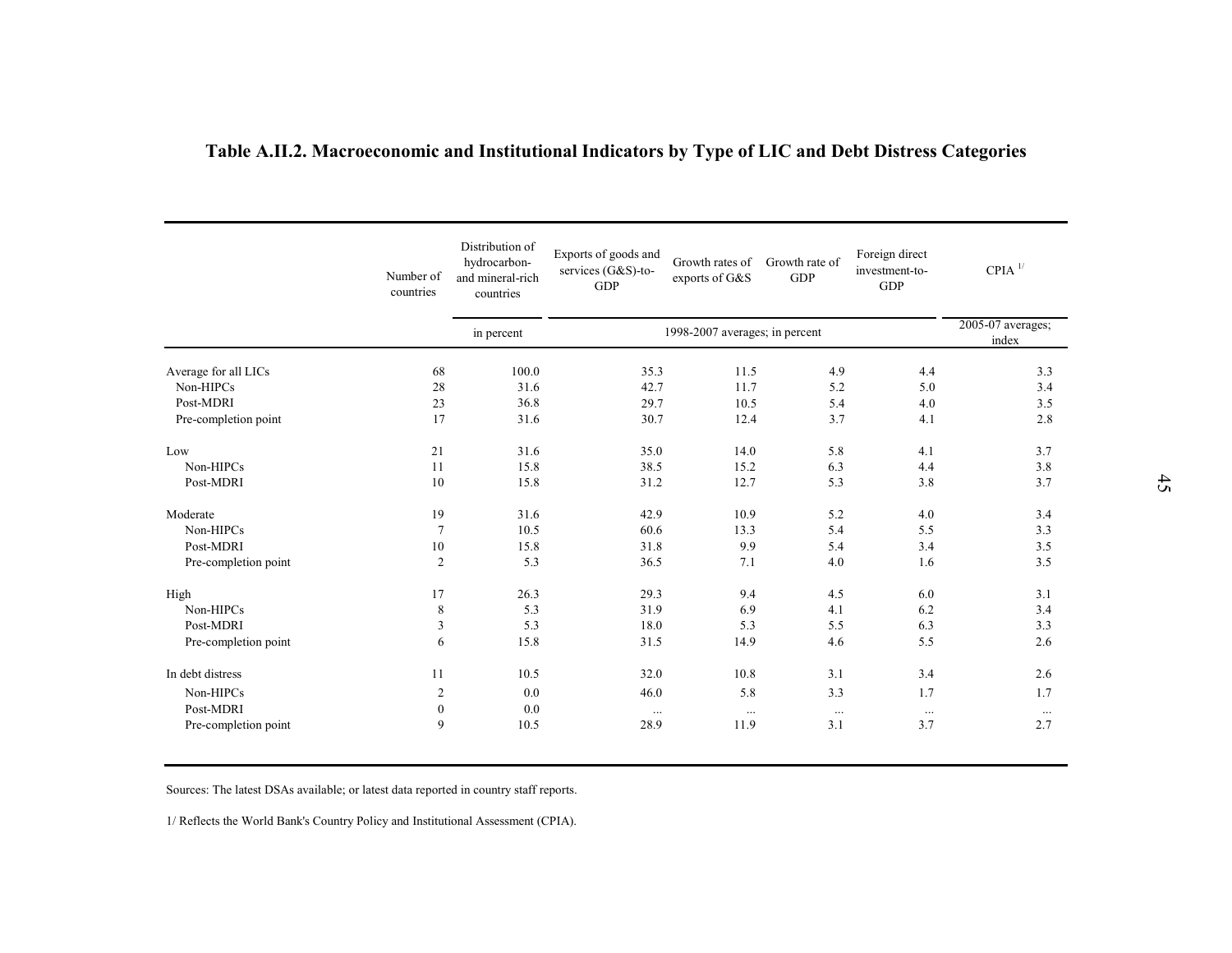| Category of countries | Share of countries that<br>breached the threshold<br>(in percent) | Average deviation in PV<br>of debt-to-export ratio<br>with respect to the<br>baseline (in percentage) | Share of countries that<br>breached the threshold<br>(in percent) | Average deviation in PV<br>of debt-to-export ratio<br>with respect to the<br>baseline (in percentage | Share of countries that<br>breached the threshold<br>(in percent) | Average deviation in PV<br>of debt-to-export ratio<br>with respect to the<br>baseline (in percentage<br>points)                           |
|-----------------------|-------------------------------------------------------------------|-------------------------------------------------------------------------------------------------------|-------------------------------------------------------------------|------------------------------------------------------------------------------------------------------|-------------------------------------------------------------------|-------------------------------------------------------------------------------------------------------------------------------------------|
| Overall               | 37                                                                | 54.2                                                                                                  |                                                                   | 24.6                                                                                                 | 11                                                                | 22.2                                                                                                                                      |
| Non-HIPCs             | 14                                                                | 51.7                                                                                                  | $\boldsymbol{0}$                                                  | 12.8                                                                                                 |                                                                   | 15.0                                                                                                                                      |
|                       | 50                                                                | 54.4                                                                                                  | 20                                                                | 27.9                                                                                                 | 10                                                                | 23.9                                                                                                                                      |
| Pre-completion point  | 50                                                                | 62.1                                                                                                  | 50                                                                | 39.7                                                                                                 | 50                                                                | 30.4                                                                                                                                      |
|                       |                                                                   |                                                                                                       |                                                                   |                                                                                                      |                                                                   | 30.4                                                                                                                                      |
|                       |                                                                   |                                                                                                       |                                                                   |                                                                                                      |                                                                   | 36.0                                                                                                                                      |
| Post-MDRI             | 67                                                                | 83.2                                                                                                  | 67                                                                |                                                                                                      | 67                                                                | 41.6                                                                                                                                      |
| Pre-completion point  | 83                                                                | 181.6                                                                                                 | 67                                                                | 47.2                                                                                                 | 50                                                                | 17.2                                                                                                                                      |
|                       | 91                                                                | 150.1                                                                                                 | 91                                                                | 28.9                                                                                                 | 82                                                                | 19.1                                                                                                                                      |
| Overall               |                                                                   | 43.6                                                                                                  | 100                                                               | 12.1                                                                                                 | 100                                                               | 2.1                                                                                                                                       |
| Non-HIPCs             | 100                                                               |                                                                                                       |                                                                   |                                                                                                      |                                                                   |                                                                                                                                           |
| Post-MDRI             | $\ldots$                                                          |                                                                                                       |                                                                   | $\ldots$                                                                                             | $\dots$                                                           | $\ldots$                                                                                                                                  |
|                       | Post-MDRI<br>Overall<br>Non-HIPCs                                 | 76<br>75                                                                                              | Export shock 1/<br>points)<br>118.3<br>83.9                       | 15.8<br>53<br>38                                                                                     | Financing shock 2/<br>points)<br>39.7<br>41.3<br>20.1             | Table A.II.3. Performance of Moderate, High, and in Debt Distress Countries under Selected Stress Tests<br>Financing shock 3/<br>47<br>38 |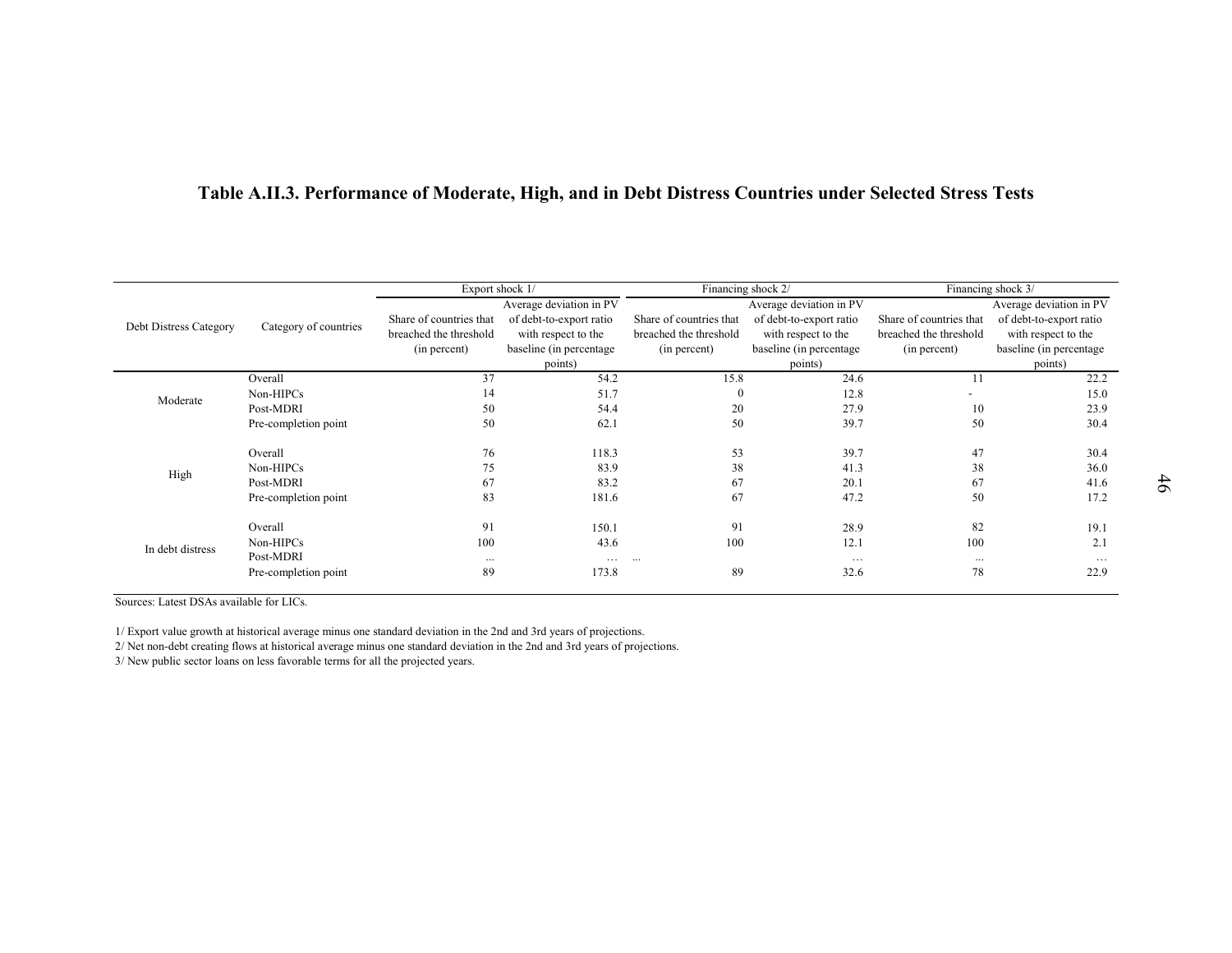|                                                          | Domestic debt-to-GDP (2005) |        |          | Domestic<br>debt-to-total<br>public debt | Domestic debt-to-GDP (2007) |        |          | Domestic debt-<br>to-total public<br>debt | Domestic debt-service-to-<br>total public debt service<br>(2007) |          |
|----------------------------------------------------------|-----------------------------|--------|----------|------------------------------------------|-----------------------------|--------|----------|-------------------------------------------|------------------------------------------------------------------|----------|
|                                                          | Average                     | Median | Std dev. |                                          | Average                     | Median | Std dev. |                                           | Average                                                          | Std dev. |
| <b>LICs</b>                                              | 15.0                        | 12.1   | 11.7     | 18.7                                     | 15.7                        | 12.7   | 14.8     | 28.1                                      | 39.2                                                             | 23.6     |
| HIPCs vs. Non-HIPCs                                      |                             |        |          |                                          |                             |        |          |                                           |                                                                  |          |
| <b>HIPC</b>                                              | 14.7                        | 11.0   | 12.3     | 14.2                                     | 16.1                        | 12.2   | 16.6     | 28.3                                      | 39.7                                                             | 24.2     |
| Non-HIPC                                                 | 15.3                        | 15.3   | 11.2     | 24.4                                     | 15.0                        | 15.6   | 11.5     | 27.8                                      | 38.0                                                             | 23.0     |
| <b>HIPC</b> status                                       |                             |        |          |                                          |                             |        |          |                                           |                                                                  |          |
| Post-MDRI                                                | 15.6                        | 13.6   | 10.6     | 15.8                                     | 14.9                        | 12.7   | 10.5     | 36.7                                      | 51.1                                                             | 22.5     |
| Pre-completion point                                     | 13.3                        | 8.1    | 15.3     | 11.5                                     | 17.8                        | 11.1   | 23.1     | 16.3                                      | 24.8                                                             | 18.0     |
| Debt distress category                                   |                             |        |          |                                          |                             |        |          |                                           |                                                                  |          |
| Low and moderate                                         | 13.5                        | 10.5   | 9.4      | 19.2                                     | 13.9                        | 13.7   | 9.9      | 33.1                                      | 46.6                                                             | 23.8     |
| Low                                                      | 11.2                        | 10.0   | 7.8      | 19.3                                     | 12.1                        | 8.8    | 9.4      | 34.1                                      | 51.5                                                             | 21.6     |
| Moderate                                                 | 16.3                        | 17.9   | 10.6     | 19.0                                     | 15.8                        | 14.6   | 10.3     | 32.1                                      | 41.3                                                             | 25.9     |
| High and in debt distress                                | 17.3                        | 13.1   | 14.6     | 18.0                                     | 18.2                        | 12.4   | 19.7     | 21.1                                      | 28.4                                                             | 19.3     |
| High                                                     | 16.4                        | 13.1   | 13.6     | 19.7                                     | 19.7                        | 12.4   | 23.3     | 26.0                                      | 37.6                                                             | 18.4     |
| In debt distress                                         | 19.4                        | 15.6   | 18.2     | 13.8                                     | 15.9                        | 13.6   | 13.1     | 13.2                                      | 18.1                                                             | 15.2     |
| Natural resources <sup>2/</sup>                          |                             |        |          |                                          |                             |        |          |                                           |                                                                  |          |
| Rich countries                                           | 12.1                        | 8.5    | 8.6      | 17.9                                     | 12.2                        | 12.1   | 9.5      | 28.8                                      | 46.9                                                             | 28.6     |
| Hydrocarbon-rich                                         | 9.0                         | 7.0    | 6.1      | 16.7                                     | 11.7                        | 7.0    | 9.4      | 28.7                                      | 61.8                                                             | 24.6     |
| Mineral rich                                             | 16.3                        | 14.4   | 10.0     | 19.4                                     | 12.8                        | 14.4   | 10.3     | 28.9                                      | 38.4                                                             | 28.8     |
| Non-rich countries                                       | 16.0                        | 12.9   | 12.6     | 19.0                                     | 17.0                        | 13.2   | 16.2     | 27.9                                      | 36.5                                                             | 21.5     |
| Income Classification <sup>3/</sup>                      |                             |        |          |                                          |                             |        |          |                                           |                                                                  |          |
| above \$1,095                                            | 17.1                        | 11.6   | 12.6     | 21.7                                     | 17.4                        | 16.0   | 13.4     | 29.9                                      | 42.5                                                             | 18.0     |
| below \$1,095                                            | 13.7                        | 11.5   | 11.3     | 17.4                                     | 14.7                        | 12.5   | 15.3     | 26.9                                      | 38.8                                                             | 25.3     |
| Broad money-to-GDP                                       |                             |        |          |                                          |                             |        |          |                                           |                                                                  |          |
| Above the average                                        | 23.2                        | 20.1   | 12.4     | 27.0                                     | 22.6                        | 19.3   | 19.2     | 31.0                                      | 35.3                                                             | 19.2     |
| below the average                                        | 10.2                        | 7.9    | 8.3      | 13.9                                     | 11.4                        | 8.8    | 9.2      | 26.3                                      | 41.9                                                             | 26.3     |
| Experience with bond issuance on<br>international market |                             |        |          |                                          |                             |        |          |                                           |                                                                  |          |
| Yes                                                      | 15.9                        | 13.1   | 13.4     | 22.7                                     | 22.3                        | 26.1   | 15.0     | 38.7                                      | 46.1                                                             | 19.2     |
| N <sub>0</sub>                                           | 14.8                        | 12.1   | 11.6     | 18.0                                     | 14.9                        | 12.2   | 14.7     | 26.8                                      | 38.3                                                             | 24.2     |
| Quality of Institutions and policies<br>4/               |                             |        |          |                                          |                             |        |          |                                           |                                                                  |          |
| Strong                                                   | 15.2                        | 12.6   | 9.6      | 22.7                                     | 15.2                        | 15.5   | 9.3      | 32.0                                      | 31.1                                                             | 10.0     |
| Medium                                                   | 14.0                        | 10.5   | 11.0     | 18.1                                     | 15.5                        | 13.2   | 11.8     | 33.4                                      | 49.7                                                             | 23.3     |
| Weak                                                     | 15.8                        | 11.5   | 14.3     | 16.9                                     | 16.4                        | 12.1   | 19.9     | 21.9                                      | 29.7                                                             | 21.3     |
| Ease of doing business $5/$                              |                             |        |          |                                          |                             |        |          |                                           |                                                                  |          |
| Higher ranking (15-129)                                  | 16.2                        | 15.3   | 10.5     | 23.2                                     | 16.1                        | 15.0   | 11.4     | 31.9                                      | 39.5                                                             | 20.7     |
| Weaker ranking (130-180)                                 | 13.8                        | 9.4    | 12.9     | 14.6                                     | 15.3                        | 10.6   | 17.5     | 24.7                                      | 38.9                                                             | 26.5     |
|                                                          |                             |        |          |                                          |                             |        |          |                                           |                                                                  |          |

# **Table A.II.4. Domestic Debt Indicators by Group of Countries (in percent)**

Sources: Latest available DSAs; or latest data reported in country staff reports.

1/ Domestic debt is defined as domestically-issued debt

2/ According to the Guide to Resource Revenue Transparency.

3/ Reflects the GNI per capita according to IDA income threshold.

4/ Reflects the 2005-07 average of the World Banks' CPIA.

5/ Reflects the World Bank Doing Business Indicators.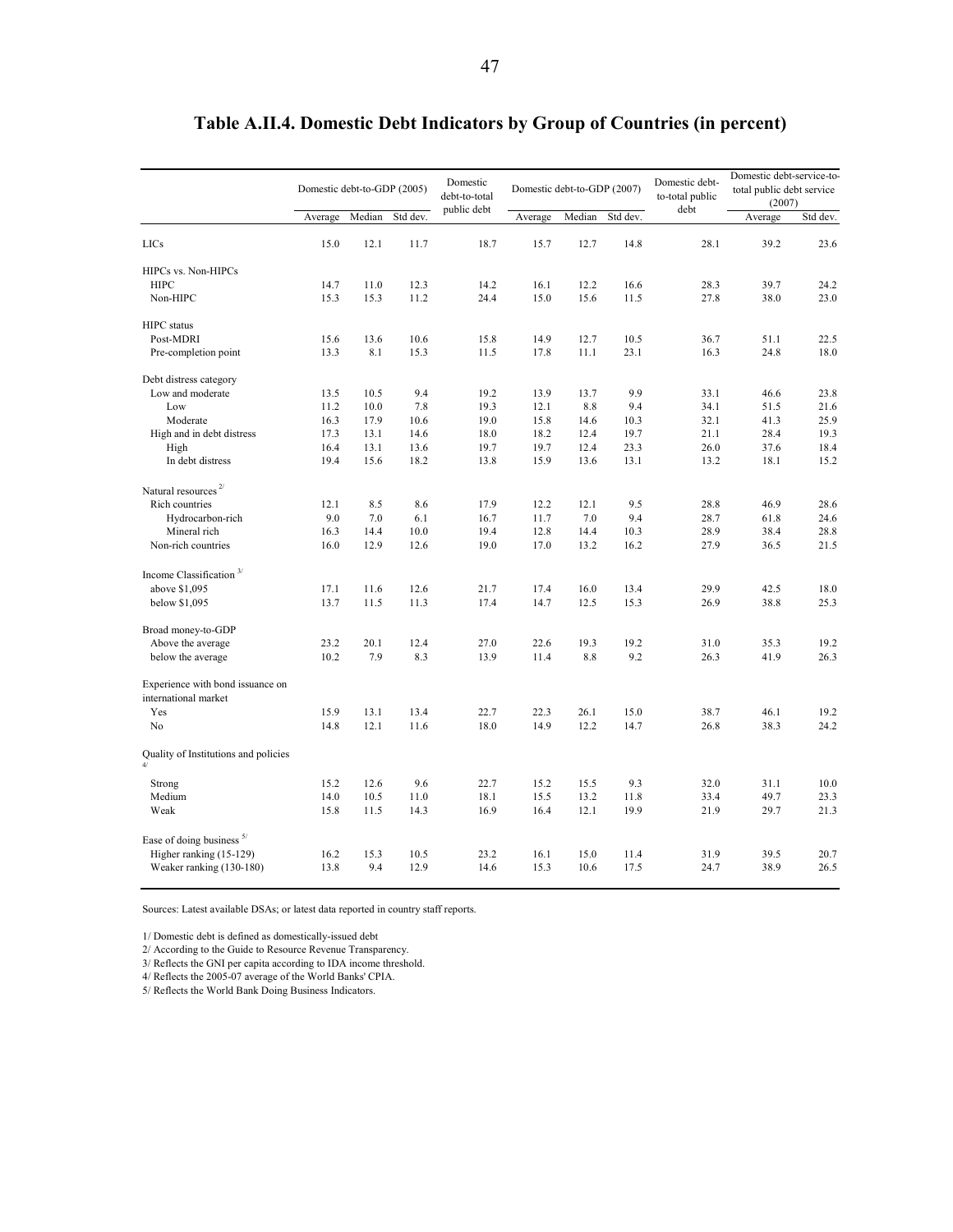|                                           | Domestic debt-to-GDP<br>(median in 2007) |                     | GNI per capita<br>(In U.S. dollars) |                     | Financial<br>intermediation $2/$   |                     | $CPIA$ <sup>3/</sup><br>(Index)    |                     | GDP growth rates<br>(1998-2007 average) |                     |
|-------------------------------------------|------------------------------------------|---------------------|-------------------------------------|---------------------|------------------------------------|---------------------|------------------------------------|---------------------|-----------------------------------------|---------------------|
|                                           | Most<br>indebted<br>4/<br>countries      | Average<br>of group | Most<br>indebted<br>countries $4/$  | Average<br>of group | Most<br>indebted<br>countries $4/$ | Average<br>of group | Most<br>indebted<br>countries $4/$ | Average<br>of group | Most<br>indebted<br>countries $4/$      | Average<br>of group |
| Non-HIPC                                  | 31.1                                     | 15.6                | 3395                                | 1837                | 56.2                               | 44.4                | 3.7                                | 3.5                 | 3.7                                     | 5.2                 |
| <b>HIPC</b>                               | 26.1                                     | 12.2                | 542                                 | 583                 | 43.0                               | 33.0                | 3.1                                | 3.2                 | 3.7                                     | 4.6                 |
| Post-MDRI                                 | 27.2                                     | 12.7                | 721                                 | 637                 | 38.7                               | 31.2                | 3.5                                | 3.5                 | 5.1                                     | 5.3                 |
| Post-decision point<br>Pre-decision point | 23.8<br>92.2                             | 10.0<br>12.0        | 263<br>230                          | 440<br>617          | 31.3<br>123.8                      | 29.9<br>44.8        | 2.6<br>2.5                         | 2.7<br>2.8          | 1.6<br>0.3                              | 4.1<br>3.0          |